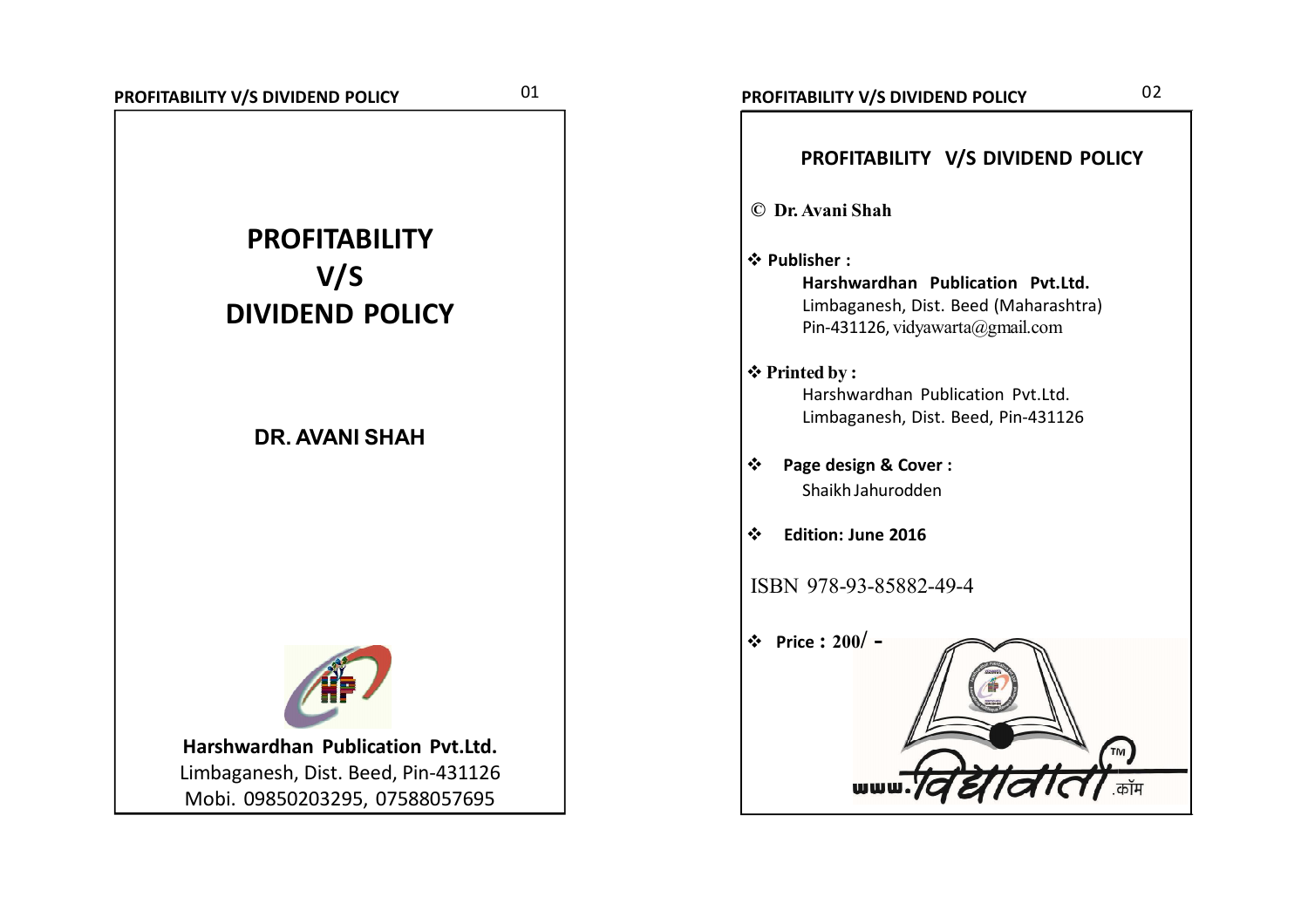### **I N D E X**

| <b>PREFACE</b>                           |             |  |  |  |  |  |
|------------------------------------------|-------------|--|--|--|--|--|
| <b>DETAILS</b>                           | Page<br>No. |  |  |  |  |  |
| <b>CHAPTER-1</b>                         | 05          |  |  |  |  |  |
| <b>INTRODUCTION</b>                      |             |  |  |  |  |  |
| <b>CHAPTER-2</b>                         | 15          |  |  |  |  |  |
| <b>RESEARCH METHODOLOY</b>               |             |  |  |  |  |  |
| CHAPTER-3                                | 22          |  |  |  |  |  |
| <b>COMPANY PROFILE</b>                   |             |  |  |  |  |  |
| <b>CHAPTER-4</b>                         |             |  |  |  |  |  |
| <b>ANALYSIS AND INTERPRETATION OF</b>    | 27          |  |  |  |  |  |
| <b>PROFITABILITY V/s DIVIDEND PAYOUT</b> |             |  |  |  |  |  |
| <b>CHAPTER-5</b>                         |             |  |  |  |  |  |
| <b>FINDINGS, CONCLUSION AND</b>          | 89          |  |  |  |  |  |
| <b>SUGGESTIONS</b>                       |             |  |  |  |  |  |
| <b>BOBLIOGRAPHY AND WEBLIOGRAPHY</b>     | 96          |  |  |  |  |  |

*<u><b>* PREFACE  $\circ$ </u>

**1** shareholders' wealth maximization are main goals of financial The concept of dividend policy has become an interesting issue in financial literature. Many researches have been made on dividend decision. Dividend is that part of the net earnings of a corporation that is distributed to its stockholders. It is a payment made to the equity shareholders for their investment in the company. In other words, Dividend is a reward to equity shareholders for their investment in the company. It is a basic right of equity shareholders to get dividend from the earnings of a company. Their shares should be distributed among the members within the limit of an act and with rational behaviour of directors. So, to provide fair and adequate return to shareholders in dividend form, increasing firms' value and manager.

The study entitled "Profitability v/s Dividend policy" studies whether the dividend pay-out is affected by company's profitability.In order to justify the objectives and to validate the findings of this research work, the researcher has applied various relevant analytical tools and techniques as well as relevant analytical practices have been duly deployed and incorporated to provide systematic grounding for this research work. In order to evaluate the data concerning the financial statements of sample companies, the researcher has used different analytical tools like Ratio analysis.

At the end major findings by researcher, conclusions and suggestions to overcome the major limitations faced by companies regarding dividend policies of companies have been specified so as to make the research work more meaningful and purposeful.

**- Avani Shah**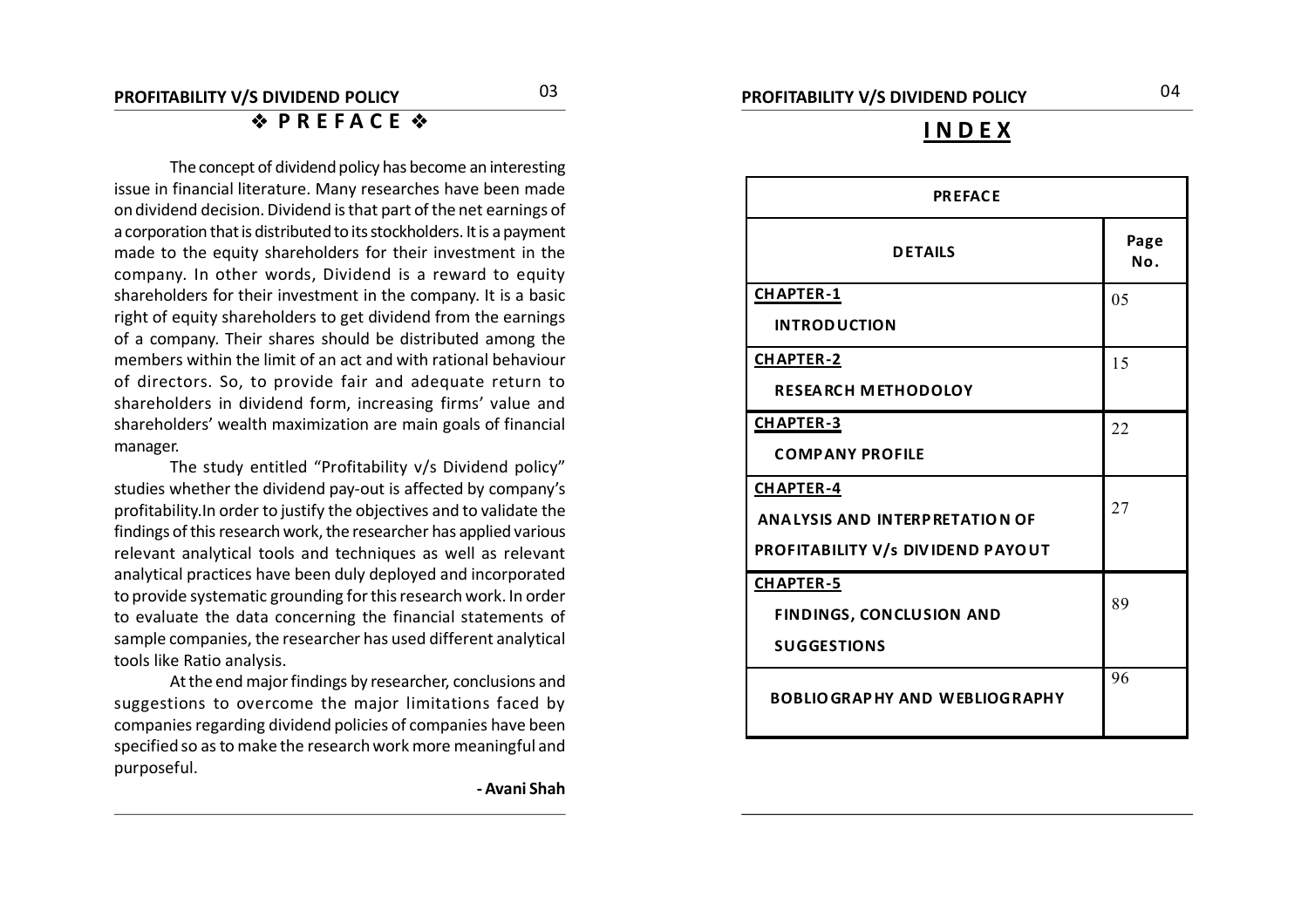# 

# **CHAPTER-1**

## **INTRODUCTION**

 $\vee$ 

# **CONTENT 1.1** Introduction to dividend policy **1.2** Dividend-Definition **1.3** Dividend policy: Indian scenario **1.4** Dividend policy: International scenario **1.5** Legal Restrictions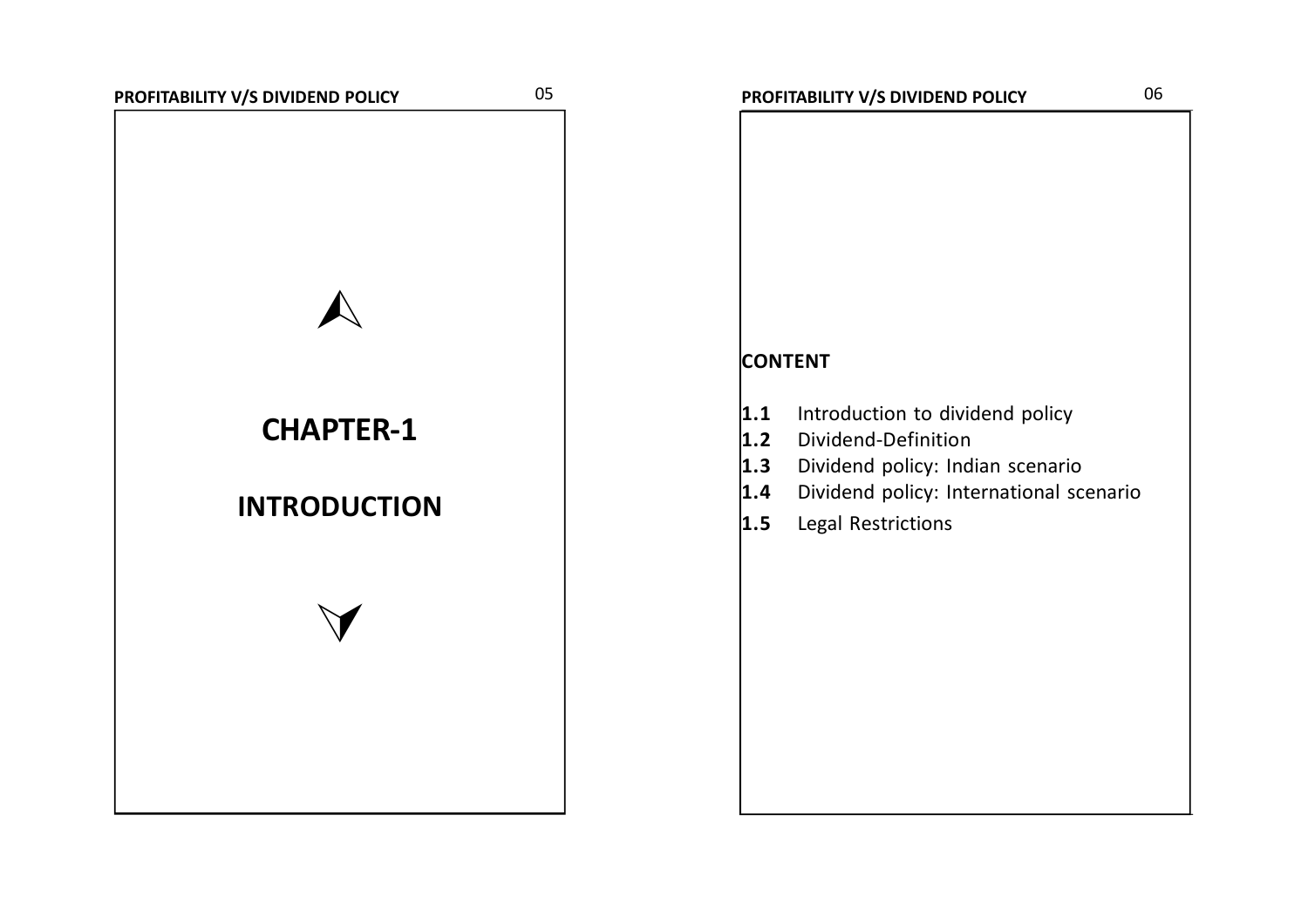#### **1.1 INTRODUCTION TO DIVIDEND POLICY**

Shareholders are the owners of the company as they provide capital to the company and risk is directly associated with the ownership. As the equity shareholders bear the risk, they expect a fair return in the form of dividend from the management of the company. Therefore it becomes foremost duty of the management to satisfy the shareholders, especially equity shareholders', by offering fair returns on their investment, so as to ensure financial stability.

Once company makes profit, management must decide on what to do with those profits?

1) They could continue to retain the profits with the company?

### OR

2) They could payout the profits to the owners of the firm in the form of dividends.

Once the company decides to pay dividends they need to establish a permanent dividend policy which may impact

### **PROFITABILITY V/S DIVIDEND POLICY PROFITABILITY V/S DIVIDEND POLICY** 0708

investors and perceptions of the company in the financial market. As a result dividend policy has been an issue of interest in financial literature.

#### **1.2 DIVIDEND – DEFINATION**

According to the Institute of Chartered Accountants of India, dividend is "a distribution to shareholders out of profits or reserves available for this purpose."<sup>1</sup>

"The term dividend refers to that portion of profit (after tax) which is distributed among the owners / shareholders of the firm."2

"Dividend may be defined as the return that a shareholder gets from the company, out of its profits, on his shareholdings."3

#### **1.3 DIVIDEND POLICY: INDIAN SCENARIO**

Dividend policy can be classified into two categories:

- 1) Managed dividend policy
- 2) Residual dividend policy

**Residual dividend** policy simply describes that after making all desirable investment by using NPV norms whatever amount left in cash with firm. The effect of this will be seen in dividend amount in form of high variation and sometimes zero.

**Managed dividend policy**: Managers adopt managed dividend policy because they believe that dividend policy positively influences to investors and it impact on share price valuation.

**Optimal dividend policy** is increase the company's stock price and it resulted into maximization of shareholders' wealth. Many times the value of firm can be affected by dividend decisions which ultimately create debatable issue.

Dividend policy has direct correlations with their earnings, which means if earnings are increased, dividend is also increased, whereas decrease in earnings resulted decrease in dividends. Same way the dividend policy of the firms depends on its present financial condition. For e.g. Those firms who have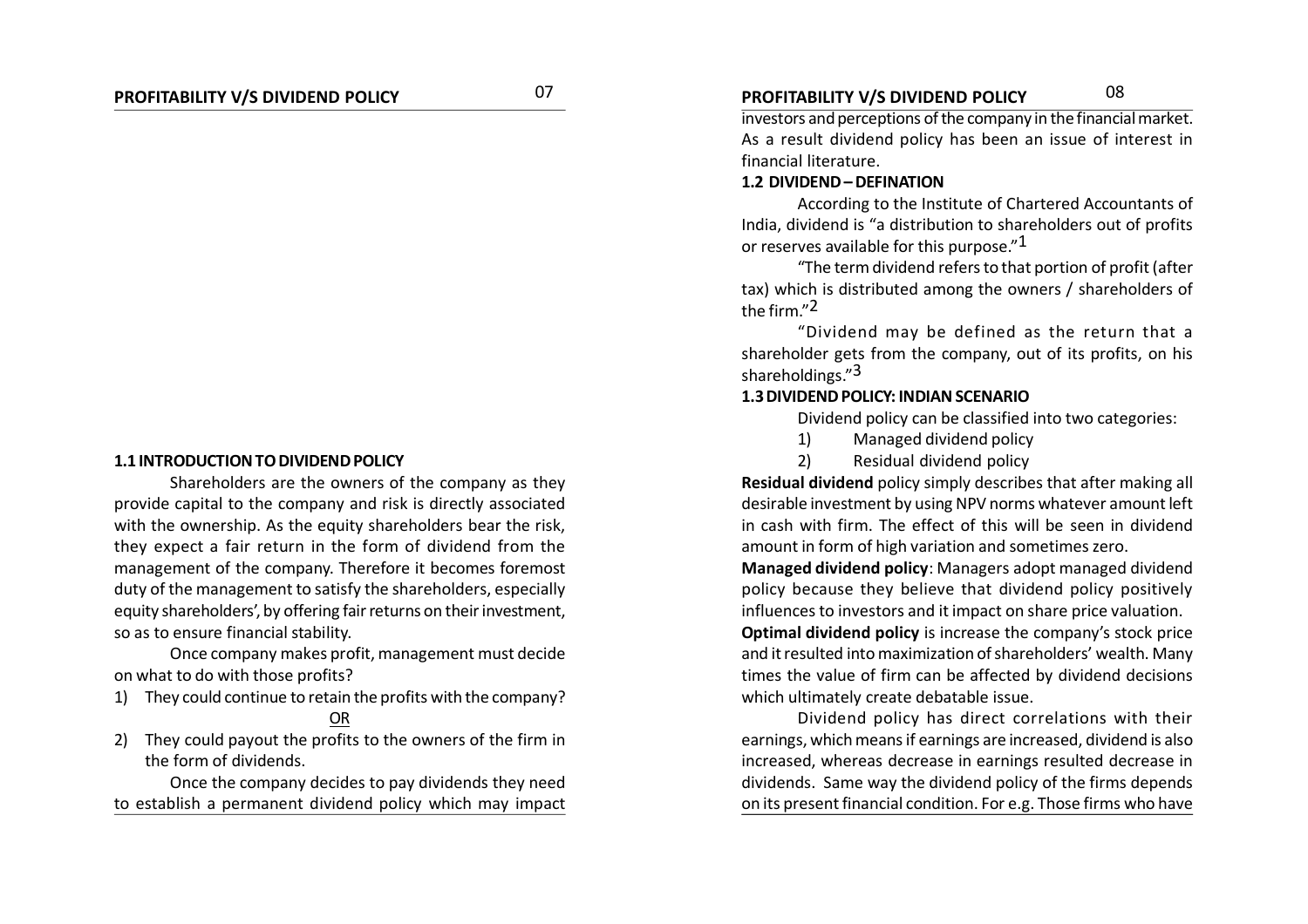high growth and longer cash flow are paying higher dividends out of there earnings but many of the firms adopts different dividend policy which in turn creates complexity in their decisions.

Many firms are in the favour of not losing their credits against their shareholders and hence they prefer to follow "sticky" dividend policy since they are of the opinion that dividend cuts are not acceptable to the shareholders. According to most of the firms, earnings should have no impact on dividends.

Third, many firms are of the belief that dividends and earnings have no relation and so they adopts smoother dividend policy. As a result, much difference is found between dividend policies of different firms in terms of growth rates, cash flows & project investment in hand.

Financial Manager is the one who has to play a key role in every firm, since he is responsible of taking all financial decision since shareholders wealth has direct impact with the market price which is sub function of companies investment, financing and dividend decisions.

Dividend policy creates huge impact on different stake holders such as Mangers, lenders, investors and other shareholders in below manner:

For Investors, dividend is considered as the regular source of income since it helps in evaluating the firm's strength. For manager, very important decision about dividend is to properly utilize the profits of the firms since high dividend would create reduction in retained earnings and vice-a-versa. For lenders, firms paying high dividend are not preferable since they results in lesser retained investment.

For satisfying the requirement of shareholders, generally most of the firms prefer to adopt stable dividend policy. Below are certain reasons why shareholder demands for stable dividend payouts:

### **PROFITABILITY V/S DIVIDEND POLICY PROFITABILITY V/S DIVIDEND POLICY** 0910

- $\overline{1}$  High risk taking shareholders prefers to invest in those firms which provide high returns on their investments.
- 2) Small savers &pensioners invest in share to get returns in order to meet their daily needs.
- 3) In order to operate their current operation smoothly, Educational institutions and charity firms prefer those companies which pay regular dividend every year. Clientele effect is clustering of shareholders in companies that match their preference in dividend policies.

#### **1.4 DIVIDEND POLICY: INTERNATIONAL SCENARIO**

In International market, Most of the Multinational companies have to depend on dividends In order to meet their current expenses; however they had to adopt different dividend policies for different types of dividend payouts: 1) Dividends to external shareholders 2) Dividends among group companies for facilitating profits among different groups.

However there is a different dividends policy which is preferably used by different Multinational companies:



(Source: www. kfknowledgebank.kaplan.co.uk**) STABLE (FIXED) AMOUNT:**

It is type of dividend policies in which dividend per share rises and so most of the multinational firms prefer to adopt this dividend policy. According to "Ratchet pattern" dividends are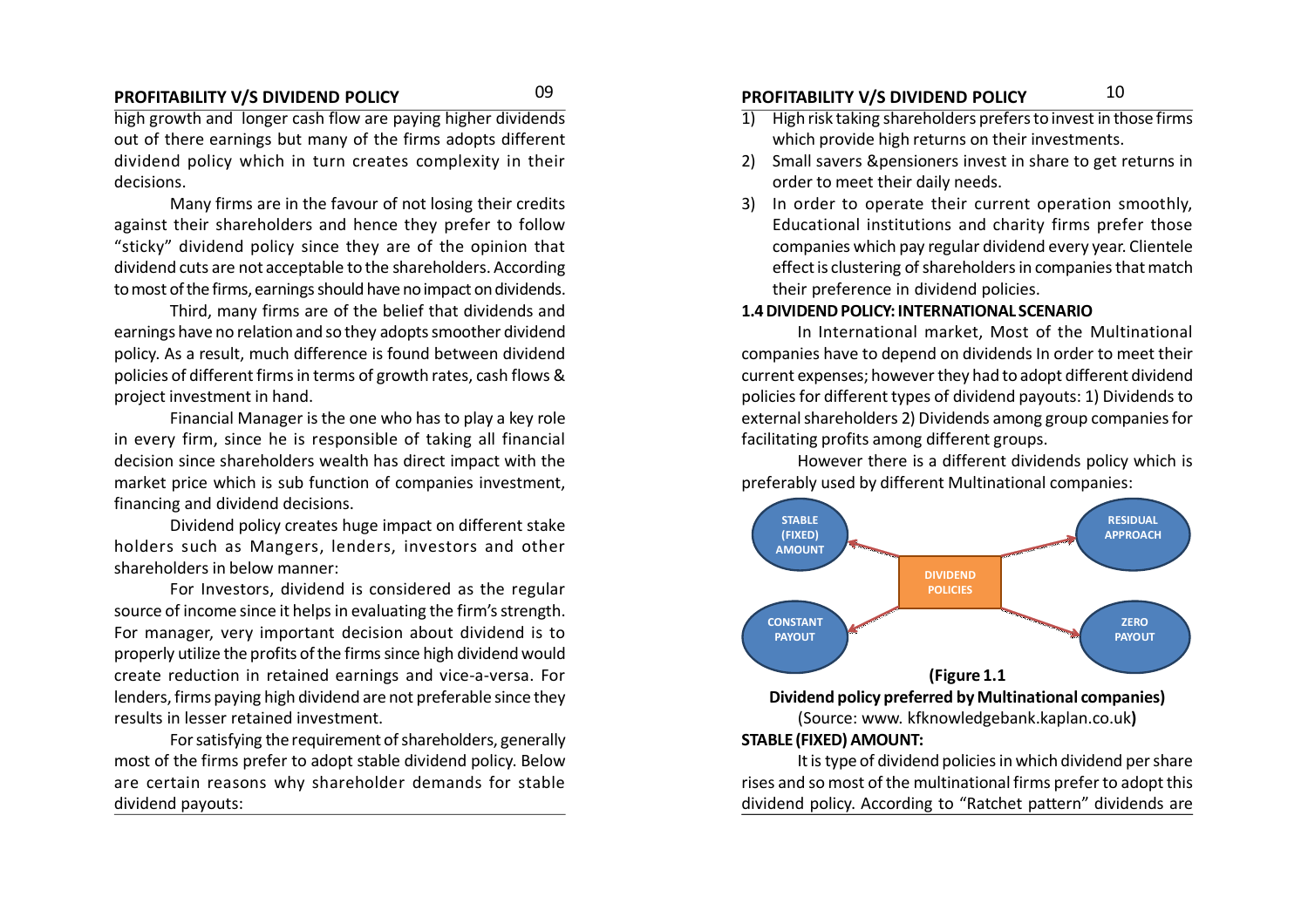maintained when earnings fall below dividends level. Major advantage of using this dividend policies is that "It never creates bad news for the investors" and does not affect clientele of investors by distributing their tax position if increase in dividends is too large.

#### **CONSTANT PAYOUTS:**

It is a type of dividend policy which is least preferred by most of the multinational companies. It is because companies cannot afford to provide constant dividends payouts in today's highly fluctuating markets where dividend per share changes frequently. **ZERO PAYOUTS:**

Very few multinational companies adopt this type of dividend policies.

#### **RESIDUAL APPROACH :**

It includes various financial concerns because if NPV of the company is positive, project should be accepted by the company otherwise the funds needs to be returned to shareholders in dividend forms without asking for any other funds via "right issue". Its major disadvantage is higher fluctuations in dividend which is turn creates bad news for the investors.



### **PROFITABILITY V/S DIVIDEND POLICY PROFITABILITY V/S DIVIDEND POLICY** 1112

**Blocked Remittance:** Blocked remittance plays a very important role by imposing strict exchange controls and thereby helps in limiting dividend payouts of multinational company. Factors for avoiding Blocked remittances can be as follows:

- By increasing transfer pricing paid by foreign subsidiary to parent company.
- By lending equivalent to dividends to parent company.
- By making payments in the forms of royalties, patents and by management fees and charges to parent companies.
- By charging additional head office overheads to subsidiary companies.

#### **1.5 LEGAL RESTRICTIONS**

Every country has its own set of laws relating to dividend payment and distribution. Some of the common restrictions imposed are:4 (1) The Capital Impairment Restriction, which states that a firm's capital cannot be used for payment of dividends (2)The Net Earnings Restriction, which states that dividend, must be paid out of the firm's present or past profits (3)The Insolvency restriction, which states that dividend, cannot be paid if a firm is insolvent.

#### **DIVIDEND POLICY IN INDIA: LEGAL ASPECTS**

The provisions for dividend are contained in the Indian Companies Act and the Companies (Amendment) Act 2000 (Sec.2 (14A), 205,205A and 207). Accordingly, Dividends may be paid out of profits of a company in the year in which the dividend is declared or out of the undistributed profits of previous fiscal years. Though there may be variation in dividend amount, it is customary to pay dividends in cash forms for public companies in India.

Payment of dividends should be made to registered shareholders only.A company which has declared dividends must make the payments or post the dividend warrants within 30 days (The period for payment of dividend has been reduced from 42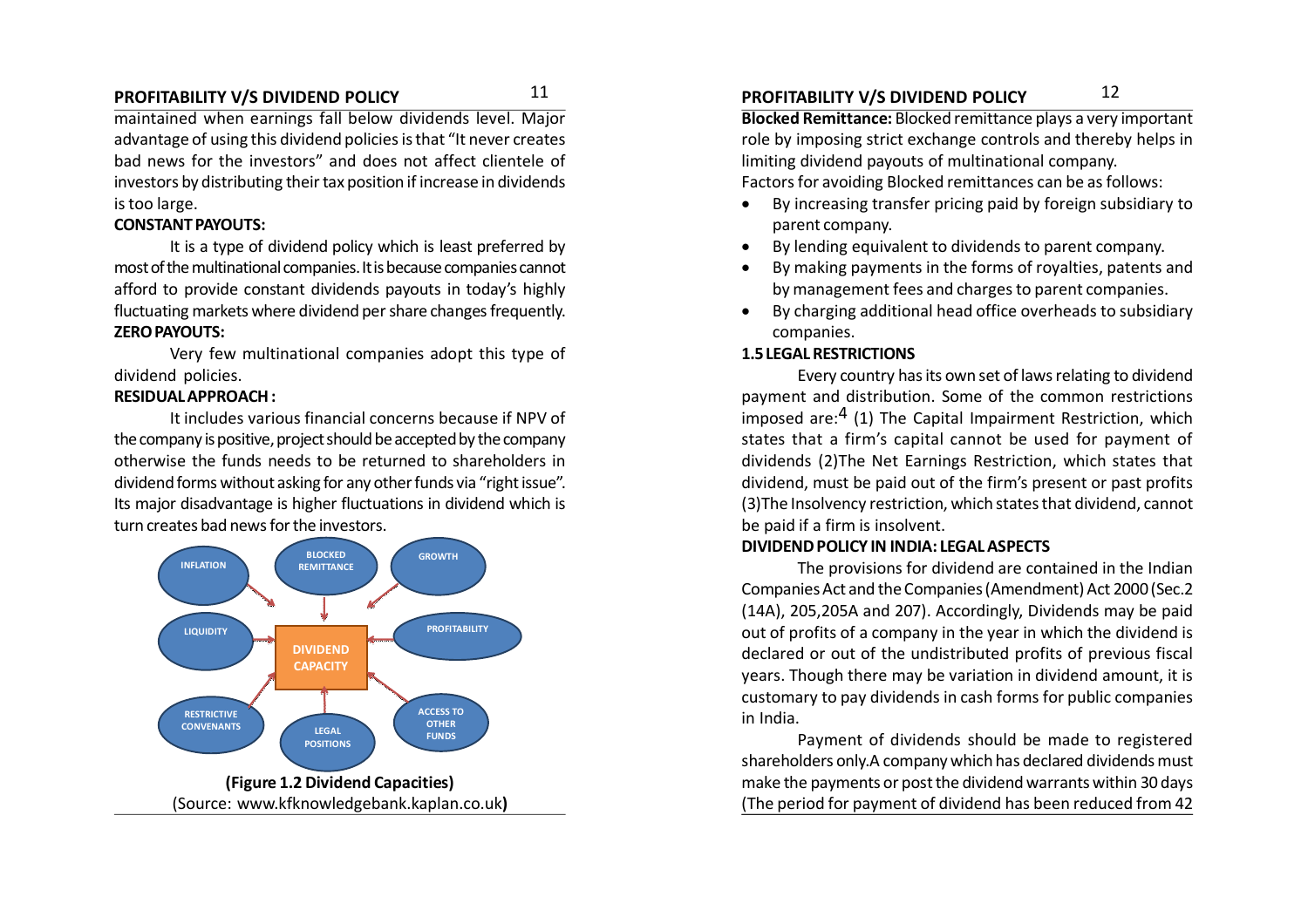days to 30 days) from the date of declaration of dividends. Section (207) now provides that if dividend has been declared but not paid or the dividend warrant has not been posted within the specified period then every director who knowingly defaults in this regard will be punishable with simple imprisonment for a term extending to three years and will also be liable to a fine of Rs. 1000 for every day of continuing default and the company will be liable to pay a simple interest at 18 per cent per annum during the period of default.

Unclaimed dividends if any must be transferred to a special account called unpaid dividend A/c in any scheduled bank. (Sec 205A) has also been amended to incorporate provisions relating to interim dividend.Under Indian Law a corporation pays dividend upon a recommendation by the board of directors and approval by a majority of shareholders. The shareholders have the right to decrease but not increase the amount of dividend recommended by the board of directors.Moreover each Indian companies is required to transfer a minimum percentage of its profits of the financial year to reserves before it is permitted to declare or pay a dividend out of its profits for that financial year. The minimum percentage ranges from 2.5 to 10%, depending on the percentage of its profits that the relevant company proposes to pay as a dividend. It is further provided in the act that, in the event of an inadequacy or absence of profits in any year, a dividend or interim dividend may be declared for the year out of the accumulated profits, transferred to reserves subject to certain conditions mentioned in the Act.

#### **REFERENCES**

- Guidance Note on Terms used in Financial Statements, ICAI
- R.P. Rustagi, Financial Management, Galgotia Publishing Company, 2001.

### **PROFITABILITY V/S DIVIDEND POLICY PROFITABILITY V/S DIVIDEND POLICY** 1314

- **Dr. S.N. Maheshwari, Elements of Financial Management,** Sultan Chand and Sons, 1999.
- Partington, Garaham H., 1987, "Variables influencing dividend policy in Australia: Survey Results", Journal of Business Finance and Accounting 16, p.165-182
- Megginson, W.L., Corporate Finance Theory, Reading, Addison-Wesley, 1997.
- Moyer McGuiganKretlow, Contemporary Financial Management, Eight edition, Southwestern College Publishing.
- Ravi M Kishore, Dividend Policies and Share Valuation, Taxmann's Financial
- Lintner John. Distribution of incomes of corporations among dividend, retained earnings and taxes, American Economic Review, May 1956.
- Www. kfknowledgebank.kaplan.co.uk http://kfknowledge bank.kaplan.co.uk/KFKB/Wiki%20Pages/International %20dividend%20policy.aspx

#### $\Box$

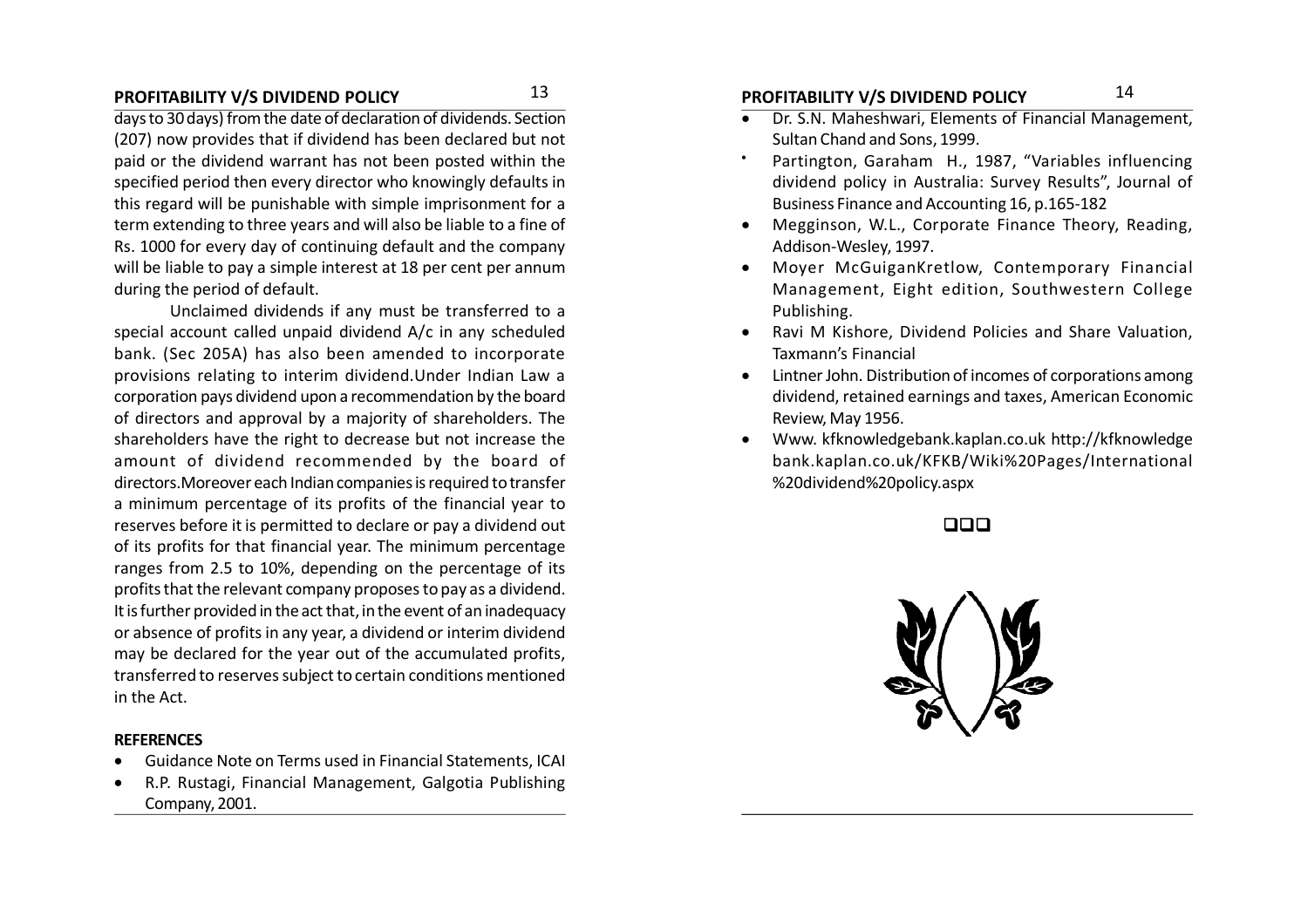**CHAPTER-2**

**RESEARCH METHODOLOGY**

 $\vee$ 

## **CONTENT**

- **2.1** Introduction
- **2.2** Statement of Problem
- **2.3** Significance of Study
- **2.4** Objectives of Study
- **2.5** Hypothesis of Study
- **2.6** Research Design
	- **2.6.1** Based on secondary data (Quantitative research)
- **2.7** Sampling Design
- **2.8** Source of Data Information and Collection
- **2.9** Sampling Technique
- **2.10** Analysis and Interpretation of Data
	- **2.10.1**Based on secondary data (Quantitative research)
- **2.11 LIMITATIONS OF STUDY**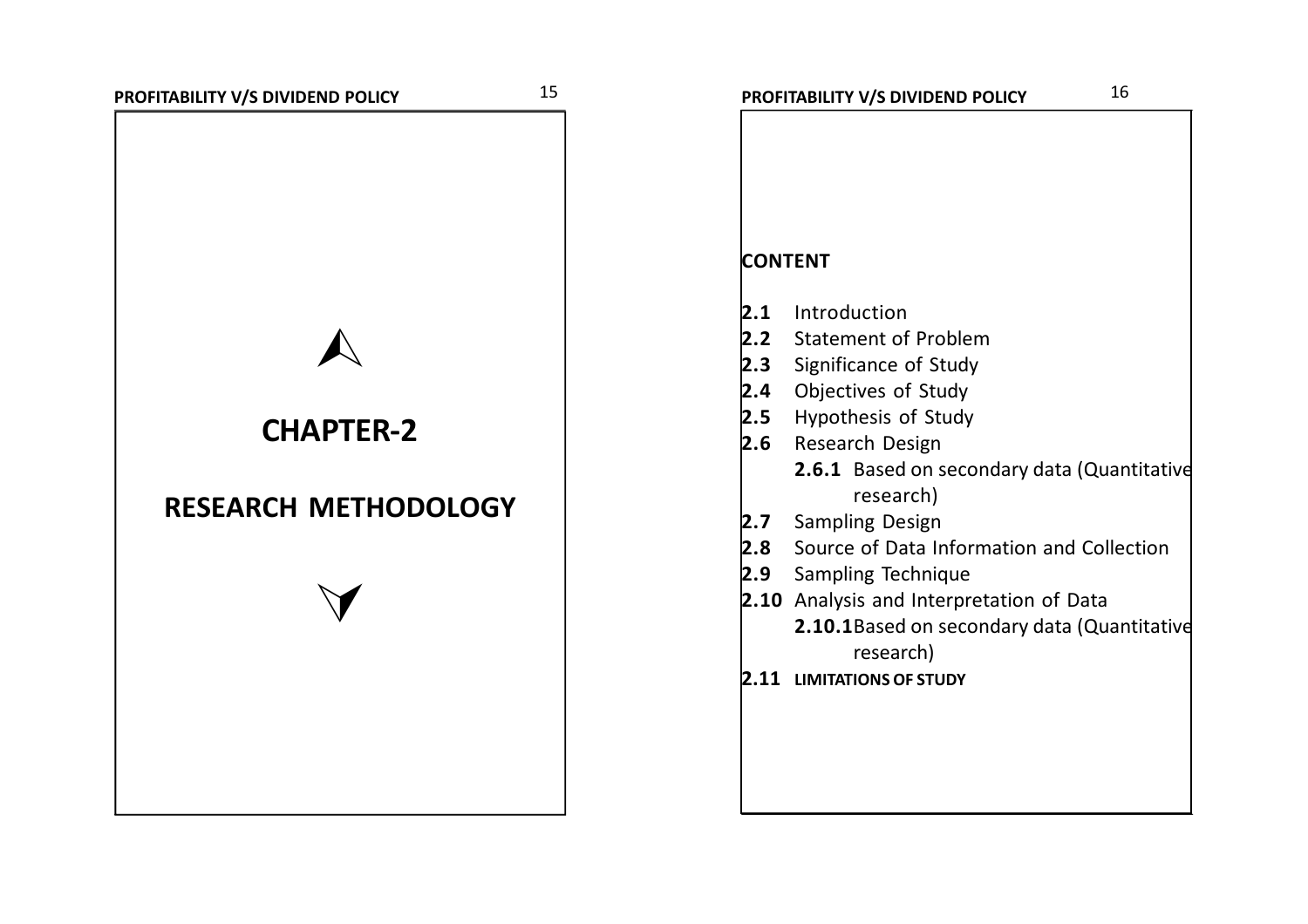### **PROFITABILITY V/S DIVIDEND POLICY PROFITABILITY V/S DIVIDEND POLICY** 1718

The study is based on Secondary data. An analysis of dividend policy can be evaluated with the help of secondary data as reflected in annual reports of selected companies during the period of this study.

#### **2.3 SIGNIFICANCE OF STUDY**

- Getting clear picture about comparative analysis of dividend policies.
- For knowing the past trends of dividend payments and to forecast future layouts of the companies.
- For improving dividend policies of the companies.
- For promoting Ethics and human values in the companies.
- Useful for the prospects shareholders.

#### **2.4 OBJECTIVES OF STUDY**

The major objectives of the study are as follows:

- To know the satisfactory levels regarding company's dividend policy.
- To knowthe relation of different variables on dividend payout of selected companies other than profitability.
- To know whether the dividend pay-out is affected by company's profitability.

#### **2.5 HYPOTHESIS OF STUDY**

Null

 There is no significant influence of profitability on dividend payout.

Alternative

 There is significant influence of profitability on dividend payout.

#### **2.6 RESEARCH DESIGN**

The task of data collection begins after research problem has been defined and research design plan chalked out.

#### **2.6.1 Based on secondary data (Quantitative research)**

The intent of this study would be to understand the overall performance of dividend policy for 30 companies of 10

#### **2.1 INTRODUCTION**

The purpose of this chapter is to present the objectives, hypothesis of the study. This chapter describes collection of data and research techniques applied. This chapter also defines usefulness of study, scope and limitations of the study. It describes the layout of the study.

In this thesis, a study is made regarding dividend policies to know the impact of profitability on Indian companies has been conducted. An attempt is made to give a short overview of important dividend theories, analysis of selectedvariable using some statistical tools. Some ratios are used to justify this topic. Moreover the simple regression method is used. 30 companies from 10 different sectors are taken for study purpose during the period from 2007-2012.

#### **2.2 STATEMENT OF THE PROBLEM**

The study is entitled as follows:

"Profitability v/s Dividend policy".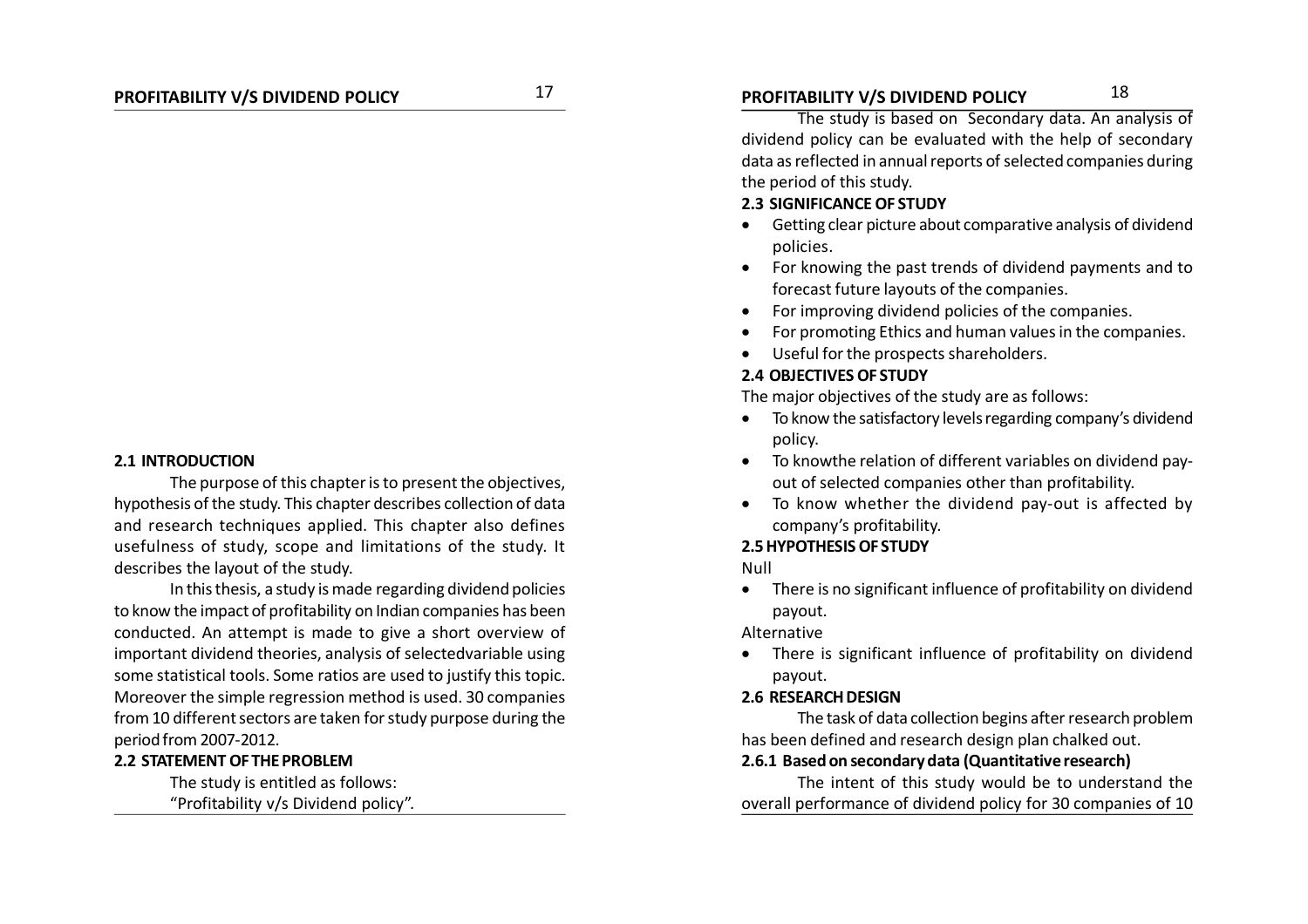### **PROFITABILITY V/S DIVIDEND POLICY PROFITABILITY V/S DIVIDEND POLICY** 1920

different industries (Banks, IT-Software, pharmaceutical, Automobile, Steel, Cement, Telecom service, Realty, Power & FMCG) for five financial years. Five-year period as "a long enough time period to smooth the usual fluctuations of earnings that occur through time, but not so long as to produce serious measurement errors du`e to changes in economic and political environment over time, change in stage of company life cycle,etc.which may force a company to review its dividend policy."

#### **2.7 SAMPLING DESIGN**

The intent of this study was to understand the overall performance of dividend policy for 30 listed companies of 10 different industries (Banks, IT-Software, pharmaceutical, Automobile, Steel, Cement, Telecom service, Realty, Power & FMCG) for five financial years.

#### **2.8 SOURCES OF DATA INFORMATION AND COLLECTION**

Information collected for comparative study of dividend policy would be mainly from secondary sources such as:

- Authenticated Companies websites on internet.
- Annual Report provided by selected companies of last five financial years.

#### **2.9 SAMPLING TECHNIQUE**

To know the impact of profitability on dividend policies companies have been selected by using simple random sampling. The study has been taken during the period from 2007-2012.

#### **2.10 ANALYSIS AND INTERPRETATION OF DATA**

#### **2.10.1 Based on secondary data (Quantitative research)**

To test the above mentioned hypothesis various statistical tools have been used in addition to ratio analysis. The data is analysed by using simple regression; statistical technique is used to assess the magnitude and direction of relationship between independent variables and dependent variable. In this thesis four factors such as profitability have been selected to

test the relationship with dividend payout ratio of the companies under study. These variables (called independent variables in regression analysis). The study has tested to what extent practical observations support theoretical aspects by examining various variables either by mere observation or with the use of statistical techniques such as simple regression etc. Regression analysis has been performed by using SPSS.Regression analysis has been made through ENTER method.

Simple regression has been used,

 To determine profitability is significantly associated with dividend payout ratio

#### **Interpretation of model: Methodology**

The  $R^2$  value (the "R Square" column) indicates how much of the total change in the dependent

Variable can be explained by the independent variable. The adjusted R-squared is a modified version of R-squared that has been adjusted for the number of predictors in the model. The F-ratio in the ANOVA table tests whether the overall regression model is a good fit for the data. If

p >0.05 null hypothesis (H<sub>0</sub>) is accepted and if p< 0.05 alternate hypothesis (H<sub>1</sub>) is accepted.

#### **Regression models:**

2) To know the influence of profitability on dividend payout: The dependent variable y is the company's dividend payout ratio and independent variable profitability is x

The regression equation used to know the influence of profitability on dividend payout is,

 $Y = a + b(x)$ 

#### Where,

Y is the firm's dividend payout ratio

a = Intercept of regression equation

b = regression coefficient associated with independent

#### variable (B value or slope)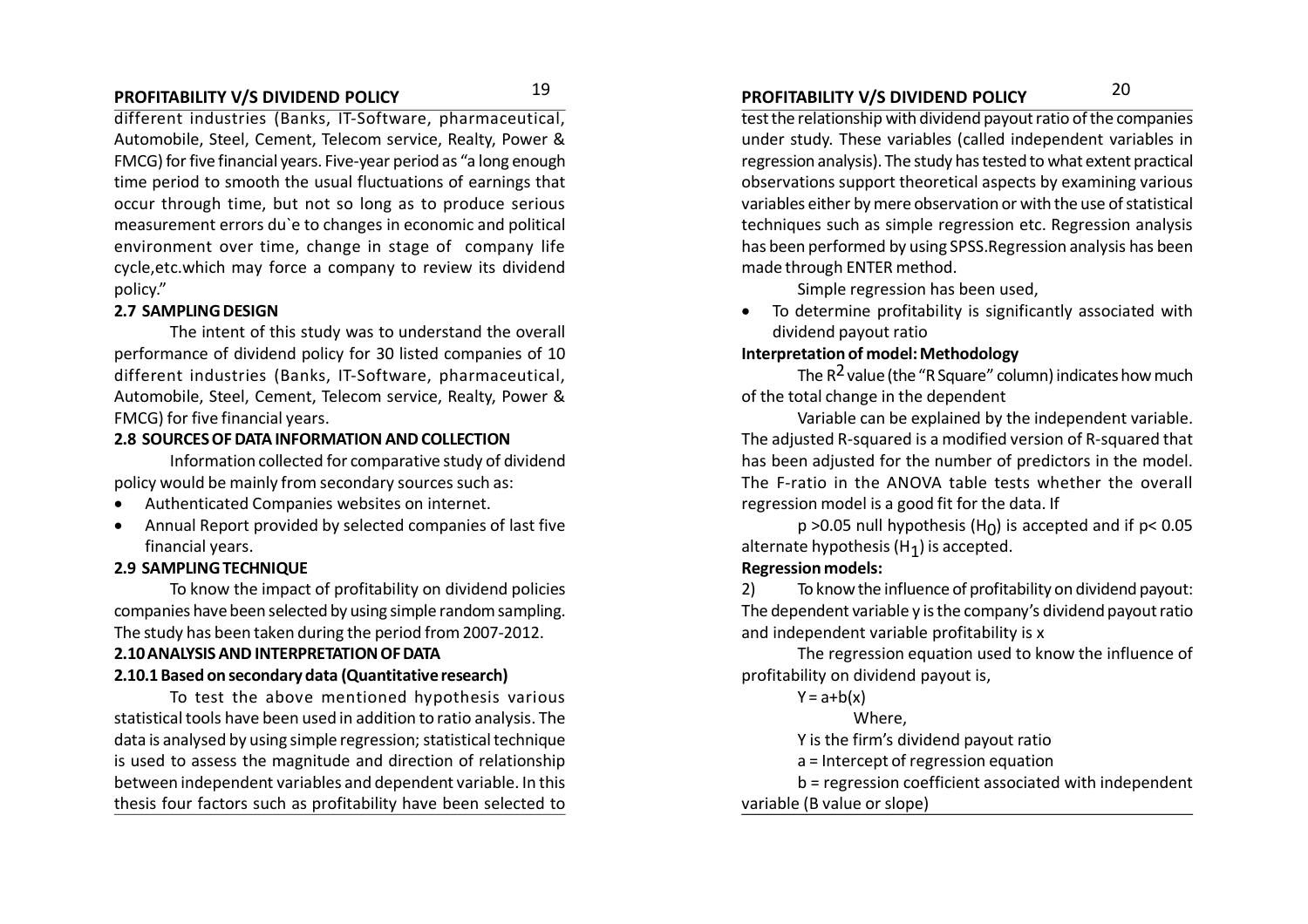### **PROFITABILITY V/S DIVIDEND POLICY PROFITABILITY V/S DIVIDEND POLICY** 2122

### **2.11 LIMITATIONS OF STUDY**

 Study for the subject is limited to thirty companies of Ten different industries

#### **REFERENCES**

- C. R. Kothari, Research Methodology, methods and techniques, new age international publishers.
- Damodar Gujarati, Econometrics by Example, Second Edition, Palgrave Macmillan.

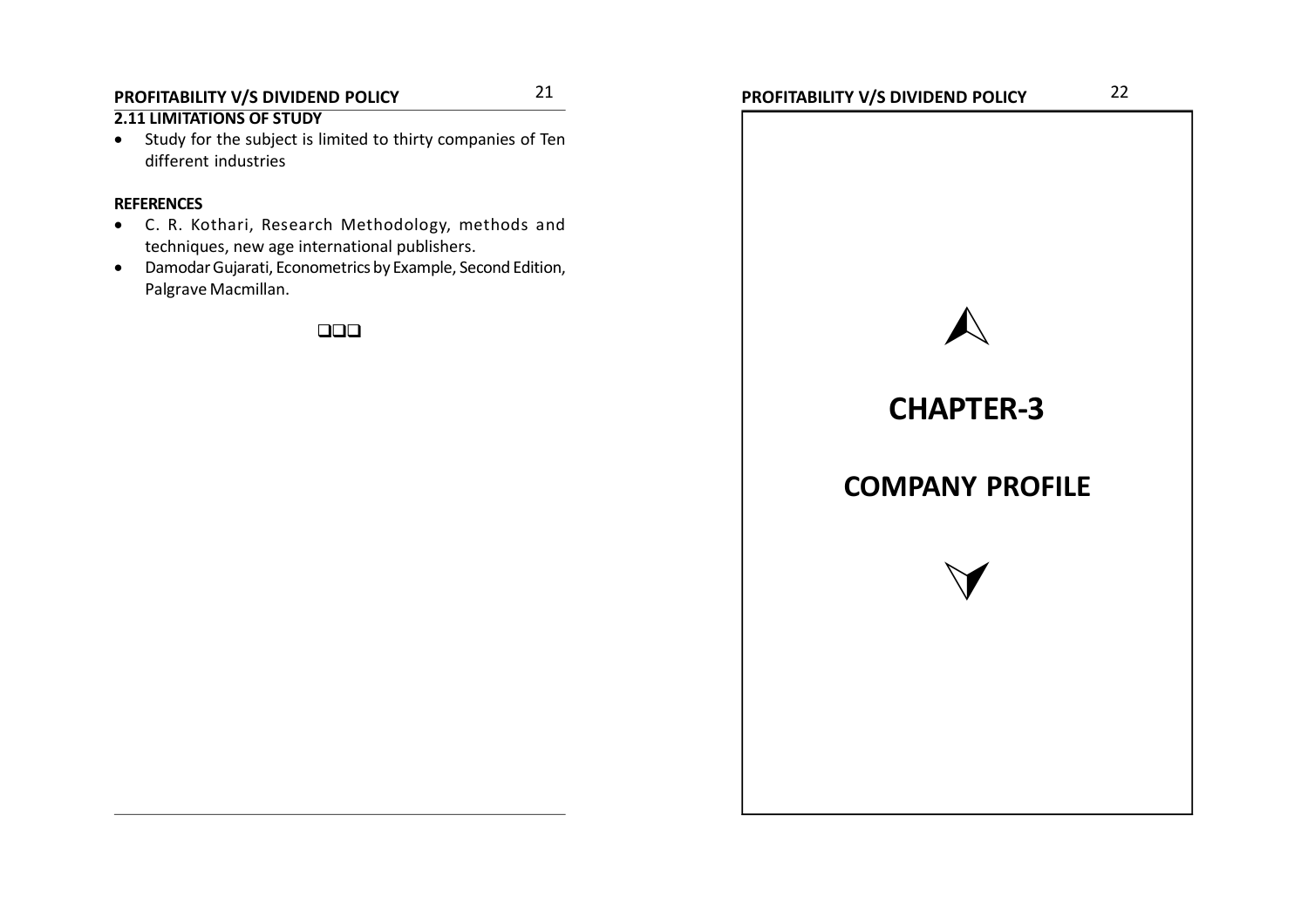### **PROFITABILITY V/S DIVIDEND POLICY PROFITABILITY V/S DIVIDEND POLICY** 2324

### **COMPANY PROFILE DETAILS**

| NO.<br>OF<br>COMP<br>ANIES | <b>NAME OF</b><br><b>COMPANIES</b>                                                                                                                                                                                                                                                    | <b>INDUSTRY</b>                     | <b>YEAROF</b><br><b>ESTABLIS</b><br><b>HMENT</b> | <b>HEAD</b><br>QUART                         | PRODUCT/<br><b>SERVICES</b>                              | CHAIRMAN<br>/MD            | <b>FOUNDER</b>                                                                                | <b>TYPE OF</b><br><b>COMPANY</b>               |
|----------------------------|---------------------------------------------------------------------------------------------------------------------------------------------------------------------------------------------------------------------------------------------------------------------------------------|-------------------------------------|--------------------------------------------------|----------------------------------------------|----------------------------------------------------------|----------------------------|-----------------------------------------------------------------------------------------------|------------------------------------------------|
| $\mathbf{1}$               | Dabur<br>India Ltd.                                                                                                                                                                                                                                                                   | FMCG                                | 1884                                             | Gaziabad,<br>Uttar Pradesh,<br>India         | Ayurvedic and<br>Natural Health<br>Care                  | Dr.Anand<br>Burman         | Dr. SK<br>Burman                                                                              | Public<br>com pany                             |
| $\overline{2}$             | Nest le<br>India Ltd.                                                                                                                                                                                                                                                                 | Food<br>P rocessing                 | 1866                                             | Vevey,<br>Canton of<br>Vaud.<br>Switze rland | Consum er Food                                           | Etienne<br>Szivo           | Henri Nestlé,<br>Charles<br>Page,<br>George Page                                              | SociétéAnon<br>yme                             |
| $\overline{3}$             | Bakery product,<br>Including<br>biscuits, bread,<br><b>Britannia</b><br>Kolkata.<br>Food<br>cakes and rusk,<br>Nusli<br>Industries<br>1892<br>West Bengal,<br>P rocessing<br>and dairy products,<br>Wadia<br>Lim ited<br>India<br>including milk,<br>butter, cheese,<br>ghee and dahi |                                     |                                                  | R.S.<br>Agarwal/<br>R.S.<br>Goenka           | Public Ltd<br>Company                                    |                            |                                                                                               |                                                |
| 4                          | <b>NTPC Limited</b>                                                                                                                                                                                                                                                                   | Eletric<br>Utility                  | 1975                                             | New Delhi,<br>India                          | Electric<br>Power, Natural Gas                           | Arup Roy<br>Choudhury      |                                                                                               | State-owned<br>enterprise<br>Public<br>Company |
| 5                          | Power Grid<br>Corporation<br>of India<br>Lim ited<br>(POWER<br>GRID)                                                                                                                                                                                                                  | Eletric<br>Utility                  | 1989                                             | Gurgaon,<br>India                            | Transmission &<br>Distribution;<br><b>Energy Trading</b> | Shri RN<br>Nayak           |                                                                                               | Government<br>-Owned<br>Corporation            |
| 6                          | Tata Power                                                                                                                                                                                                                                                                            | Eletric<br>Utility                  | 1911                                             | Mumbai,<br>Maharashtra.<br>India             | Electric Power,<br>Natural Gas                           | Cyrus<br>Palonji<br>Mistry | Dorabji Tata                                                                                  | Public<br>Company                              |
| $\overline{7}$             | Cipla Global<br>Lim ited                                                                                                                                                                                                                                                              | Pharmace<br>uticals                 | 1935                                             | Mumbai,<br>Maharashtra,<br>India             | Pharmace uticals &<br>Diagnostics                        | Y.K.Hamid                  | Dr.K.A.<br>Hamid                                                                              | Public<br>Company                              |
| $\mathbf{8}$               | Dr. Reddy's<br>Laboratories<br>Ltd                                                                                                                                                                                                                                                    | Pharmace<br>uticals                 | 1984                                             | Hyderabad,<br>Telangana,<br>India            |                                                          | Kallam<br>Satish<br>Reddy  | Anji Reddy                                                                                    | Public<br>Company                              |
| 9                          | Sun<br>Pharmaceuti<br>cal Industries<br>Lim ited                                                                                                                                                                                                                                      | Pharmace<br>uticals                 | 1983                                             | Mumbai.<br>Maharashtra,<br>India             | Pharmace uticals &<br>Generic drugs                      | Israel<br>Makov            | Dilip<br>Sanghavi                                                                             | Public<br>Company                              |
| 10                         | Infosys                                                                                                                                                                                                                                                                               | IT<br>Services.<br>IT<br>Consulting | 1981                                             | Bangalore,<br>Karnataka,<br>India            | IT, business<br>consulting and out<br>sourcing Services  | K.V.Kamath                 | Narayan<br>Murthy.<br>Nandan<br>Nilekani,<br>Raghvan,<br>S.Gopal<br>krishnan,<br>S.D.shibulal | Public<br>Company                              |
| 11                         | Tata<br>Consultancy<br>Services<br>Lim ited                                                                                                                                                                                                                                           | IT<br>Services,<br>IT<br>Consulting | 1968                                             | Mumbai,<br>Maharashtra,<br>India             | IT, business<br>consulting and out<br>sourcing Services  | Natrajanhan<br>drasekaran  | J.R.D Tata                                                                                    | Public<br>Company                              |

| 12 | Wipro<br>Lim ited               | IT<br>Services,<br>IT<br>Consulting | 1945 | Mumbai.<br>Maharashtra,<br>India | IT, business<br>consulting<br>and<br>outso urcing<br>Services                                                                                                                                                                                                 | Azim<br>Premji                     | M.H.Premji | Public<br>Company  |
|----|---------------------------------|-------------------------------------|------|----------------------------------|---------------------------------------------------------------------------------------------------------------------------------------------------------------------------------------------------------------------------------------------------------------|------------------------------------|------------|--------------------|
| 13 | HDFC Bank<br>I im ited          | Banking,<br>Financial<br>Services   | 1994 | Mumbai.<br>Maharashtra.<br>India | Credit dard,<br>Consumer<br>Banking, Corporate<br>Banking,<br>Finance and<br>Insurance.<br>Investment<br>Banking, Mortage<br>Loan, Private<br>Banking, Private<br>Equity, Wealth<br>Management                                                                | Aditya Puri                        |            | Public<br>Company  |
| 14 | State Bank<br>of India          | Banking,<br>Financial<br>Se rvices  | 1806 | Mumbai.<br>Maharashtra,<br>India | Consumer Banking,<br>Corporate Banking,<br>Finance and<br>Insurance.<br>Investment Banking,<br>Mortgage Loan,<br>Private Banking,<br>Private Equity,<br>Wealth Management,<br>savings, securities,<br>assets management,<br>Creditcards.<br>General Insurance | Arundhati<br>Bhatta-<br>charya     |            | Public<br>Company  |
| 15 | Axis Bank                       | Banking,<br>Financial<br>Se rvices  | 1994 | Mumbai,<br>India                 | Credit cards,<br>consumer banking,<br>corporate banking,<br>finance and insurance<br>investment<br>banking, mortgage<br>loans, wealth<br>management                                                                                                           | Dr. Sanjiv<br>Mishra<br>(Chairman) |            | Private<br>Company |
| 16 | Eicher<br>Motors<br>Limited     | Automotive                          | 1948 | Gurgaon,<br>India                | Commercial vehides,<br>engines                                                                                                                                                                                                                                | Siddhartha<br>Lal                  |            | Public<br>Company  |
| 17 | <b>TVS Motor</b><br>Co. Limited | Automotive                          | 1978 | Chennai.<br>India                | Motor cycles, scooter,<br>three-wheeler<br>vehicles and spare                                                                                                                                                                                                 | Venu<br>Srinivasan                 |            | Public<br>Company  |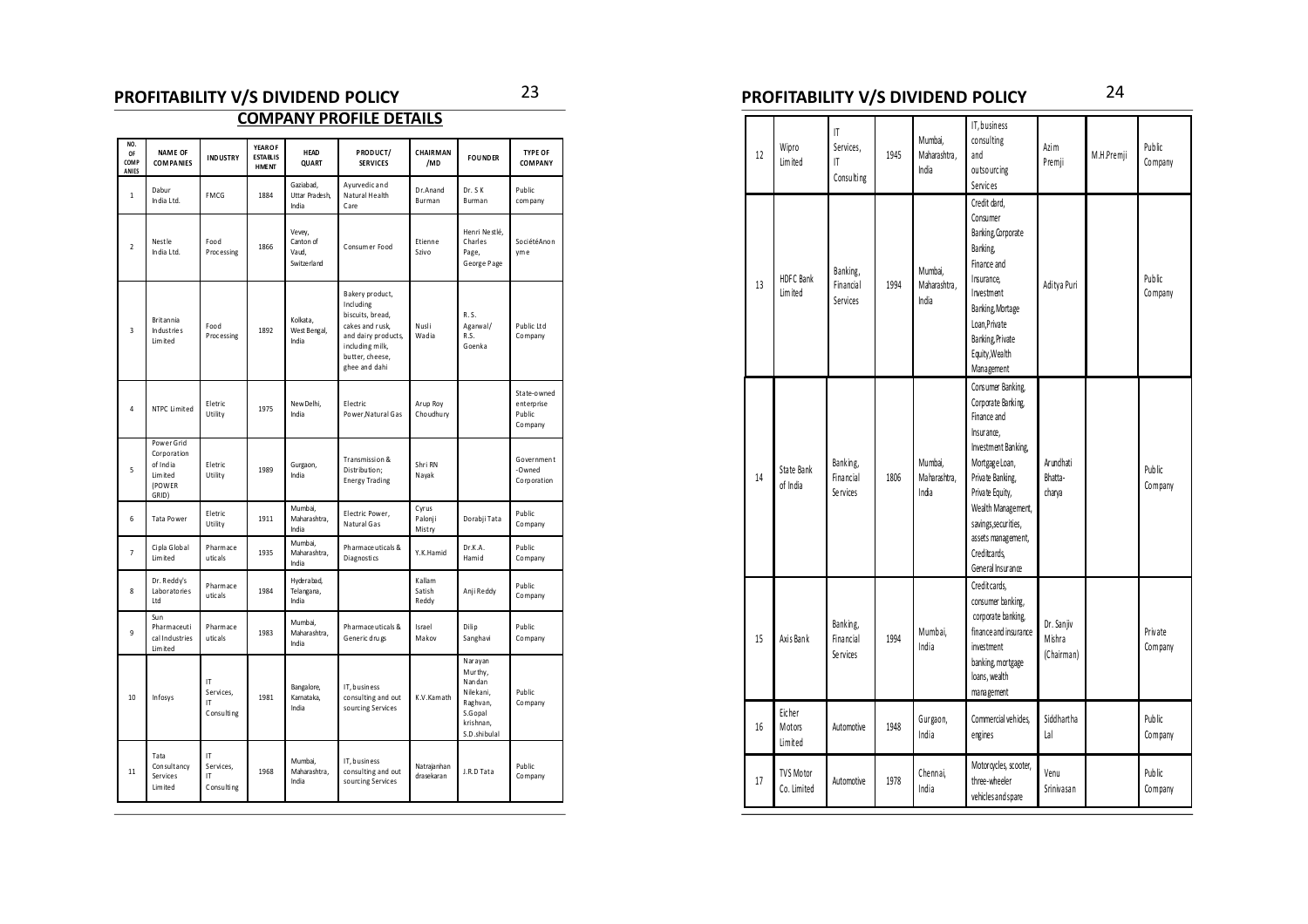| 18 | Hero<br>Motocorp<br>Ltd.                                   | Automotive                   | 1982 | <b>New</b><br>Delhi, India       | Motor cycles,<br>Scooters                                                                                                                   | Dr.Brijmohn<br>lalMunjal   |                                                                | Public<br>Company |
|----|------------------------------------------------------------|------------------------------|------|----------------------------------|---------------------------------------------------------------------------------------------------------------------------------------------|----------------------------|----------------------------------------------------------------|-------------------|
| 19 | <b>JSW Steel</b><br>Ltd                                    | Steel                        | 1982 | Mumbai,<br>Maharashtra,<br>India | Steel. flat steel<br>products, long steel<br>products, wire<br>products, plates                                                             | Sajjan<br>Jjindal          |                                                                | Public<br>Company |
| 20 | Tata Steel<br>Limited                                      | Steel                        | 1907 | Mumbai.<br>Maharashtra,<br>India | Steel, flat steel<br>products, Long steel<br>products, wire<br>products, plates                                                             | Cyrus<br>Palonji<br>Mistry | Dorabji Tata                                                   | Private           |
| 21 | Bhus han<br>Steel                                          | Steel                        | 1987 | New Delhi.<br>India              | Cold rolled, galvanised,<br>Bhushan<br>Galume, Colour,<br>Coated tiles, Drawn<br>Tubes, Strips, Wire<br>Rods, alloy billets,<br>sponge iron | Brij<br>Singhal            |                                                                | Private           |
| 22 | ACC Limited                                                | Cement                       | 1936 | Mumbai,<br>India                 | Cement                                                                                                                                      | N.S.<br>Sekhsarai          | Public<br>Company                                              | Public<br>Company |
| 23 | Ambuja<br>Cements<br>Limited                               | Cement                       | 1986 | Mumbai,<br>Maharashtra,<br>India | Cement                                                                                                                                      | Suresh<br>Neotia           | Suresh<br>Neotia                                               | Public<br>Company |
| 24 | J.K cement<br>Limited                                      | Cement                       | 1994 | Kanpur,<br>India                 | Cement                                                                                                                                      | Gaur Hari<br>Singhania     | LalaJuggilalsi<br>nghanian&<br>Lala<br>Kam lapat<br>Singhanian | Public<br>Company |
| 25 | Infrastructure<br>Development<br>Finance<br>Company        | Financial<br>Services        | 1997 | Chennai.<br>India                | i nfrast ru ctu re<br>financing and<br>project<br>implementation<br>services                                                                | Rakesh<br>Mohan            | ÷                                                              | Public<br>Company |
| 26 | Mahindra &<br>Mahindra<br>Financial<br>Services<br>Limited | <b>NBFC</b>                  | 1991 | Mumbai.<br>Maharashtra,<br>India | Related financial<br>Ramesh<br>services<br>lyer                                                                                             |                            | ÷                                                              | Public<br>Company |
| 27 | JM financial<br>Ltd.                                       | Finance -<br>Invest-<br>ment | 1986 | Mumbai,<br>Maharashtra,<br>India | Related financial<br>Nimesh<br>services<br>Kampani                                                                                          |                            |                                                                | Public<br>Company |

### **PROFITABILITY V/S DIVIDEND POLICY PROFITABILITY V/S DIVIDEND POLICY** 2526

| 28 | <b>DLF Limited</b><br>(Delhi Land<br>& Finance)                        | Real<br>Estate                                                             | 1946 | New Delhi,<br>India | Offices,<br>Apartments,<br>Shopping<br>Maals, Hotels,<br>Golf courses,<br>infrastructures                                                                                   |                             | Chaudhary<br>Raghvendra<br>Singh | Public<br>Company |
|----|------------------------------------------------------------------------|----------------------------------------------------------------------------|------|---------------------|-----------------------------------------------------------------------------------------------------------------------------------------------------------------------------|-----------------------------|----------------------------------|-------------------|
| 29 | National<br><b>Buildings</b><br>Construction<br>Corporation<br>Limited | Real<br>Estate<br>Develop<br>ment &<br>Construct<br>ion<br><b>Business</b> | 1960 | New Delhi,<br>India | Power Sector, Real<br>Estate, Environment,<br>PMC, EPC, Post<br>Completion<br>Mainterance works,<br>Roads, Bridges,<br>Hospitals, Mass<br>Housing, Institutions<br>& Office | Dr.Anoop<br>kumar<br>Mittal |                                  | Public<br>Company |
| 30 | JMC Projects<br>(India) Ltd.                                           | Real<br>Estate                                                             | 1982 | Ahmedabad,<br>India | Civil & Structural<br>works for<br>Commercial &<br>Residential<br>Buildings, Industrial,<br>Infrastructure &<br>Power Plant                                                 |                             |                                  | Public<br>Company |

 $\Box$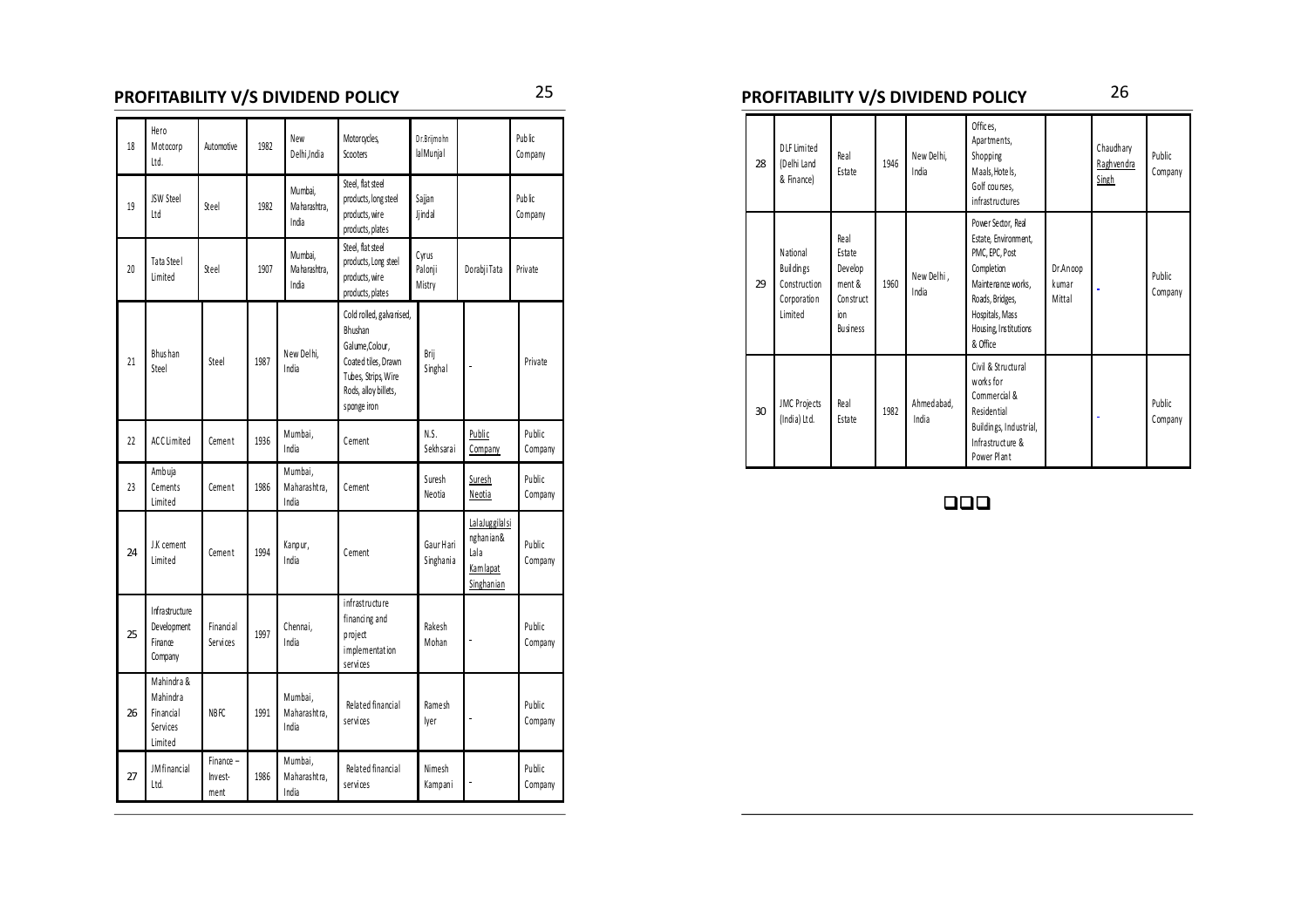# **CHAPTER-4**

# **Analysis and interpretation of profitability V/s divdent payout**

 $\vee$ 

### **PROFITABILITY V/S DIVIDEND POLICY PROFITABILITY V/S DIVIDEND POLICY** 2728 **CONTENT 4.1** Introduction **4.2** Analysis of selected Companies **4.2.1** Dabur India Ltd. **4.2.2** Nestle India Ltd. **4.2.3** Britannia Industries Ltd. **4.2.4** NTPC Ltd. **4.2.5** PowerGrid Ltd. **4.2.6** Tata Power **4.2.7** CiplaGlobalLtd. **4.2.8** Dr.ReddyLtd. **4.2.9** SunPharma Ltd. **4.2.10** Infosys **4.2.11** TCS Ltd. **4.2.12** Wipro Ltd. **4.2.13** HDFC Bank Ltd. **4.2.14** SBI **4.2.15** Axis Bank **4.2.16** Eicher Motors Ltd. **4.2.17** TVS Ltd. **4.2.18** Heromotocorp Ltd **4.2.19** JSW Steel Ltd. **4.2.20** Tata Steel Ltd. **4.2.21** Bhushan Steel **4.2.22** ACC Ltd. **4.2.23** Ambuja Cement Ltd. **4.2.24** J.K.Cement Ltd. **4.2.25** IDFC **4.2.26** Mahindra and Mahindra Financial Ltd. **4.2.27** J.M.Financial Ltd. **4.2.28** DLF Ltd. **4.2.29** NBCC Ltd. **4.2.30** JMC Projects Ltd. **4.3** Summary Details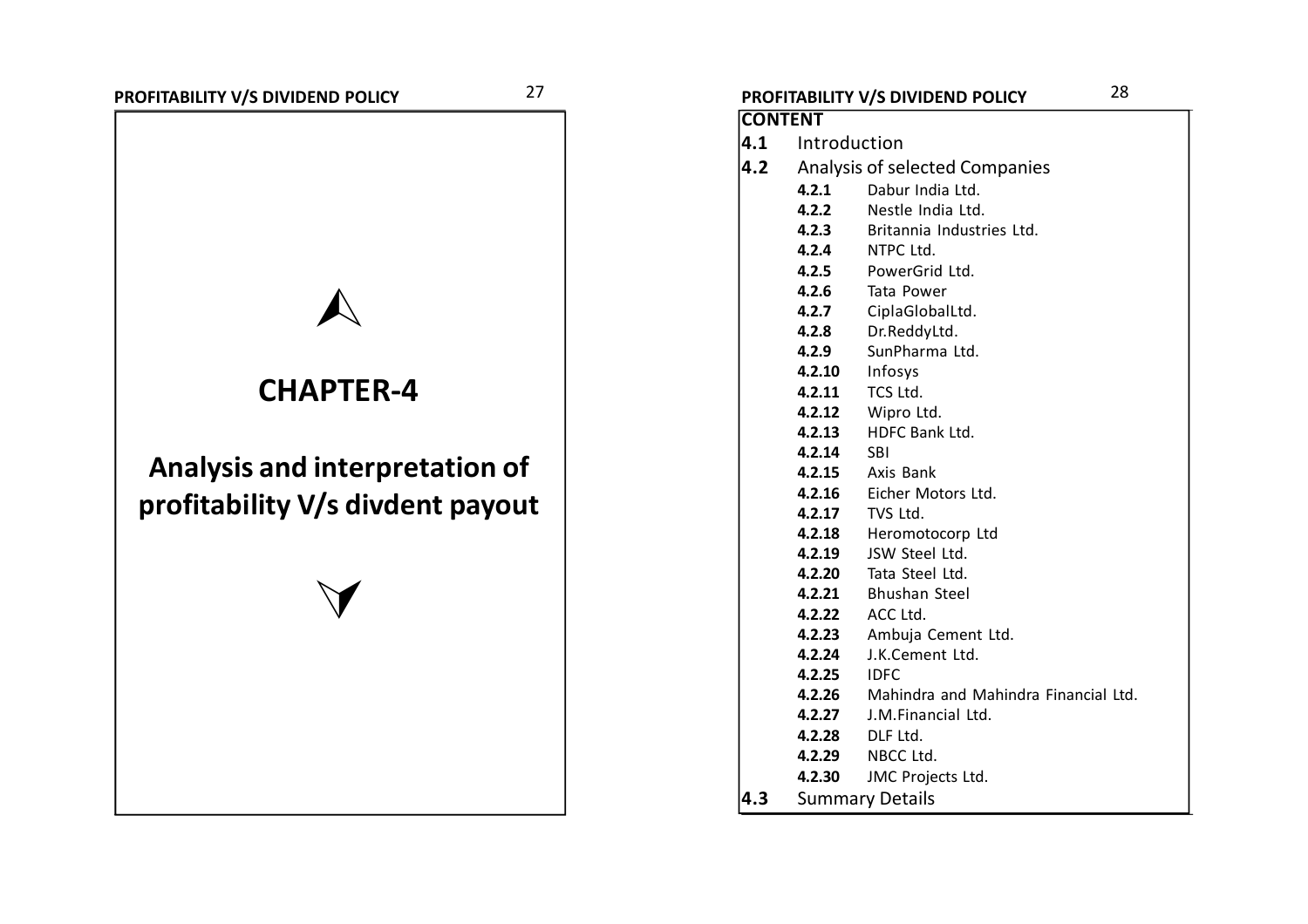#### **PROFITABILITY V/S DIVIDEND POLICY PROFITABILITY V/S DIVIDEND POLICY** 2930 **4.1 INTRODUCTION**

A major aspect of dividend policy is dividend payout ratio. i.e. distribution of percentage share of dividends from companies' profit. Most of the researchers found that dividend payout is correlated with subsequent unexpected earnings. Using data from 1025 US companies BenzartziS,Michaely R and Thaler  $R^5$  found that when there is a rise in dividend there is significant upwards drift in earnings over the next three years and concluded that dividend increase indicate past successes and that dividend increase signals that the current earning increase is permanent. The dividend announcement provides information to shareholders about the current earnings upon which their estimation of the firm's future (Expected) earnings is based<sup>6</sup>.

A firm with history of the stable earnings is usually more willing to pay a higher dividend than a firm with erratic earnings<sup>7</sup> .For assessing how profitability affects dividend payout, Dividend Payout and Return on net worth Ratio is used. To know the influence of profitability on dividend payout, simple regression method is used. For the purpose of simple regression analysis, dividend payout rate, which is defined as the ratio of dividends per share for the firms dividend policy. The study is based on five years data for thirty selected companies of ten different industries. Time period used for the study is from 2007-2012. Factors or explanatory variables which are considered for the study purpose are as under:

#### **PROFITABILITY:**

It is believed that profitability is the prominent factor to decide dividend policy. Theoretically profitability and dividend have positive relation, if there is a rise in profitability usually rise in dividend rate is expected. Profitability indicates how well the management has used the net worth. Profitability is the index of the business which measures the earnings power of

the company. For measurement, Return on Net worth Ratio is used. This measure is an important indicator of measuring profitability of the company. The return on Net worth Ratio is also known as the return on equity funds Ratio. It measures the firm's management to realize an acceptable return on capital investment. It can be calculated by,

Net Profit after taxes – Pref.Dividend \* 100

Net Worth

Where,

Net Worth = Equity Share capital + Reserves – Fictitious Assets **4.2 ANALYSIS**

Hypothesis No-1

H $_0$  = There is no significant influence of least related variable on dividend payout of selected companies.

 $H_1$  = There is significant influence of least related variable on dividend payout of selected companies.

#### **4.2.1 DABUR INDIA LTD**

Influence of profitability on dividend payout using simple regression method for Dabur India Ltd. can be extracted from below table.

| <b>DIVIDEND PAYOUT</b> | <b>PROFITABILITY</b><br>(RETURN ON NET WORTH) |
|------------------------|-----------------------------------------------|
| 38.46                  | 59.96                                         |
| 41.96                  | 50.58                                         |
| 40.24                  | 57.86                                         |
| 49.24                  | 42.81                                         |
| 52.04                  | 35.54                                         |

#### **:TABLE 4.1: SIMPLE RERESSION ANALYSIS FOR DABUR INDIA LTD.**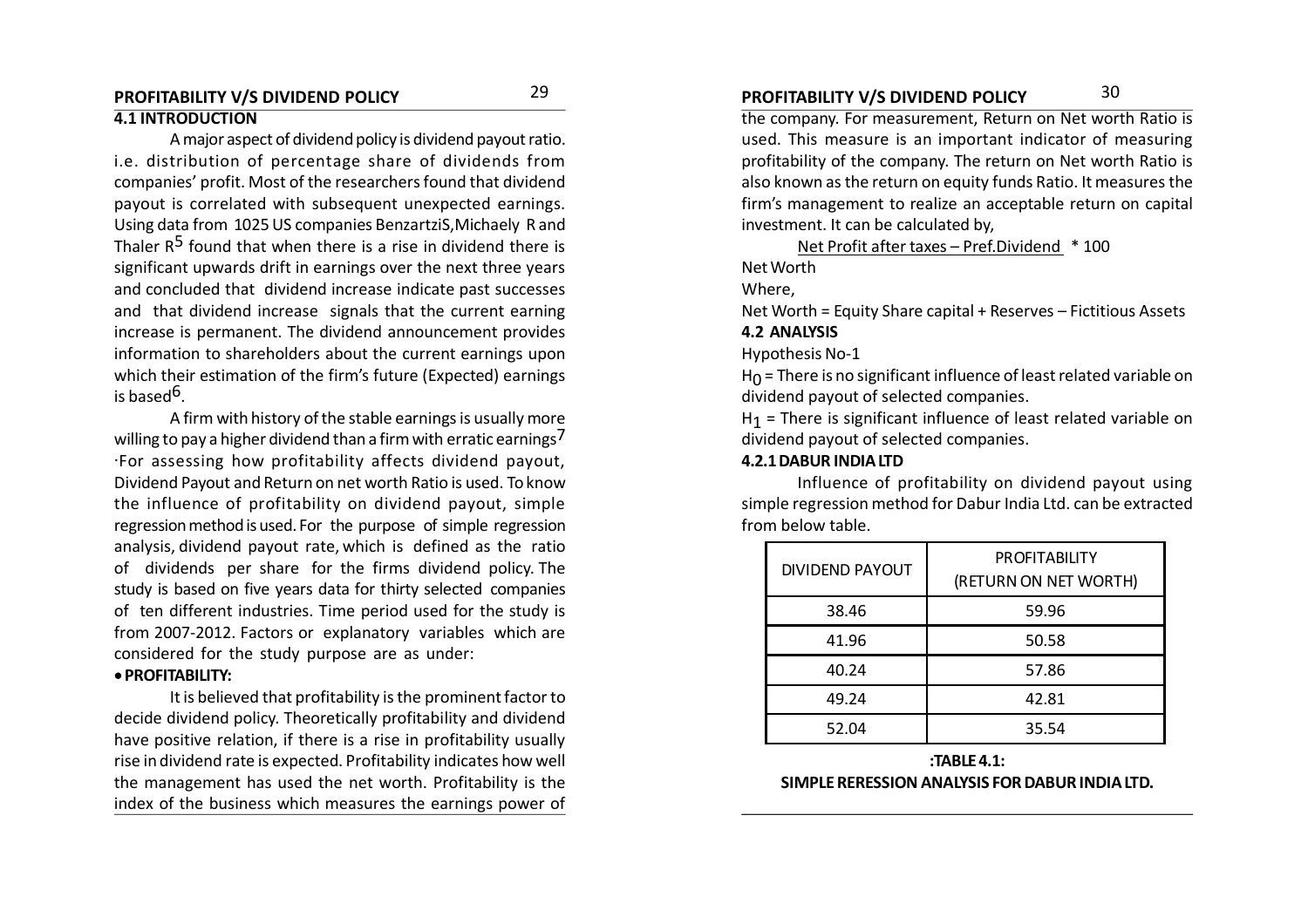#### **PROFITABILITY V/S DIVIDEND POLICY PROFITABILITY V/S DIVIDEND POLICY** 3132 **OUTPUT:**

| <b>Model Summary</b>                                                       |                                          |  |  |  |  |  |  |  |  |
|----------------------------------------------------------------------------|------------------------------------------|--|--|--|--|--|--|--|--|
| Adjusted R<br>Std. Error of<br>Model<br>R Square<br>Square<br>the Estimate |                                          |  |  |  |  |  |  |  |  |
|                                                                            | $.983^a$<br>1.26508<br>.966<br>.954      |  |  |  |  |  |  |  |  |
|                                                                            | a. Predictors: (Constant), PROFITABILITY |  |  |  |  |  |  |  |  |

The above table indicates that the value of R for **DABUR INDIA LTD**.is 98.3% that refers there is a positive linear correlation between explanatory variables such as profitability and the dependent variable i.e. dividend payout of the company. The R2 value (the "R Square" column) indicates how much the total change in the dependent variable can be explained by the independent variable. The adjusted R-squared is a modified version of R-squared that has been adjusted for the number of predictors in the model. Value of adjusted R- Square for **DABUR INDIA LTD** is .954. It indicates that approx. 95.4% of the change in dividend payout is due to the changes in profitability. Remaining 4.6% change in dividend payout is due to the other variables.

|                            | <b>ANOVA</b> <sup>a</sup>                |                   |    |                |        |                   |  |  |  |  |  |
|----------------------------|------------------------------------------|-------------------|----|----------------|--------|-------------------|--|--|--|--|--|
| Model                      |                                          | Sum of<br>Squares | Df | Mean<br>Square | F      | Sig.              |  |  |  |  |  |
|                            | Regression                               | 135.536           |    | 135.536        | 84.687 | .003 <sup>b</sup> |  |  |  |  |  |
| 1                          | Residual                                 | 4.801             | 3  | 1.600          |        |                   |  |  |  |  |  |
|                            | Total                                    | 140.337           |    |                |        |                   |  |  |  |  |  |
| a. Dependent Variable: DPR |                                          |                   |    |                |        |                   |  |  |  |  |  |
|                            | b. Predictors: (Constant), PROFITABILITY |                   |    |                |        |                   |  |  |  |  |  |

The F-ratio in the ANOVA table tests whether the overall regression model is a good fit for the data. The above table shows that the independent variables statistically significantly predict the dependent variable, F  $(1, 3) = 84.687$ , p <0.05 (i.e., the regression model is fit for the data). It indicates that null hypothesis is rejected. It means that there is significant impact

of profitability on the dividend payout of the **DABUR INDIA LTD**.

| Coefficients <sup>a</sup>  |                                |               |                              |             |      |                                       |                |  |  |  |
|----------------------------|--------------------------------|---------------|------------------------------|-------------|------|---------------------------------------|----------------|--|--|--|
| Model                      | Unstandardized<br>Coefficients |               | Standardized<br>Coefficients | t           | Sig. | 95.0%<br>Confidence<br>Interval for B |                |  |  |  |
|                            | B                              | Std.<br>Error | Beta                         |             |      | Lower<br>Bound                        | Upper<br>Bound |  |  |  |
| (Constant)                 | 72.431                         | 3.099         |                              | 23.370 .000 |      | 62.567                                | 82.294         |  |  |  |
| PROFITABILITY              | $-.568$                        | .062          | $-.983$                      | $-9.203$    | .003 | $-765$                                | $-372$         |  |  |  |
| a. Dependent Variable: DPR |                                |               |                              |             |      |                                       |                |  |  |  |

From the above table, the general form of the equation to predict dividend payout from profitability can be obtained as under: Predicted dividend payout = 72.431 – (0.568\*Profitability)

Unstandardized coefficients indicate how much the dependent variable varies with an independent variable when all other independent variables are held constant. In the above table, the unstandardized coefficient for profitability is equal to -0.568. This means that for every additional increase in profitability, dividend payout decreases by 0.568

#### **4.2.2 NESTLE INDIA LTD**

Influence of profitability on dividend payout using simple regression method for Nestle India Ltd. can be extracted from below table.

| <b>YEAR</b>                                            | <b>DIVIDEND PAYOUT</b> | <b>PROFITABILITY</b>  |  |  |  |  |  |  |
|--------------------------------------------------------|------------------------|-----------------------|--|--|--|--|--|--|
|                                                        |                        | (RETURN ON NET WORTH) |  |  |  |  |  |  |
| 2007-08                                                | 41.52                  | 112.83                |  |  |  |  |  |  |
| 2008-09                                                | 71.39                  | 112.69                |  |  |  |  |  |  |
| 2009-10                                                | 57.12                  | 95.70                 |  |  |  |  |  |  |
| 2010-11                                                | 48.63                  | 75.48                 |  |  |  |  |  |  |
| 2011-12                                                | 43.79                  | 59.38                 |  |  |  |  |  |  |
| TABLE 4.2: SIMPLE REGRESSION ANALYSIS FOR NESTLE INDIA |                        |                       |  |  |  |  |  |  |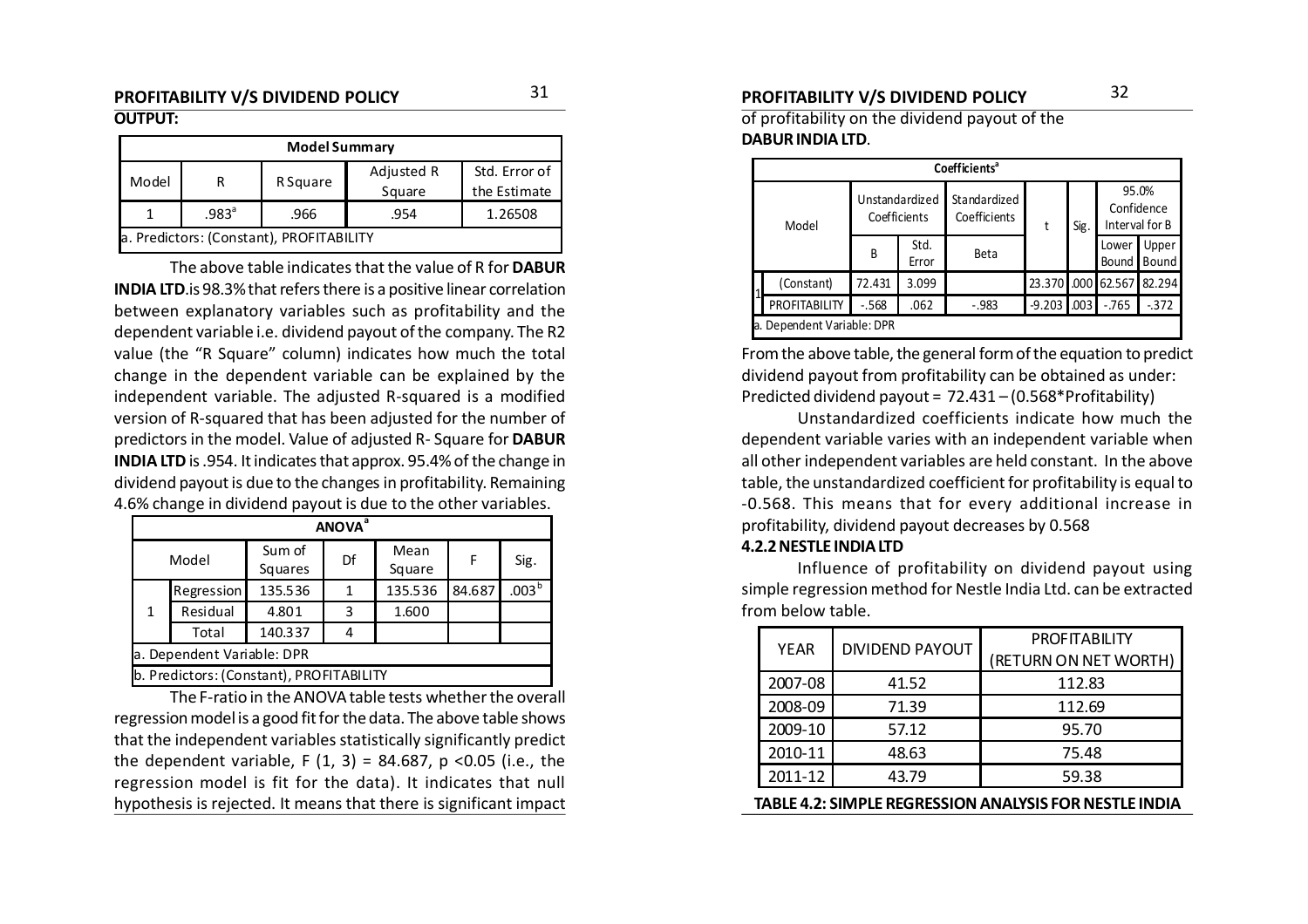#### **PROFITABILITY V/S DIVIDEND POLICY PROFITABILITY V/S DIVIDEND POLICY** 3334 **OUTPUT:**

| <b>Model Summary</b> |                                       |      |         |          |  |  |  |  |  |
|----------------------|---------------------------------------|------|---------|----------|--|--|--|--|--|
| Model                | Std. Error of<br>the Estimate         |      |         |          |  |  |  |  |  |
|                      | .462 <sup>a</sup>                     | .213 | $-.049$ | 12.43380 |  |  |  |  |  |
| a.                   | Predictors: (Constant), PROFITABILITY |      |         |          |  |  |  |  |  |

The above table indicates that the value of R for **NESTLE INDIA LTD**. is 46.2%, that refers there is a Weak linear correlation between explanatory variables such as profitability and the dependent variable i.e. dividend payout of the company. Value of adjusted R- Square for **NESTLE INDIA LTD**.is -0.049. It indicates that there is no change in dividend payout is due to the change in profitability.

| ANOVA <sup>a</sup> |                                     |                                          |    |                |      |                                                                                                                  |  |
|--------------------|-------------------------------------|------------------------------------------|----|----------------|------|------------------------------------------------------------------------------------------------------------------|--|
|                    | Model                               | Sum of<br>Squares                        | Df | Mean<br>Square |      | dependent variable varies with an Independent vari<br>all other independent variables are held constant.<br>Sig. |  |
|                    | Regression                          | 125.779                                  |    | 125.779        | .814 | .434 <sup>b</sup>                                                                                                |  |
|                    | 463.798<br>Residual<br>3<br>154.599 |                                          |    |                |      |                                                                                                                  |  |
|                    | Total                               | 589.577                                  | 4  |                |      |                                                                                                                  |  |
|                    | a. Dependent Variable: DPR          |                                          |    |                |      |                                                                                                                  |  |
|                    |                                     | b. Predictors: (Constant), PROFITABILITY |    |                |      |                                                                                                                  |  |

The above table shows that the independent variables statistically significantly predict the Dependent variable, F (1, 3) = 0.814, p >0.05 (i.e., the regression model is unfit for the data). It indicates that null hypothesis is accepted. It means that there is no significant impact of profitability on the dividend payout of the **NESTLE INDIA LTD.**

|                            | Coefficients <sup>a</sup>  |                                |               |                               |       |      |                                       |                       |  |  |  |  |  |
|----------------------------|----------------------------|--------------------------------|---------------|-------------------------------|-------|------|---------------------------------------|-----------------------|--|--|--|--|--|
| Model                      |                            | Unstandardized<br>Coefficients |               | Standar dized<br>Coefficients | т     | Sig. | 95.0%<br>Confidence<br>Interval for B |                       |  |  |  |  |  |
|                            |                            | B                              | Std.<br>Error | <b>B</b> eta                  |       |      | Lower<br>Bo und                       | Upper<br><b>Bound</b> |  |  |  |  |  |
| (Constant)<br>$\mathbf{1}$ |                            | 30.727                         | 24.760        |                               | 1.241 | .303 | 48.071                                | 109.525               |  |  |  |  |  |
|                            | PROFITABILITY              | .239                           | .265          | .462                          | .902  | .434 | $-603$                                | 1.080                 |  |  |  |  |  |
|                            | a. Dependent Variable: DPR |                                |               |                               |       |      |                                       |                       |  |  |  |  |  |

From the above table, the general form of the equation to predict dividend payout from profitability can be obtained as under:

#### Predicted dividend pay out

#### = 30.727 + (0.239\*Profitability)

Unstandardized coefficients indicate how much the dependent variable varies with an Independent variable when all other independent variables are held constant.

In the above table, the unstandardized coefficient for profitability is equal to 0.239. This means that for every additional increase in profitability, dividend payout Increase by 0.239.

#### **4.2.3 BRITANNIA LTD**

Influence of profitability on dividend payout using simple regression method for Britannia LTD. can be extracted from below table.

| <b>YEAR</b> | <b>DIVIDEND PAYOUT</b> | <b>PROFITABILITY</b><br>(RETURN ON NET WORTH) |
|-------------|------------------------|-----------------------------------------------|
| 2007-08     | 22.51                  | 25.27                                         |
| 2008-09     | 52.97                  | 21.88                                         |
| 2009-10     | 51.26                  | 29.40                                         |
| 2010-11     | 53.44                  | 32.19                                         |
| 2011-12     | 54.37                  | 35.91                                         |

**TABLE 4.3: SIMPLE REGRESSION ANALYSIS FOR BRITANNIA**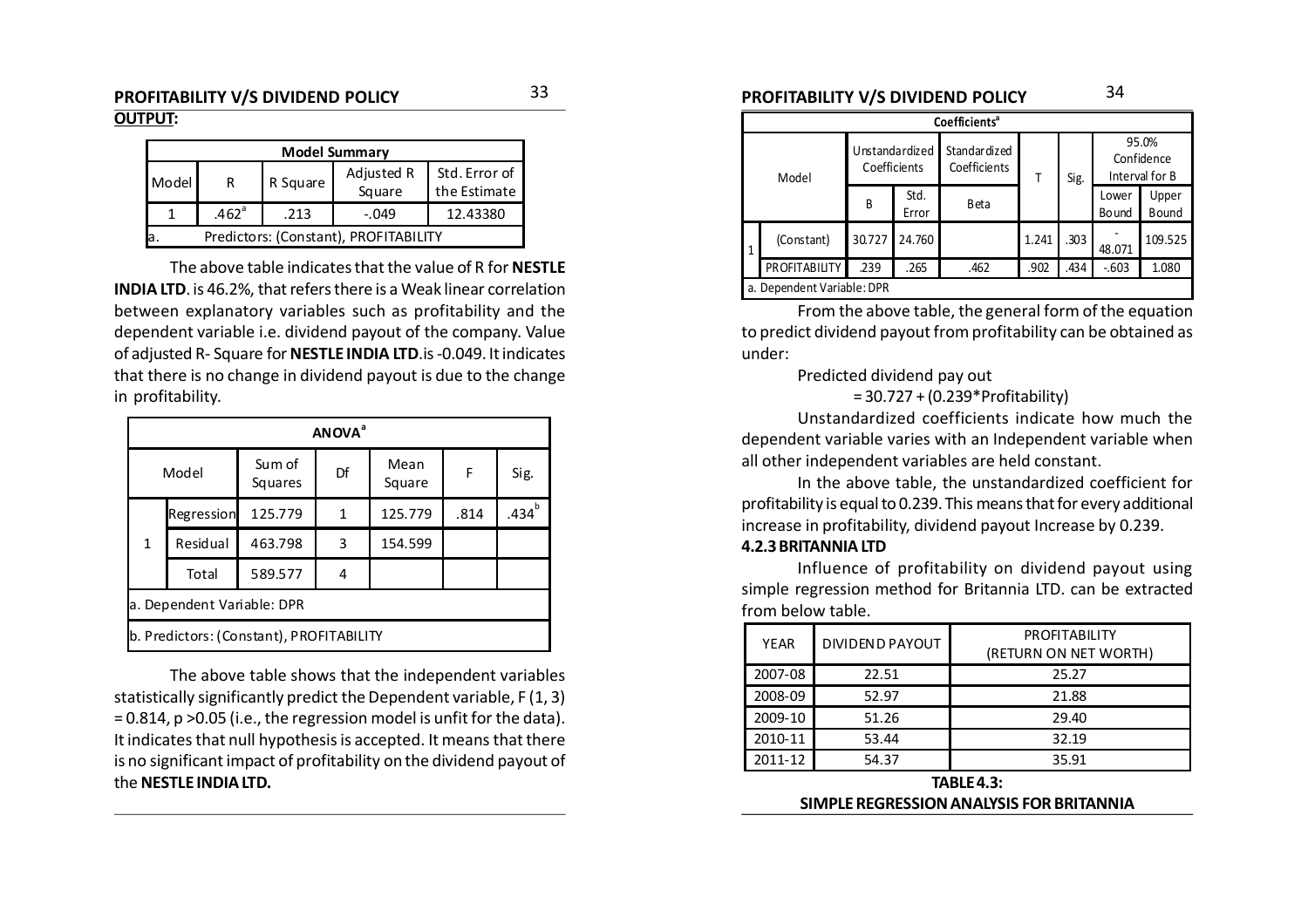#### **OUTPUT:**

|       | <b>Model Summary</b>                     |          |                      |                               |  |  |  |  |  |  |  |
|-------|------------------------------------------|----------|----------------------|-------------------------------|--|--|--|--|--|--|--|
| Model | R                                        | R Square | Adjusted R<br>Square | Std. Error of the<br>Estimate |  |  |  |  |  |  |  |
|       | 14.46870                                 |          |                      |                               |  |  |  |  |  |  |  |
|       | a. Predictors: (Constant), PROFITABILITY |          |                      |                               |  |  |  |  |  |  |  |

The above table indicates that the value of R for **BRITANNIA LTD**is 40.2% that refers there is a Weak linear correlation between explanatory variables such as profitability and the dependent variable i.e. dividend payout of the company. Value of adjusted R- Square for **BRITANNIA LTD** is -0.118. It indicates that there is no change in dividend payout is due to the changes in profitability.

|       | <b>ANOVA</b> <sup>a</sup>  |                   |    |                |      |          |  |  |  |  |  |  |
|-------|----------------------------|-------------------|----|----------------|------|----------|--|--|--|--|--|--|
| Model |                            | Sum of<br>Squares | Df | Mean<br>Square | F    | Sig.     |  |  |  |  |  |  |
|       | Regression                 | 121.269           |    | 121.269        | .579 | $.502^b$ |  |  |  |  |  |  |
| 1     | Residual                   | 628.030           | 3  | 209.343        |      |          |  |  |  |  |  |  |
|       | Total                      | 749.299           |    |                |      |          |  |  |  |  |  |  |
|       | a. Dependent Variable: DPR |                   |    |                |      |          |  |  |  |  |  |  |
|       |                            |                   |    |                |      |          |  |  |  |  |  |  |

b. Predictors: (Constant), PROFITABILITY

The above table shows that the independent variables statistically significantly predict the dependent variable, F (1, 3) 0.579, p >0.05 (i.e., the regression model is unfit for the data). It indicates that null hypothesis is accepted. It means that there is no significant impact of profitability on the dividend payout of the **BRITANNIA LTD**.

|       | Coefficients <sup>a</sup>  |                                             |               |              |      |      |                                    |                |  |  |  |
|-------|----------------------------|---------------------------------------------|---------------|--------------|------|------|------------------------------------|----------------|--|--|--|
| Model |                            | Unstandardized Standardized<br>Coefficients |               | Coefficients |      | Sig. | 95.0% Confidence<br>Interval for B |                |  |  |  |
|       |                            | B                                           | Std.<br>Error | Beta         |      |      | Lower<br>Bo und                    | Upper<br>Bound |  |  |  |
|       | (Constant)                 | 18.146                                      | 38.342        |              | .473 |      | .668 -103.876 140.168              |                |  |  |  |
|       | PROFITABILITY              | .994                                        | 1.306         | .402         | .761 | .502 | $-3.163$                           | 5.151          |  |  |  |
|       | a. Dependent Variable: DPR |                                             |               |              |      |      |                                    |                |  |  |  |

### **PROFITABILITY V/S DIVIDEND POLICY PROFITABILITY V/S DIVIDEND POLICY** 3536

From the above table, the general form of the equation to predict dividend payout from profitability can be obtained as under:

Predicted dividend pay out

= 18.146 + (0.994\*Profitability)

Unstandardized coefficients indicate how much the dependent variable varies with an Independent variable when all other independent variables are held constant.

In the above table, the unstandardized coefficient for profitability is equal to 0.994. This means that for every additional increase profitability, dividend payout Increase by 0.994.

#### **4.2.4 NTPC LTD**

Influence of profitability on dividend payout using simple regression method for NTPC LTD. can be extracted from below table.

| <b>YEAR</b> | <b>DIVIDEND PAYOUT</b> | <b>PROFITABILITY</b><br>(RETURN ON NET WORTH) |
|-------------|------------------------|-----------------------------------------------|
| 2007-08     | 46                     | 14.09                                         |
| 2008-09     | 42                     | 15.21                                         |
| 2009-10     | 42                     | 13.14                                         |
| 2010-11     | 42                     | 13.41                                         |
| 2011-12     | 41                     | 12.59                                         |

#### **TABLE 4.4: SIMPLE REGRESSION ANALYSIS FOR NTPC**

#### **OUTPUT:**

| <b>Model Summary</b>                                                            |                                                |                                          |  |  |  |  |  |  |  |  |
|---------------------------------------------------------------------------------|------------------------------------------------|------------------------------------------|--|--|--|--|--|--|--|--|
| Std. Error of the<br>Adjusted R<br>Model<br>R Square<br>R<br>Square<br>Estimate |                                                |                                          |  |  |  |  |  |  |  |  |
|                                                                                 | .343 <sup>a</sup><br>2.11443<br>.118<br>$-177$ |                                          |  |  |  |  |  |  |  |  |
|                                                                                 |                                                | a. Predictors: (Constant), PROFITABILITY |  |  |  |  |  |  |  |  |

The above table indicates that the value of R for **NTPC LTD**. Is 34.3%, that refers there is a weak linear correlation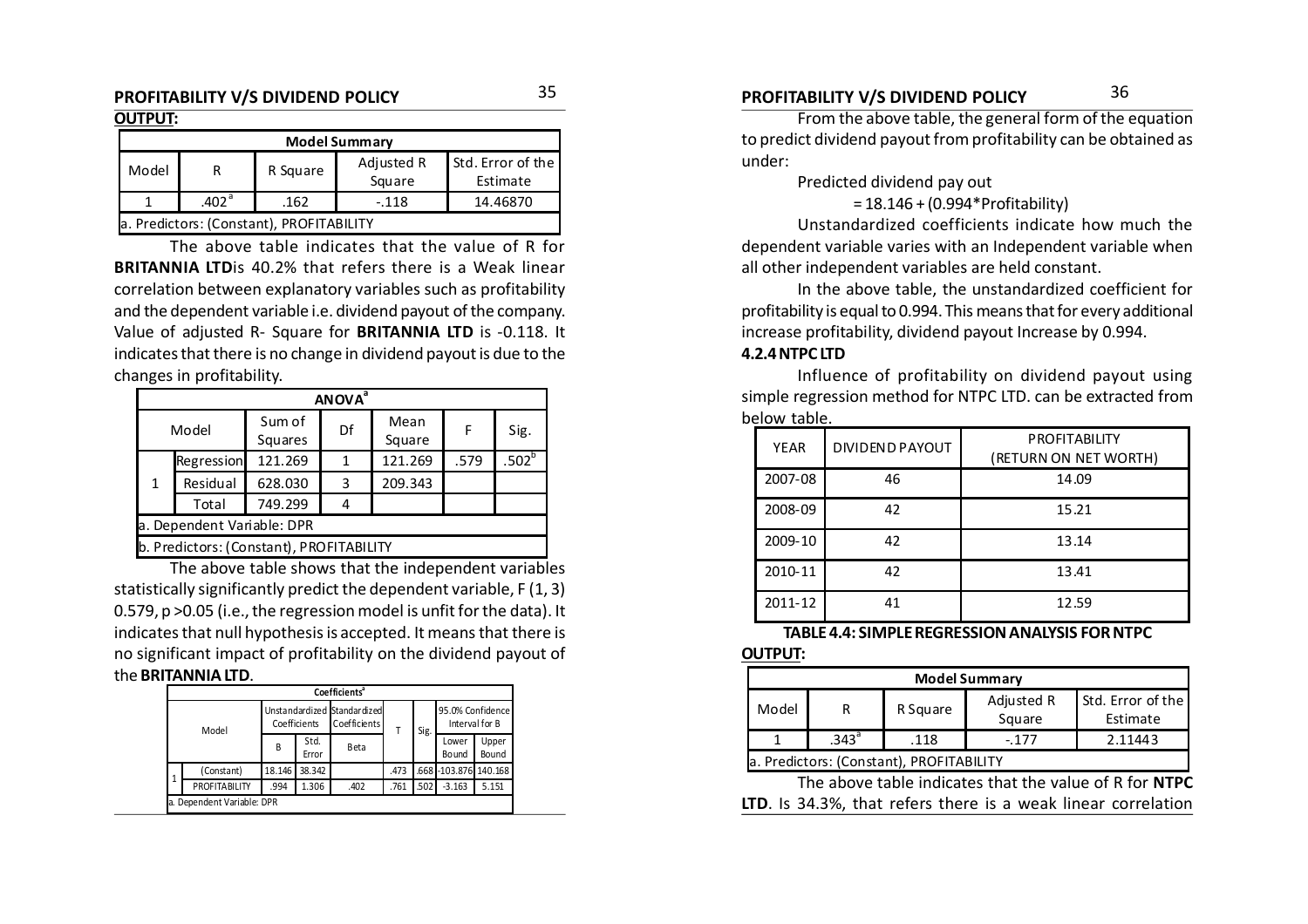between explanatory variables such as profitability and the dependent variable i.e. dividend payout of the company. Value of adjusted R- Square for **NTPC LTD**. is -0.177. It indicates that there is no change in dividend payout due to the changes in profitability.

|       | <b>ANOVA</b> <sup>ª</sup>  |                                          |    |                |      |                   |  |  |  |  |  |
|-------|----------------------------|------------------------------------------|----|----------------|------|-------------------|--|--|--|--|--|
| Model |                            | Sum of<br>Squares                        | Df | Mean<br>Square | F    | Sig.              |  |  |  |  |  |
|       | Regression                 | 1.788                                    |    | 1.788          | .400 | .572 <sup>b</sup> |  |  |  |  |  |
| 1     | Residual                   | 13.412                                   | 3  | 4.471          |      |                   |  |  |  |  |  |
|       | Total                      | 15.200                                   |    |                |      |                   |  |  |  |  |  |
|       | a. Dependent Variable: DPR |                                          |    |                |      |                   |  |  |  |  |  |
|       |                            | b. Predictors: (Constant), PROFITABILITY |    |                |      |                   |  |  |  |  |  |

The above table shows that the independent variables statistically significantly predict the Dependent variable, F (1, 3) = 0.400, p >0.05 (i.e., the regression model is unfit for the data). It indicates that null hypothesis is accepted. It means that there is no significant impact of profitability on the dividend payout of **NTPC LTD**.

|   | Coefficients <sup>a</sup>  |                                |               |                              |       |      |                                       |                |  |  |  |  |
|---|----------------------------|--------------------------------|---------------|------------------------------|-------|------|---------------------------------------|----------------|--|--|--|--|
|   | Model                      | Unstandardized<br>Coefficients |               | Standardized<br>Coefficients | т     | Sig. | 95.0%<br>Confidence<br>Interval for B |                |  |  |  |  |
|   |                            | B                              | Std.<br>Error | <b>Beta</b>                  |       |      | Lower<br>Bound                        | Upper<br>Bound |  |  |  |  |
| 1 | (Constant)                 | 33.548                         | 14.346        |                              | 2.338 | .101 | $-12.108$                             | 79.205         |  |  |  |  |
|   | PROFITABILITY              | .661                           | 1.046         | .343                         | .632  | .572 | $-2.667$                              | 3.990          |  |  |  |  |
|   | a. Dependent Variable: DPR |                                |               |                              |       |      |                                       |                |  |  |  |  |

From the above table, the general form of the equation to predict dividend payout from profitability can be obtained as under: Predicted dividend pay out

= 33.548 + (0.661\*Profitability)

### **PROFITABILITY V/S DIVIDEND POLICY PROFITABILITY V/S DIVIDEND POLICY** 3738

Unstandardized coefficients indicate how much the dependent variable varies with an Independent variable when all other independent variables are held constant.

In the above table, the unstandardized coefficient for profitability is equal to 0.661. This means that for every additional increase in profitability, dividend payout Increase by 0.661.

#### **4.2.5 POWERGRID**

Influence of profitability on dividend payout using simple regression method for POWERGRID can be extracted from below table.

| <b>YEAR</b> | <b>DIVIDEND PAYOUT</b> | <b>PROFITABILITY</b><br>(RETURN ON NET WORTH) |  |  |
|-------------|------------------------|-----------------------------------------------|--|--|
| 2007-08     | 33.16                  | 11.27                                         |  |  |
| 2008-09     | 33.16                  | 11.56                                         |  |  |
| 2009-10     | 30.93                  | 12.80                                         |  |  |
| 2010-11     | 30.04                  | 12.63                                         |  |  |
| 2011-12     | 30.01                  | 13.86                                         |  |  |

**TABLE 4.5: SIMPLE REGRESSION ANALYSIS FOR POWERGRID OUTPUT:**

|       | <b>Model Summary</b>                     |          |            |               |  |  |  |  |  |  |  |
|-------|------------------------------------------|----------|------------|---------------|--|--|--|--|--|--|--|
| Model |                                          | R Square | Adjusted R | Std. Error of |  |  |  |  |  |  |  |
|       |                                          |          | Square     | the Estimate  |  |  |  |  |  |  |  |
|       | .905 <sup>a</sup>                        | .819     | .758       | .78415        |  |  |  |  |  |  |  |
|       | a. Predictors: (Constant), PROFITABILITY |          |            |               |  |  |  |  |  |  |  |

The above table indicates that the value of R for **POWERGRID** is 90.5%, that refers there is a positive linear correlation between explanatory variables such as profitability and the dependent variable i.e. dividend payout of the company. Value of adjusted R- Square for **POWERGRID** is .758. It indicates that approx. 75.8% of the change in dividend payout is due to the changes in profitability. Remaining 24.2% change in dividend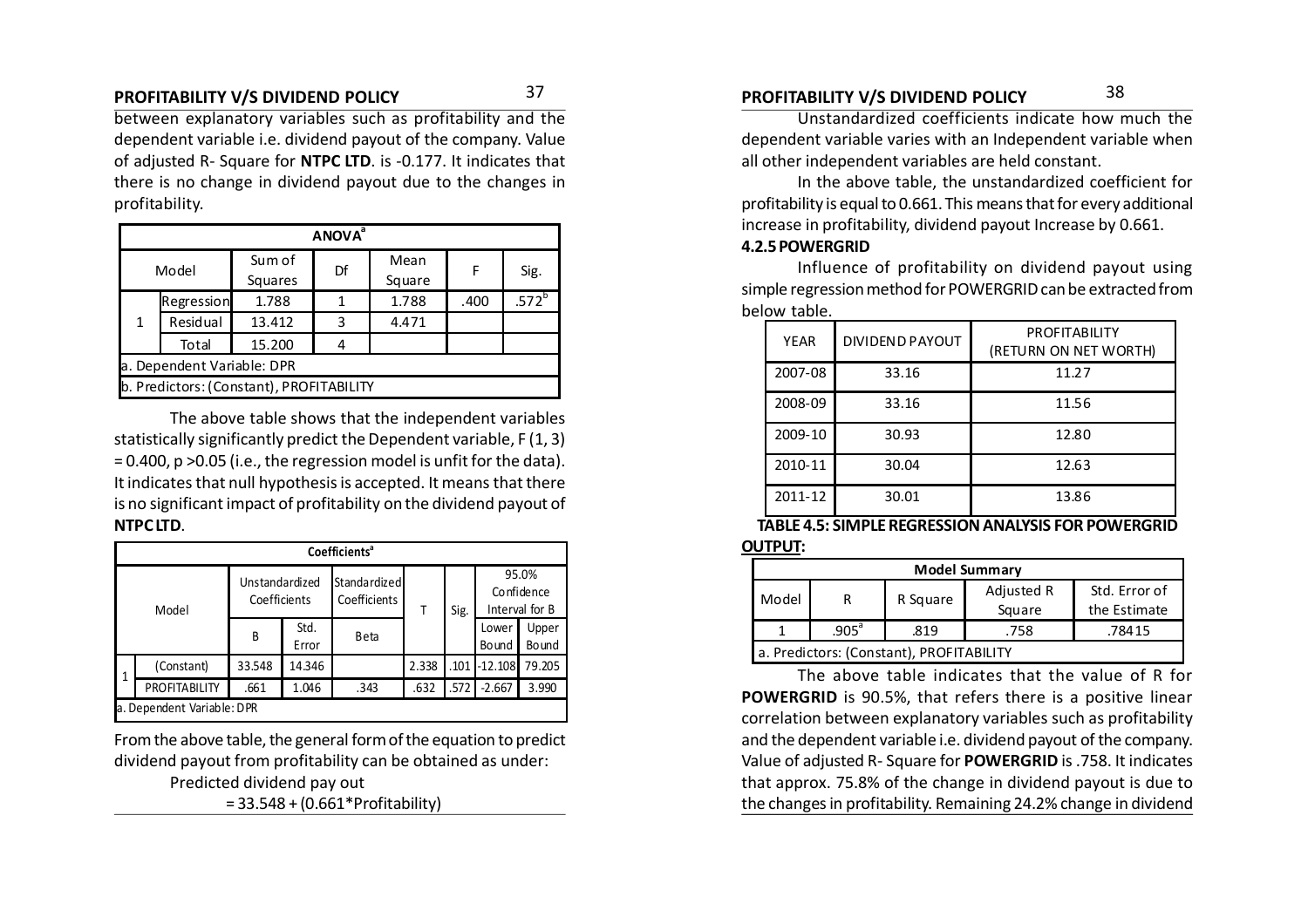payout is due to the other variables.

|                            | <b>ANOVA</b> <sup>a</sup>                |         |    |        |        |                |  |  |  |  |  |
|----------------------------|------------------------------------------|---------|----|--------|--------|----------------|--|--|--|--|--|
| Model                      |                                          | Sum of  | Df | Mean   | F      | Sig.           |  |  |  |  |  |
|                            |                                          | Squares |    | Square |        |                |  |  |  |  |  |
|                            | Regression                               | 8.335   | 1  | 8.335  | 13.556 | $.035^{\rm b}$ |  |  |  |  |  |
| 1                          | Residual                                 | 1.845   | 3  | .615   |        |                |  |  |  |  |  |
|                            | Total                                    | 10.180  |    |        |        |                |  |  |  |  |  |
| a. Dependent Variable: DPR |                                          |         |    |        |        |                |  |  |  |  |  |
|                            | b. Predictors: (Constant), PROFITABILITY |         |    |        |        |                |  |  |  |  |  |

 The above table shows that the independent variables statistically significantly predict the Dependent variable, F (1, 3) = 13.556, p <0.05 (i.e., the regression model is fit for the data). It indicates that null hypothesis is rejected. It means that there is significant impact of profitability on the dividend payout of the **POWERGRID.**

|              | Coefficients <sup>a</sup>  |                                |               |                              |          |      |                       |                                       |  |  |  |
|--------------|----------------------------|--------------------------------|---------------|------------------------------|----------|------|-----------------------|---------------------------------------|--|--|--|
|              | Model                      | Unstandardized<br>Coefficients |               | Standardized<br>Coefficients |          | Sig. |                       | 95.0%<br>Confidence<br>Interval for B |  |  |  |
|              |                            | B                              | Std.<br>Error | <b>B</b> eta                 |          |      | Lower<br><b>Bound</b> | Upper<br>Bound                        |  |  |  |
| $\mathbf{1}$ | (Constant)                 | 48.751                         | 4.710         |                              | 10.352   | .002 | 33.764                | 63.739                                |  |  |  |
|              | <b>PROFITABILITY</b>       | $-1.392$                       | .378          | $-.905$                      | $-3.682$ | .035 | $-2.594$              | $-189$                                |  |  |  |
|              | a. Dependent Variable: DPR |                                |               |                              |          |      |                       |                                       |  |  |  |

From the above table, the general form of the equation to predict dividend payout from profitability can be obtained as under: Predicted dividend payout

= 48.751 – (1.392\*Profitability)

Unstandardized coefficients indicate how much the dependent variable varies with an Independent variable when all other independent variables are held constant. In the above table, the unstandardized coefficient for profitability is equal to -1.392. This means that for every additional increase in profitability, dividend payout Decreases by -1.392.

### **PROFITABILITY V/S DIVIDEND POLICY PROFITABILITY V/S DIVIDEND POLICY** 3940

#### **4.2.6 TATA POWER**

Influence of profitability on dividend payout using simple regression method for TATA POWER can be extracted from below table.

| <b>YEAR</b> | DIVIDEND PAYOUT | <b>PROFITABILITY</b><br>(RETURN ON NET WORTH) |
|-------------|-----------------|-----------------------------------------------|
| 2007-08     | 27.17           | 11.66                                         |
| 2008-09     | 26.32           | 11.37                                         |
| 2009-10     | 30.39           | 9.39                                          |
| 2010-11     | 31.55           | 9.37                                          |
| 2011-12     | 27.59           | 10.87                                         |

**TABLE 4.6: SIMPLE REGRESSION ANALYSIS FOR TATA POWER OUTPUT:**

| <b>Model Summary</b> |                                          |          |                   |                               |  |  |  |  |  |
|----------------------|------------------------------------------|----------|-------------------|-------------------------------|--|--|--|--|--|
| Model                | R                                        | R Square | Adjusted R Square | Std. Error of the<br>Estimate |  |  |  |  |  |
|                      | $.954^{\circ}$                           | .910     | 880               | .77678                        |  |  |  |  |  |
|                      | a. Predictors: (Constant), PROFITABILITY |          |                   |                               |  |  |  |  |  |

The above table indicates that the value of Adjusted R for **TATA POWER**is 95.4%, that refers there is a positive linear correlation between explanatory variables such as profitability and the dependent variable i.e. dividend payout of the Tata Power. Value of adjusted R- Square for **TATA POWER** is 0.880. It indicates that approx. 88% of the change in dividend payout is due to the changes in profitability. Remaining 12% change in dividend payout is due to the other variables.

| <b>ANOVA</b> <sup>a</sup> |                                          |                   |    |             |        |            |  |  |  |  |
|---------------------------|------------------------------------------|-------------------|----|-------------|--------|------------|--|--|--|--|
|                           | Model                                    | Sum of<br>Squares | Df | Mean Square | F      | Sig.       |  |  |  |  |
|                           | Regression                               | 18.360            |    | 18.360      | 30.428 | $.012^{b}$ |  |  |  |  |
|                           | Residual                                 | 1.810             | 3  | .603        |        |            |  |  |  |  |
|                           | Total                                    | 20.170            | 4  |             |        |            |  |  |  |  |
|                           | a. Dependent Variable: DPR               |                   |    |             |        |            |  |  |  |  |
|                           | b. Predictors: (Constant), PROFITABILITY |                   |    |             |        |            |  |  |  |  |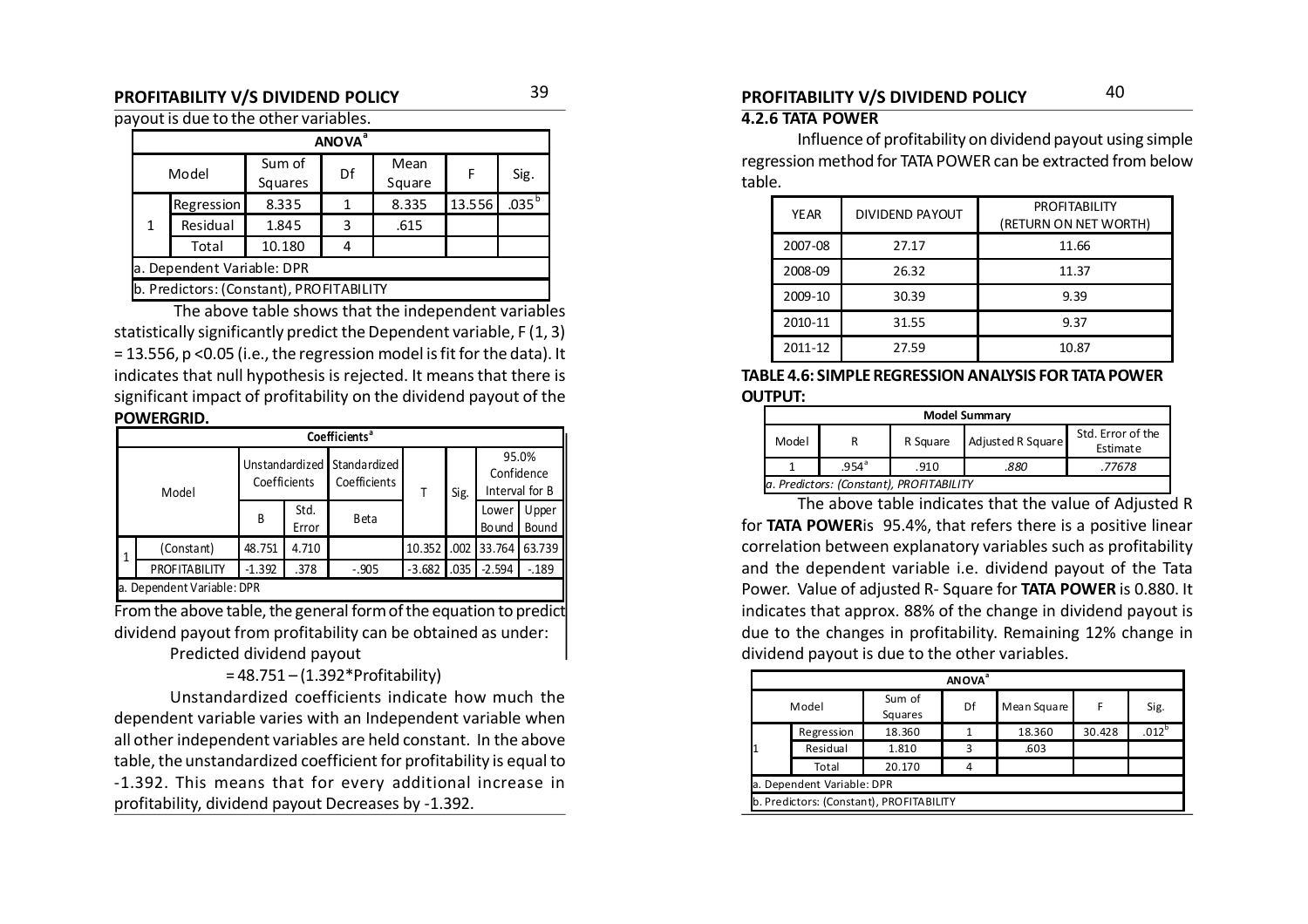### **PROFITABILITY V/S DIVIDEND POLICY PROFITABILITY V/S DIVIDEND POLICY** 4142

The above table shows that the independent variables statistically significantly predict the Dependent variable, F (1, 3) = 30.428, p <0.05 (i.e., the regression model is fit for the data). It indicates that null hypothesis is rejected. It means that there is significant impact of profitability on the dividend payout of the **TATA POWER.**

|   | Coefficients <sup>a</sup>  |              |                |                              |               |      |                 |                                    |  |  |  |  |
|---|----------------------------|--------------|----------------|------------------------------|---------------|------|-----------------|------------------------------------|--|--|--|--|
|   | Model                      | Coefficients | Unstandardized | Standardized<br>Coefficients |               | Sig. |                 | 95.0% Confidence<br>Interval for B |  |  |  |  |
|   |                            | B            | Std.<br>Error  | Beta                         |               |      | Low er<br>Bound | Upper<br>Bound                     |  |  |  |  |
| 1 | (Constant)                 | 49.337       | 3.775          |                              | 13.071.001    |      | 37.324          | 61.349                             |  |  |  |  |
|   | PROFITABILITY              | $-1.968$     | .357           | $-0.954$                     | $-5.516$ .012 |      | $-3.104$        | $-0.833$                           |  |  |  |  |
|   | a. Dependent Variable: DPR |              |                |                              |               |      |                 |                                    |  |  |  |  |

From the above table, the general form of the equation to predict dividend payout from profitability can be obtained as under: Predicted dividend pay out = 49.337 – (1.968\*Profitability)

Unstandardized coefficients indicate how much the dependent variable varies with an Independent variable when all other independent variables are held constant. In the above table, the unstandardized coefficient for profitability is equal to -1.968. This means that for every additional increase in profitability, dividend payout Decreases by 1.968.

#### **4.2.7 CIPLA GLOBAL LTD.**

Influence of profitability on dividend payout using simple regression method for CIPLA LTD. can be extracted from

| below table. | YEAR    | <b>DIVIDEND</b> | PR OFITABILITY                                       |
|--------------|---------|-----------------|------------------------------------------------------|
|              |         | PAYOUT          | (RETURN ON NET WORTH)                                |
|              | 2007-08 | 22.18           | 18.66                                                |
|              | 2008-09 | 20.00           | 17.86                                                |
|              | 2009-10 | 14.85           | 18.28                                                |
|              | 2010-11 | 16.67           | 14.52                                                |
|              | 2011-12 | 14.23           | 14.89                                                |
|              |         |                 | TABLE 4.7: SIMPLE REGRESSION ANALYSIS FOR CIPLA LTD. |

**OUTPUT:**

| <b>Model Summary</b>                                                         |                                          |      |     |         |  |  |  |  |  |  |
|------------------------------------------------------------------------------|------------------------------------------|------|-----|---------|--|--|--|--|--|--|
| Std. Error of the<br>Adjusted R Square<br>R Square<br>Model<br>R<br>Estimate |                                          |      |     |         |  |  |  |  |  |  |
|                                                                              | $.578^{\circ}$                           | .334 | 112 | 3.21382 |  |  |  |  |  |  |
|                                                                              | a. Predictors: (Constant), PROFITABILITY |      |     |         |  |  |  |  |  |  |

The above table indicates that the value of R for **CIPLA LTD.**is 57.8%, that refers there is a partial positive correlation between explanatory variables such as profitability and the dependent variable i.e. dividend payout of the company. Value of adjusted R- Square for **CIPLA LTD**. is 0.112. It indicates that approx. 11.2% of the change in dividend payout is due to the changes in profitability.

|                            | <b>ANOVA</b> <sup>a</sup> |                                          |    |             |       |                   |  |  |  |  |  |
|----------------------------|---------------------------|------------------------------------------|----|-------------|-------|-------------------|--|--|--|--|--|
|                            | Model                     | Sum of<br><b>Squares</b>                 | Df | Mean Square | F     | Sig.              |  |  |  |  |  |
|                            | Regression                | 15.534                                   |    | 15.534      | 1.504 | .308 <sup>b</sup> |  |  |  |  |  |
| 1                          | Residual                  | 30.986                                   | ς  | 10.329      |       |                   |  |  |  |  |  |
|                            | Total                     | 46.520                                   |    |             |       |                   |  |  |  |  |  |
| a. Dependent Variable: DPR |                           |                                          |    |             |       |                   |  |  |  |  |  |
|                            |                           | b. Predictors: (Constant), PROFITABILITY |    |             |       |                   |  |  |  |  |  |

The above table shows that the independent variables statistically significantly predict the dependent variable, F (1, 3) = 1.504, p >0.05 (i.e., the regression model is unfit for the data). It indicates that null hypothesis is accepted. It means that there is no significant impact of profitability on the dividend payout of the **CIPLA LTD**.

|       | Co efficients <sup>ª</sup> |      |                                |                              |       |      |                                    |                |  |  |  |
|-------|----------------------------|------|--------------------------------|------------------------------|-------|------|------------------------------------|----------------|--|--|--|
| Model |                            |      | Unstandardized<br>Coefficients | Standardized<br>Coefficients | t     | Sig. | 95.0% Confidence<br>Interval for B |                |  |  |  |
|       |                            | B    | Std.<br>Error                  | Beta                         |       |      | Lower<br>Bound                     | Upper<br>Bound |  |  |  |
| 1     | (Constant)                 | .805 | 13.759                         |                              | .059  | .957 | $-42.982$                          | 44.592         |  |  |  |
|       | <b>PROFITABILITY</b>       | .996 | .813                           | .578                         | 1.226 | .308 | $-1.589$                           | 3.582          |  |  |  |
|       | a. Dependent Variable: DPR |      |                                |                              |       |      |                                    |                |  |  |  |
|       |                            |      |                                |                              |       |      |                                    |                |  |  |  |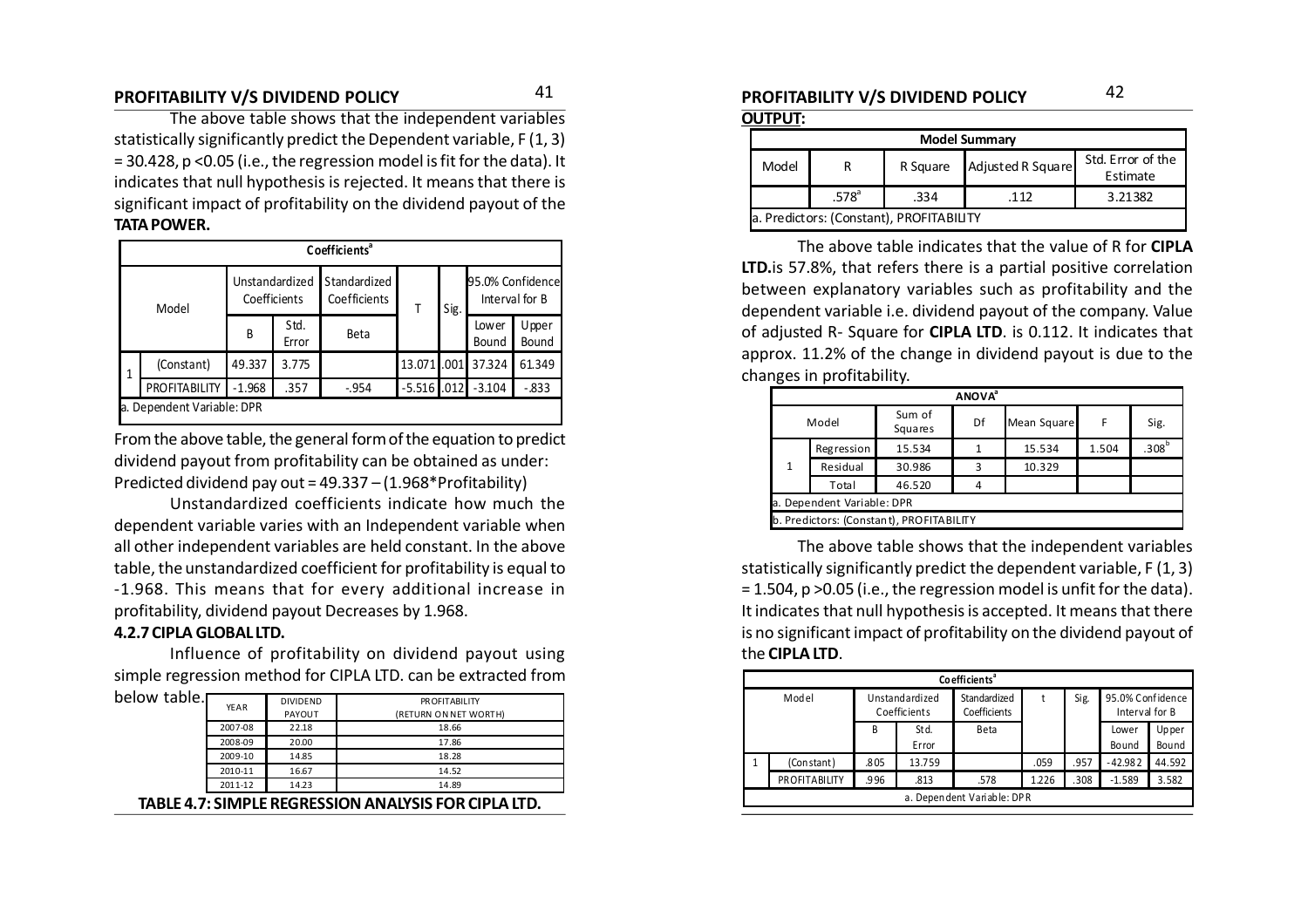From the above table, the general form of the equation to predict dividend payout from profitability can be obtained as under: Predicted dividend payout= 0.805 + (0.996\*Profitability)

Unstandardized coefficients indicate how much the dependent variable varies with an Independent variable when all other independent variables are held constant. In the above table, the unstandardized coefficient for profitability is equal to 0.996. This means that for every additional increase in profitability, dividend payout Increase by 0.996.

#### **4.2.8 DR.REDDY LTD**

Influence of profitability on dividend payout using simple regression method for DR. REDDY LTD can be extracted from below table.

| <b>YEAR</b> | <b>DIVIDEND PAYOUT</b> | <b>PROFITABILITY</b><br>(RETURN ON NET WORTH) |
|-------------|------------------------|-----------------------------------------------|
| 2007-08     | 13.35                  | 9.88                                          |
| 2008-09     | 18.88                  | 10.67                                         |
| 2009-10     | 22.59                  | 14.31                                         |
| 2010-11     | 21.42                  | 14.84                                         |
| 2011-12     | 25.67                  | 13.58                                         |

#### **TABLE 4.8: SIMPLE REGRESSION ANALYSIS FOR DR.REDDY LTD.**

| <b>OUTPUT:</b>                           |                   |          |                      |                               |  |  |  |  |
|------------------------------------------|-------------------|----------|----------------------|-------------------------------|--|--|--|--|
|                                          |                   |          | Model Summary        |                               |  |  |  |  |
| Model                                    | R                 | R Square | Adjusted R<br>Square | Std. Error of the<br>Estimate |  |  |  |  |
|                                          | .805 <sup>a</sup> | .648     | .531                 | 3.16963                       |  |  |  |  |
| a. Predictors: (Constant), PROFITABILITY |                   |          |                      |                               |  |  |  |  |

The above table indicates that the value of R for **DR. REDDY LTD**.is 80.5%, that refers there is a Positive correlation

### **PROFITABILITY V/S DIVIDEND POLICY PROFITABILITY V/S DIVIDEND POLICY** 4344

between explanatory variables such as profitability and the dependent variable i.e. dividend payout of the company. Value of adjusted R- Square for **DR REDDY LTD**. is .531. It indicates that approx. 53.1% of the change in dividend payout is due to the changes in profitability. Remaining 46.9% change in dividend payout is due to the other variables.

|                            | <b>ANOVA</b> <sup>a</sup> |                                          |    |                |       |                   |  |  |  |  |  |
|----------------------------|---------------------------|------------------------------------------|----|----------------|-------|-------------------|--|--|--|--|--|
|                            | Model                     | Sum of<br>Squares                        | Df | Mean<br>Square | F     | Sig.              |  |  |  |  |  |
| Regression                 |                           | 55.481                                   |    | 55.481         | 5.522 | .100 <sup>b</sup> |  |  |  |  |  |
| 1                          | Residual                  | 30.140                                   | 3  | 10.047         |       |                   |  |  |  |  |  |
|                            | Total                     | 85.621                                   |    |                |       |                   |  |  |  |  |  |
| a. Dependent Variable: DPR |                           |                                          |    |                |       |                   |  |  |  |  |  |
|                            |                           | b. Predictors: (Constant), PROFITABILITY |    |                |       |                   |  |  |  |  |  |

The above table shows that the independent variables statistically significantly predict the Dependent variable, F (1, 3) = 5.522, p >0.05 (i.e., the regression model is unfit for the data). It indicates that null hypothesis is accepted. It means that there is no significant impact of profitability on the dividend payout of the **DR. REDDY LTD.**

|       | <b>Coefficients<sup>a</sup></b> |        |                                |                              |         |      |                |                         |  |  |  |  |
|-------|---------------------------------|--------|--------------------------------|------------------------------|---------|------|----------------|-------------------------|--|--|--|--|
| Model |                                 |        | Unstandardized<br>Coefficients | Standardized<br>Coefficients | t       | Sig. | Confidence     | 95.0%<br>Interval for B |  |  |  |  |
|       |                                 | B      | Std.<br>Error                  | Beta                         |         |      | Lower<br>Bound | Upper<br>Bound          |  |  |  |  |
| 1     | (Constant)                      | $-674$ | 9.071                          |                              | $-.074$ | .945 | $-29.543$      | 28.196                  |  |  |  |  |
|       | <b>PROFITABILITY</b>            | 1.664  | .708                           | .805                         | 2.350   | .100 | $-589$         | 3.917                   |  |  |  |  |
|       | a. Dependent Variable: DPR      |        |                                |                              |         |      |                |                         |  |  |  |  |

From the above table, the general form of the equation to predict dividend payout from profitability can be obtained as under: Predicted dividend payout = -0.674 + (1.664\*Profitability)

Unstandardized coefficients indicate how much the dependent variable varies with an Independent variable when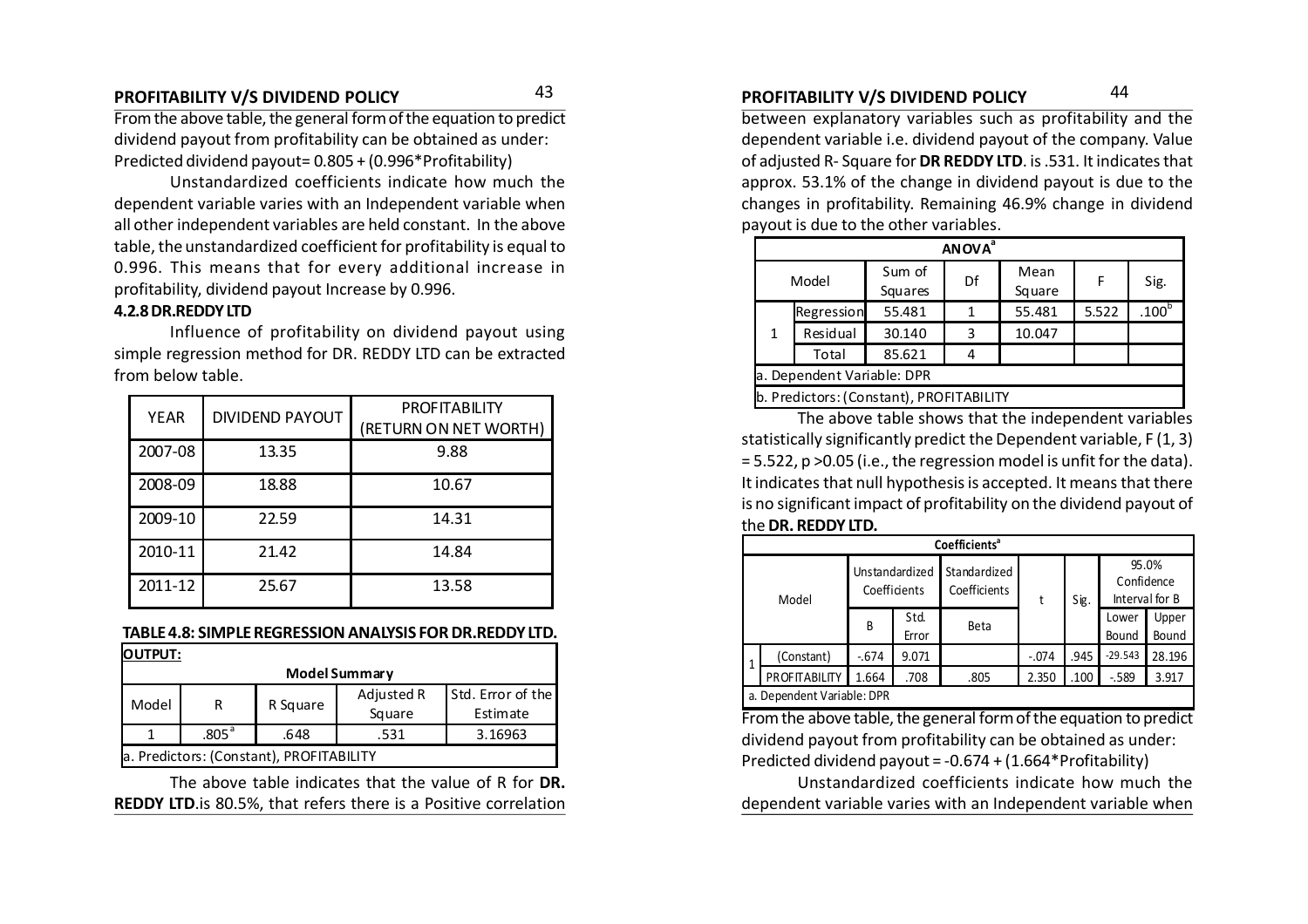### **PROFITABILITY V/S DIVIDEND POLICY PROFITABILITY V/S DIVIDEND POLICY** 45 46

all other independent variables are held constant. In the above table, the unstandardized coefficient for profitability is equal to 1.664. This means that for every additional increase in profitability, dividend payout Increases by 1.664.

#### **4.2.9 SUNPHARMA LTD**

Influence of profitability on dividend payout using simple regression method for SUNPHARMA LTD. can be extracted from below table.

| <b>YEAR</b> | <b>DIVIDEND PAYOUT</b> | <b>PROFITABILITY</b><br>(RETURN ON NET WORTH) |
|-------------|------------------------|-----------------------------------------------|
| 2007-08     | 14.03                  | 2.41                                          |
| 2008-09     | 22.51                  | 24.56                                         |
| 2009-10     | 31.6                   | 15.72                                         |
| 2010-11     | 26.12                  | 20.71                                         |
| 2011-12     | 25.93                  | 21.55                                         |

### **TABLE 4.9: SIMPLE REGRESSION ANALYSIS FOR SUNPHARMA LTD.**

**OUTPUT:**

| <b>Model Summary</b>                                                                   |                                              |  |  |  |  |  |  |  |  |  |
|----------------------------------------------------------------------------------------|----------------------------------------------|--|--|--|--|--|--|--|--|--|
| <b>Std. Error of the</b><br>Adjusted R<br>R Square<br>Model<br>R<br>Square<br>Estimate |                                              |  |  |  |  |  |  |  |  |  |
|                                                                                        | .623 <sup>a</sup><br>.388<br>5.84718<br>.184 |  |  |  |  |  |  |  |  |  |
|                                                                                        | a. Predictors: (Constant), PROFITABILITY     |  |  |  |  |  |  |  |  |  |

The above table indicates that the value of R for **SUNPHARMA LTD**. is 62.3%, that refers there is a partial positive linear correlation between explanatory variables such as profitability and the dependent variable i.e. dividend payout of the company. Value of adjusted R- Square for **SUNPHARMA LTD** is .184. It indicates that approx. 18.4% of the change in dividend payout is due to the changes in profitability

| <b>ANOVA</b> <sup>a</sup>  |            |                                          |    |                |       |                   |  |  |  |  |
|----------------------------|------------|------------------------------------------|----|----------------|-------|-------------------|--|--|--|--|
|                            | Model      | Sum of<br>Squares                        | Df | Mean<br>Square | F     | Sig.              |  |  |  |  |
|                            | Regression | 65.025                                   |    | 65.025         | 1.902 | .262 <sup>b</sup> |  |  |  |  |
| 1                          | Residual   | 102.568                                  | 3  | 34.189         |       |                   |  |  |  |  |
|                            | Total      | 167.593                                  |    |                |       |                   |  |  |  |  |
| a. Dependent Variable: DPR |            |                                          |    |                |       |                   |  |  |  |  |
|                            |            | b. Predictors: (Constant), PROFITABILITY |    |                |       |                   |  |  |  |  |

The above table shows that the independent variables statistically significantly predict the Dependent variable, F (1, 3) = 1.902, p >0.05 (i.e., the regression model is unfit for the data). It indicates that null hypothesis is accepted. It means that there is no significant impact of profitability on the dividend payout of **SUNPHARMA LTD.**

|                      | Co efficients <sup>ª</sup> |              |                |                              |       |      |                |                                    |  |  |  |  |
|----------------------|----------------------------|--------------|----------------|------------------------------|-------|------|----------------|------------------------------------|--|--|--|--|
| Model                |                            | Coefficients | Unstandardized | Standardized<br>Coefficients |       | Sig. |                | 95.0% Confidence<br>Interval for B |  |  |  |  |
|                      |                            | B            | Std.<br>Error  | <b>Beta</b>                  |       |      | Lower<br>Bound | Upper<br>Bound                     |  |  |  |  |
| -1                   | (Constant)                 | 16.208       | 6.251          |                              | 2.593 | .081 | $-3.684$       | 36.101                             |  |  |  |  |
| <b>PROFITABILITY</b> |                            | .461         | .334           | .623                         | 1.379 | .262 | $-.603$        | 1.524                              |  |  |  |  |
|                      | a. Dependent Variable: DPR |              |                |                              |       |      |                |                                    |  |  |  |  |

From the above table, the general form of the equation to predict dividend payout from profitability can be obtained as under:

Predicted dividend payout = 16.208 + (0.461\*Profitability)

Unstandardized coefficients indicate how much the dependent variable varies with an Independent variable when all other independent variables are held constant. In the above table, the unstandardized coefficient for profitability is equal to 0.461. This means that for every additional increase in profitability, dividend payout increase by 0.461

#### **4.2.10 INFOSYS**

Influence of profitability on dividend payout using simple regression method for Infosys can be extracted from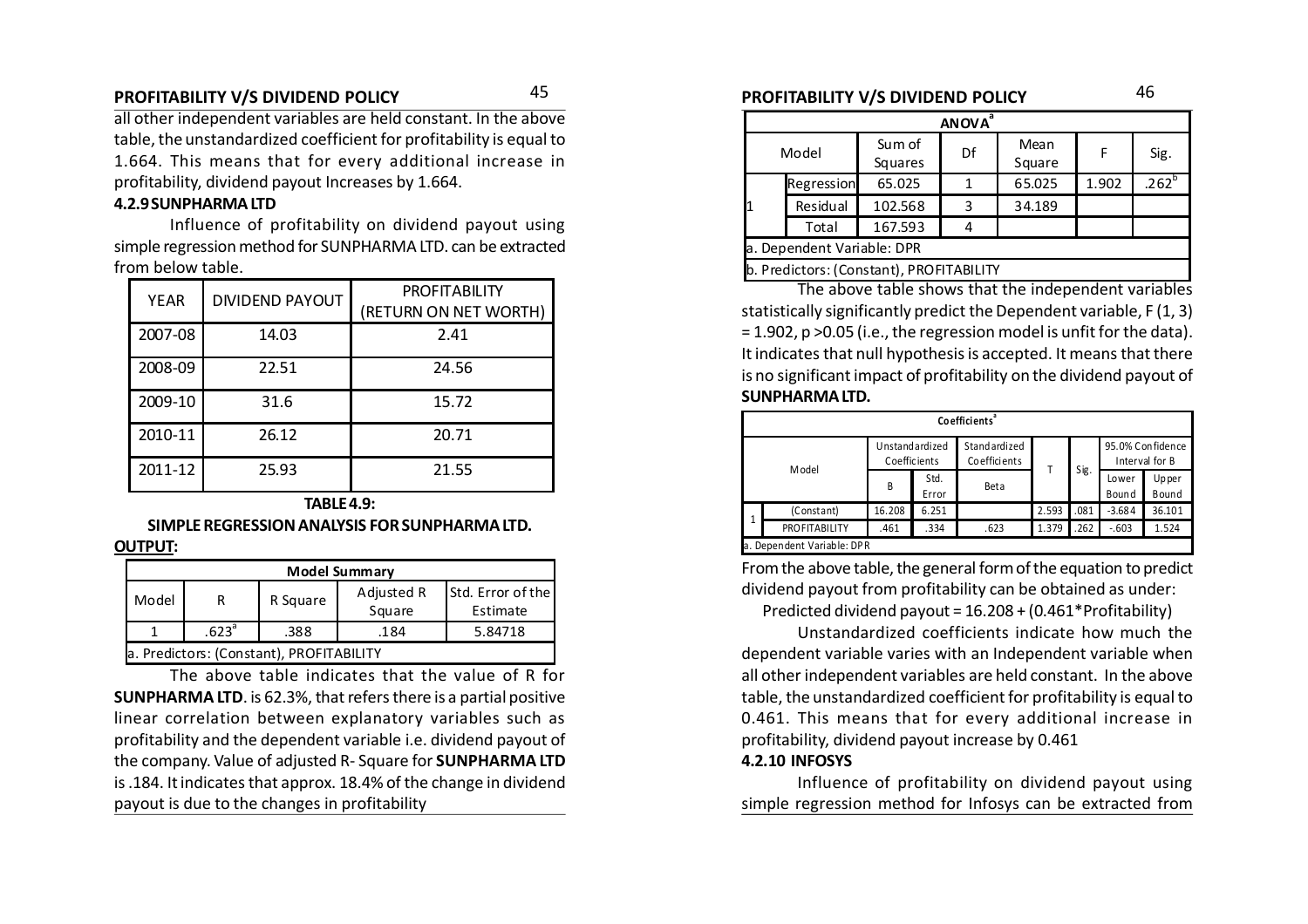#### **PROFITABILITY V/S DIVIDEND POLICY** 47 **PROFITABILITY V/S DIVIDEND POLICY** 48

#### below table.

| YEAR    | DIVIDEND PAYOUT | <b>PROFITABILITY</b><br>(RETURN ON NET WORTH) |
|---------|-----------------|-----------------------------------------------|
| 2007-08 | 16.94           | 33.14                                         |
| 2008-09 | 23.12           | 32.67                                         |
| 2009-10 | 24.91           | 26.11                                         |
| 2010-11 | 41.87           | 26.30                                         |
| 2011-12 | 43.14           | 26.84                                         |

#### **TABLE 4.10: SIMPLE REGRESSION ANALYSIS FOR INFOSYS**

#### **OUTPUT:**

| <b>Model Summary</b>                                                            |          |      |      |         |  |  |  |  |  |
|---------------------------------------------------------------------------------|----------|------|------|---------|--|--|--|--|--|
| Adjusted R<br>Std. Error of<br>Model<br>R Square<br>R<br>Square<br>the Estimate |          |      |      |         |  |  |  |  |  |
|                                                                                 | $.743^a$ | .552 | .402 | 9.12574 |  |  |  |  |  |
| a. Predictors: (Constant), PROFITABILITY                                        |          |      |      |         |  |  |  |  |  |

The above table indicates that the value of R for **INFOSYS** Is 74.3%, that refers there is Positive linear correlation between explanatory variables such as profitability and the dependent variable i.e. dividend payout of the company. Value of adjusted R- Square for **INFOSYS** is .402. It indicates that approx. 40.2% of the change in dividend payout is due to the changes in profitability.

|              |                                          |                                                    | <b>ANOVA</b> <sup>a</sup> |                |       |                   |  |  |  |  |  |
|--------------|------------------------------------------|----------------------------------------------------|---------------------------|----------------|-------|-------------------|--|--|--|--|--|
|              | Model                                    | Sum of<br>Squares                                  | Df                        | Mean<br>Square | F     | Sig.              |  |  |  |  |  |
|              | Regression                               | 307.525                                            |                           | 307.525        | 3.693 | .150 <sup>b</sup> |  |  |  |  |  |
| $\mathbf{1}$ | Residual                                 | 249.837                                            | 3                         | 83.279         |       |                   |  |  |  |  |  |
|              | Total                                    | 557.363                                            |                           |                |       |                   |  |  |  |  |  |
|              | a. Dependent Variable: DPR               |                                                    |                           |                |       |                   |  |  |  |  |  |
|              | b. Predictors: (Constant), PROFITABILITY |                                                    |                           |                |       |                   |  |  |  |  |  |
|              |                                          | The above table shows that the independent variabl |                           |                |       |                   |  |  |  |  |  |

The above table shows that the independent variables statistically significantly predict the dependent variable, F (1, 3) = 3.693, p >0.05 (i.e., the regression model is unfit for the data).

It indicates that null hypothesis is accepted. It means that there is no significant impact of profitability on the dividend payout of the **INFOSYS.**

| Co efficients <sup>a</sup> |                                 |               |                                     |          |      |                                    |                         |  |  |  |
|----------------------------|---------------------------------|---------------|-------------------------------------|----------|------|------------------------------------|-------------------------|--|--|--|
| Model                      | Unstandardize d<br>Coefficients |               | Standardized<br><b>Coefficients</b> |          |      | 95.0% Confidence<br>Interval for B |                         |  |  |  |
|                            | B                               | Std.<br>Error | Beta                                |          | Sig. | Lower<br><b>Bound</b>              | <b>U</b> pper<br>Bo und |  |  |  |
| (Constant)                 | 101.305                         | 37.332        |                                     | 2.714    | .073 | $-17.503$                          | 220.113                 |  |  |  |
| <b>PROFITABILITY</b>       | $-2.458$                        | 1.279         | $-.743$                             | $-1.922$ | .150 | $-6.528$                           | 1.613                   |  |  |  |
| a. Dependent Variable: DPR |                                 |               |                                     |          |      |                                    |                         |  |  |  |

From the above table, the general form of the equation to predict dividend payout from profitability can be obtained as under:

Predicted dividend payout = 101.305 – (2.458\*Profitability)

Unstandardized coefficients indicate how much the dependent variable varies with an Independent variable when all other independent variables are held constant. In the above table, the unstandardized coefficient for profitability is equal to -2.458. This means that for every additional increase in profitability, dividend payout Decreases by 2.458.

#### **4.2.11 TCS LTD**

Influence of profitability on dividend payout using simple regression method for TCS LTD. can be extracted from below table.

| <b>YEAR</b> | <b>DIVIDEND PAYOUT</b> | <b>PROFITABILITY</b><br>(RETURN ON NET WORTH) |
|-------------|------------------------|-----------------------------------------------|
| 2007-08     | 31.9                   | 40.96                                         |
| 2008-09     | 30.5                   | 34.87                                         |
| 2009-10     | 32.7                   | 37.12                                         |
| 2010-11     | 35.2                   | 38.66                                         |
| 2011-12     | 37.2                   | 44.16                                         |

**TABLE 4.11: SIMPLE REGRESSION ANALYSIS FOR TCS LTD.**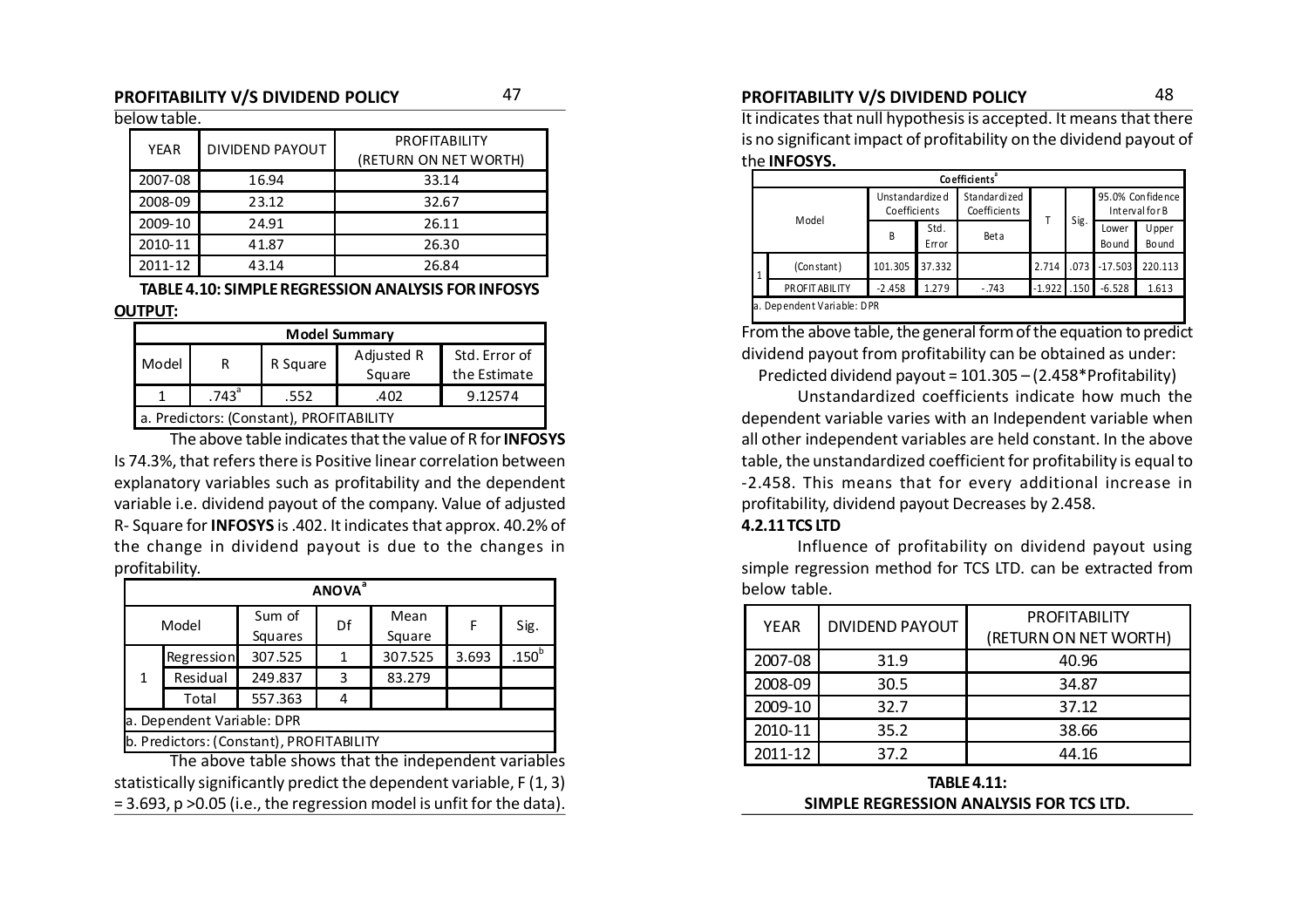#### **PROFITABILITY V/S DIVIDEND POLICY PROFITABILITY V/S DIVIDEND POLICY** 4950 **OUTPUT:**

| <b>Model Summary</b>                                                            |                                              |  |  |  |  |  |  |  |  |  |
|---------------------------------------------------------------------------------|----------------------------------------------|--|--|--|--|--|--|--|--|--|
| Std. Error of the<br>Adjusted R<br>Model<br>R Square<br>R<br>Square<br>Estimate |                                              |  |  |  |  |  |  |  |  |  |
|                                                                                 | .763 <sup>a</sup><br>.583<br>.444<br>2.00049 |  |  |  |  |  |  |  |  |  |
| a. Predictors: (Constant), PROFITABILITY                                        |                                              |  |  |  |  |  |  |  |  |  |

The above table indicates that the value of Adjusted R for **TCS LTD**. is 76.3%, that refers there is a positive linear correlation between explanatory variables such as profitability and the dependent variable i.e. dividend payout of the company. Value of adjusted R- Square for **TCS LTD** is .444. It indicates that approx. 44.4% of the change in dividend payout is due to the changes in profitability.

|              | <b>ANOVA</b> <sup>a</sup>                |                   |    |                |       |          |  |  |  |  |
|--------------|------------------------------------------|-------------------|----|----------------|-------|----------|--|--|--|--|
| Model        |                                          | Sum of<br>Squares | Df | Mean<br>Square | F     | Sig.     |  |  |  |  |
|              | Regression                               | 16.774            | 1  | 16.774         | 4.191 | $.133^b$ |  |  |  |  |
| $\mathbf{1}$ | Residual                                 | 12.006            | 3  | 4.002          |       |          |  |  |  |  |
|              | Total                                    | 28.780            | 4  |                |       |          |  |  |  |  |
|              | a. Dependent Variable: DPR               |                   |    |                |       |          |  |  |  |  |
|              | b. Predictors: (Constant), PROFITABILITY |                   |    |                |       |          |  |  |  |  |

The above table shows that the independent variables statistically significantly predict the dependent variable, F (1, 3) = 4.19, p >0.05 (i.e., the regression model is unfit for the data). It indicates that null hypothesis is accepted. It means that there is no significant impact of profitability on the dividend payout of the **TCS LTD**.

|           | Co efficients <sup>ª</sup> |                                |               |                              |       |      |                                       |                |  |  |  |
|-----------|----------------------------|--------------------------------|---------------|------------------------------|-------|------|---------------------------------------|----------------|--|--|--|
| Model     |                            | Unstandardized<br>Coefficients |               | Standardized<br>Coefficients | Т     | Sig. | 95.0%<br>Confidence<br>Interval for B |                |  |  |  |
|           |                            | B                              | Std.<br>Error | Beta                         |       |      | Lower<br>Bound                        | Upper<br>Bound |  |  |  |
| $\vert$ 1 | (Constant)                 | 11.042                         | 11.006        |                              | 1.003 | .390 | $-23.984$                             | 46.068         |  |  |  |
|           | PROFITABILITY              | .574                           | .280          | .763                         | 2.047 | .133 | $-318$                                | 1.465          |  |  |  |
|           | a. Dependent Variable: DPR |                                |               |                              |       |      |                                       |                |  |  |  |

From the above table, the general form of the equation to predict dividend payout from profitability can be obtained as under:

Predicted dividend payout= 11.042 + (0.574\*Profitability)

Unstandardized coefficients indicate how much the dependent variable varies with an Independent variable when all other independent variables are held constant.

In the above table, the unstandardized coefficient for profitability is equal to 0.574. This means that for every additional increase in profitability, dividend payout Increases by 0.574.

#### **4.2.12 WIPRO LTD**

Influence of profitability on dividend payout using simple regression method for WIPRO LTD. can be extracted from below table.

| <b>YEAR</b> | <b>DIVIDEND PAYOUT</b> | <b>PROFITABILITY</b><br>(RETURN ON NET WORTH) |
|-------------|------------------------|-----------------------------------------------|
| 2007-08     | 28.61                  | 26.52                                         |
| 2008-09     | 19.71                  | 23.76                                         |
| 2009-10     | 17.98                  | 27.69                                         |
| 2010-11     | 30.33                  | 22.72                                         |
| 2011-12     | 31.43                  | 19.24                                         |

**TABLE 4.12: SIMPLE REGRESSION ANALYSIS FOR WIPRO LTD.**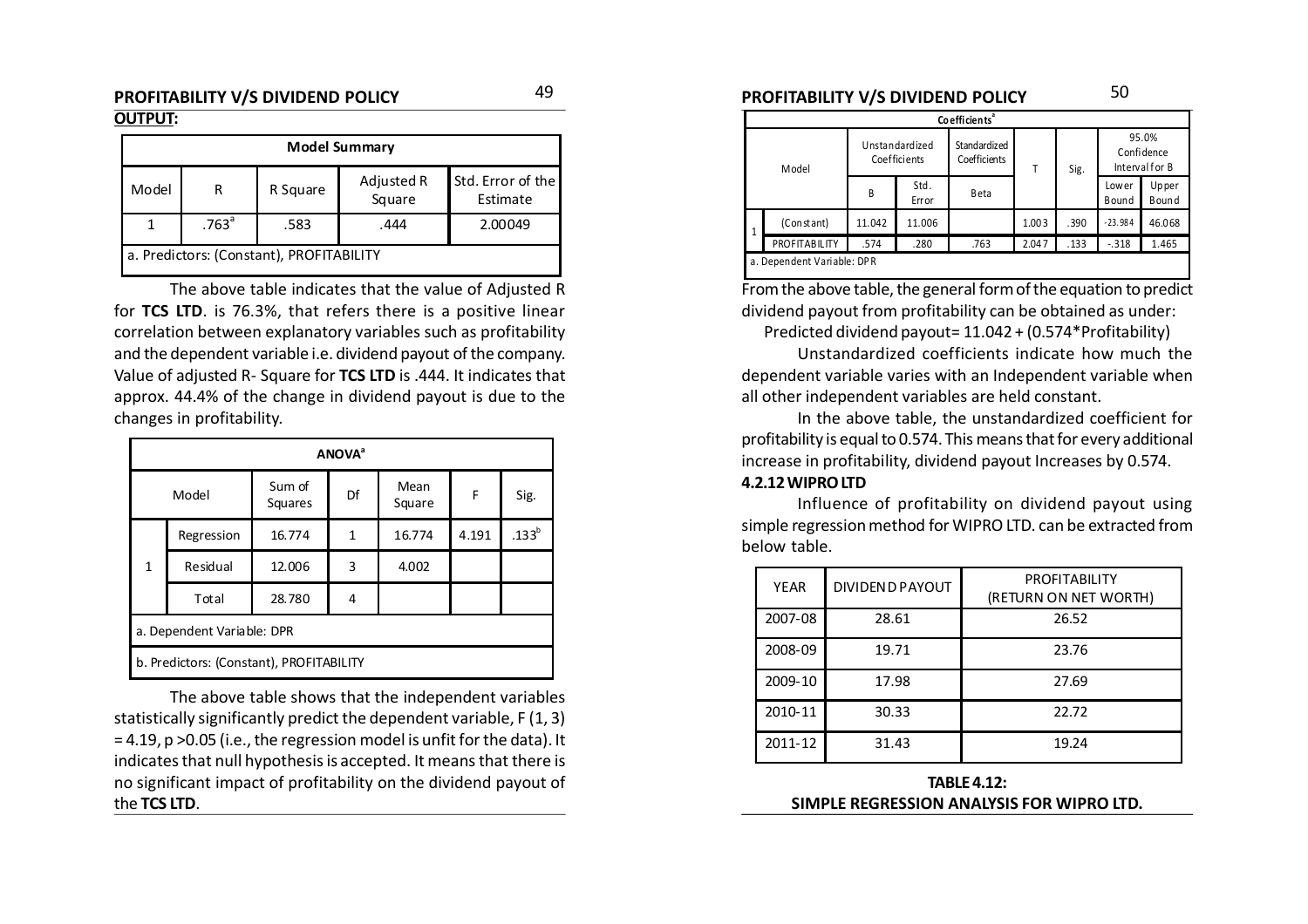#### **OUTPUT:**

|                                              | <b>Model Summary</b>                     |          |            |                   |  |  |  |  |  |  |
|----------------------------------------------|------------------------------------------|----------|------------|-------------------|--|--|--|--|--|--|
|                                              |                                          |          | Adjusted R | Std. Error of the |  |  |  |  |  |  |
| Model                                        |                                          | R Square | Square     | Estimate          |  |  |  |  |  |  |
| .633 <sup>a</sup><br>5.62313<br>.200<br>.400 |                                          |          |            |                   |  |  |  |  |  |  |
|                                              | a. Predictors: (Constant), PROFITABILITY |          |            |                   |  |  |  |  |  |  |

The above table indicates that the value of R for **WIPRO LTD.** is 63.3%, that refers there is a partial positive linear correlation between explanatory variables such as profitability and the dependent variable i.e. dividend payout of the company. Value of adjusted R- Square for **WIPRO LTD.** is 0.200. It indicates that approx. 20% of the change in dividend payout is due to the changes in profitability.

|                            | <b>ANOVA</b> <sup>a</sup>                |                   |    |                |       |                   |  |  |  |  |  |
|----------------------------|------------------------------------------|-------------------|----|----------------|-------|-------------------|--|--|--|--|--|
| Model                      |                                          | Sum of<br>Squares | Df | Mean<br>Square | F     | Sig.              |  |  |  |  |  |
|                            | <b>Regression</b>                        | 63.319            |    | 63.319         | 2.003 | .252 <sup>b</sup> |  |  |  |  |  |
| 1                          | Residual                                 | 94.859            | 3  | 31.620         |       |                   |  |  |  |  |  |
|                            | Total                                    | 158.178           |    |                |       |                   |  |  |  |  |  |
| a. Dependent Variable: DPR |                                          |                   |    |                |       |                   |  |  |  |  |  |
|                            | b. Predictors: (Constant), PROFITABILITY |                   |    |                |       |                   |  |  |  |  |  |

The above table shows that the independent variables statistically significantly predict the Dependent variable, F (1, 3) = 2.003, p >0.05 (i.e., the regression model is unfit for the data). It indicates that null hypothesis is accepted. It means that there is no significant impact of profitability on the dividend payout of the **WIPRO LTD.**

|       |                             |          |                                | Co efficients <sup>ª</sup>    |          |      |                  |                                    |  |  |
|-------|-----------------------------|----------|--------------------------------|-------------------------------|----------|------|------------------|------------------------------------|--|--|
| Model |                             |          | Unstandardized<br>Coefficients | Standardized<br>Coe fficients |          | Sig. |                  | 95.0% Confidence<br>Interval for B |  |  |
|       |                             | B        | Std.<br>Error                  | Beta                          |          |      | Lowe r<br>Bo und | Upper<br>Bo und                    |  |  |
| 1     | (Constant)                  | 54.290   | 20.421                         |                               | 2.659    | .076 | $-10.699$        | 119.279                            |  |  |
|       | PROFITABILITY               | $-1.196$ | .845                           | $-0.633$                      | $-1.415$ | .252 | $-3.885$         | 1.493                              |  |  |
|       | a. De pendent Variable: DPR |          |                                |                               |          |      |                  |                                    |  |  |

From the above table, the general form of the equation to predict dividend payout from profitability can be obtained as under: Predicted dividend payout = 54.290 – (1.196\*Profitability)

Unstandardized coefficients indicate how much the dependent variable varies with an Independent variable when all other independent variables are held constant. In the above table, the unstandardized coefficient for profitability is equal to -1.196. This means that for every additional in increase profitability, dividend pa out Decreases by 1.196.

#### **4.2.13 HDFC BANK LTD**

Influence of profitability on dividend payout using simple regression method for HDFC BANK LTD. can be extracted from below table.

| DIVIDEND PAYOUT | <b>PROFITABILITY</b>  |
|-----------------|-----------------------|
|                 | (RETURN ON NET WORTH) |
| 18.48           | 235.99                |
| 18.87           | 15.33                 |
| 17.78           | 13.70                 |
| 19.41           | 15.47                 |
| 19.46           | 17.27                 |
|                 |                       |

#### **TABLE 4.13: SIMPLE REGRESSION ANALYSIS FOR HDFC BANK LTD**

| <b>OUTPUT:</b>                           |                     |          |                      |                               |  |  |  |  |  |
|------------------------------------------|---------------------|----------|----------------------|-------------------------------|--|--|--|--|--|
| <b>Model Summary</b>                     |                     |          |                      |                               |  |  |  |  |  |
| Model                                    | R                   | R Square | Adjusted R<br>Square | Std. Error of the<br>Estimate |  |  |  |  |  |
|                                          | $.245$ <sup>a</sup> | .060     | $-.253$              | .78274                        |  |  |  |  |  |
| a. Predictors: (Constant), PROFITABILITY |                     |          |                      |                               |  |  |  |  |  |

The above table indicates that the value of R for **HDFC BANK LTD** is 24.5%, that refers there is a weak positive linear correlation between explanatory variables such as profitability and the dependent variable i.e. dividend payout of the company. Value of adjusted R- Square for **HDFC BANK LTD** is -0.253. It indicates that there is no change in dividend payout is due to the changes in profitability.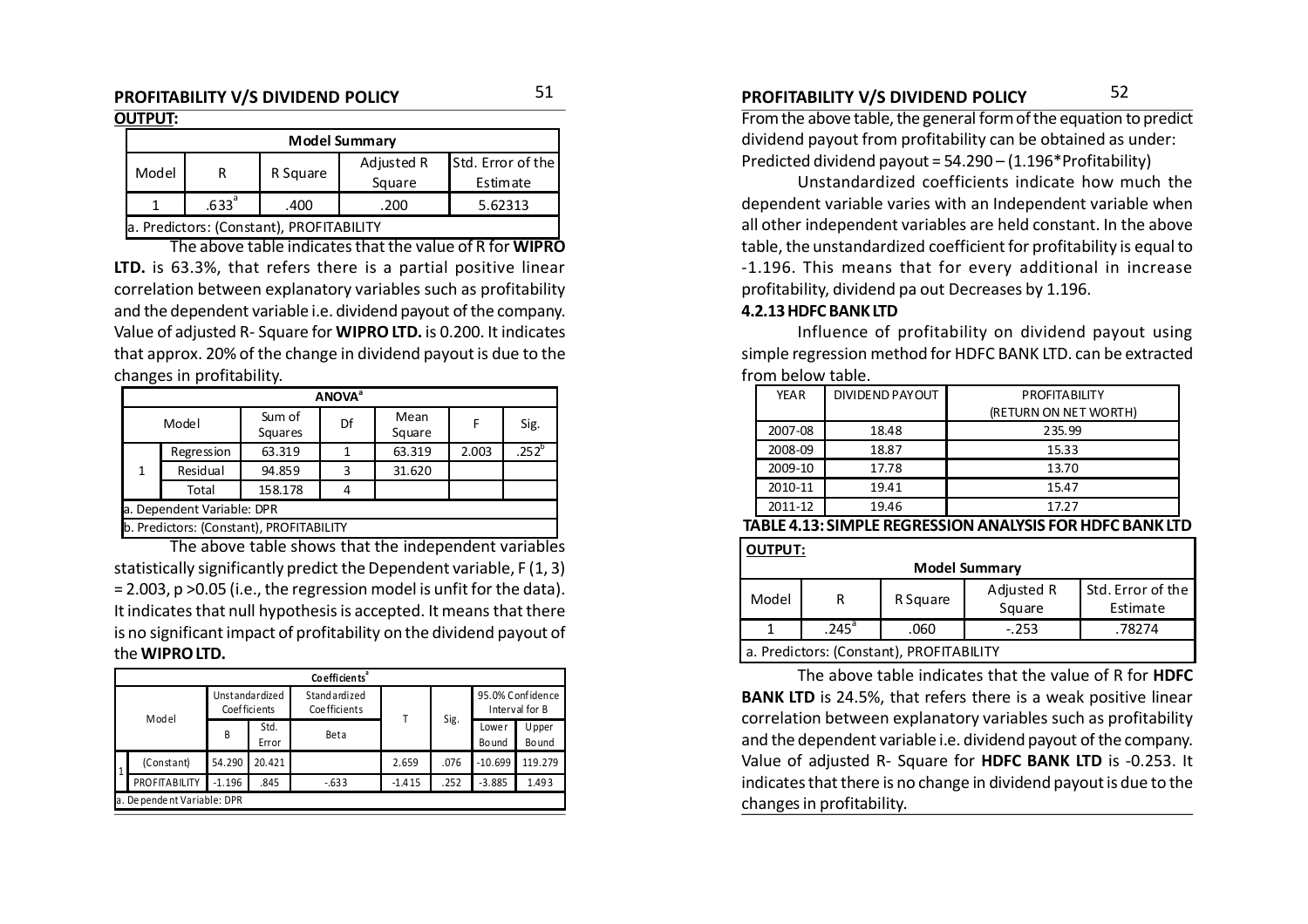### **PROFITABILITY V/S DIVIDEND POLICY PROFITABILITY V/S DIVIDEND POLICY** 5354

|                            | <b>ANOVA</b> <sup>a</sup> |                                          |    |                |      |            |  |  |  |  |
|----------------------------|---------------------------|------------------------------------------|----|----------------|------|------------|--|--|--|--|
|                            | Model                     | Sum of<br>Squares                        | Df | Mean<br>Square | F    | Sig.       |  |  |  |  |
|                            | Regression                | .117                                     |    | .117           | .192 | $.691^{b}$ |  |  |  |  |
| 1                          | Residual                  | 1.838                                    | 3  | .613           |      |            |  |  |  |  |
|                            | Total                     | 1.955                                    |    |                |      |            |  |  |  |  |
| a. Dependent Variable: DPR |                           |                                          |    |                |      |            |  |  |  |  |
|                            |                           | b. Predictors: (Constant), PROFITABILITY |    |                |      |            |  |  |  |  |

The above table shows that the independent variables statistically significantly predict the dependent variable, F (1, 3) = 0.192, p >0.05 (i.e., the regression model is unfit for the data). It indicates that null hypothesis is accepted. It means that there is no significant impact of profitability on the dividend payout of the **HDFC BANK LTD.**

|   | Co efficients <sup>ª</sup> |                                        |      |                              |         |       |                                     |        |  |  |  |
|---|----------------------------|----------------------------------------|------|------------------------------|---------|-------|-------------------------------------|--------|--|--|--|
|   |                            | Unstand ardized<br><b>Coefficients</b> |      | Standardized<br>Coefficients |         |       | 95.0% Confide nce<br>Interval for B |        |  |  |  |
|   | Model                      | Std.<br>B<br>Error                     | Beta |                              | Sig.    | Lower | Upper                               |        |  |  |  |
|   |                            |                                        |      |                              |         |       | Bound                               | Bo und |  |  |  |
|   | (Constant)                 | 18.903                                 | .422 |                              | 44.760  | .000  | 17.559                              | 20.247 |  |  |  |
| 1 | PROFITABILITY              | $-.002$                                | .004 | $-.245$                      | $-.438$ | .691  | $-.014$                             | .011   |  |  |  |
|   | a. Dependent Variable: DPR |                                        |      |                              |         |       |                                     |        |  |  |  |

From the above table, the general form of the equation to predict dividend payout from profitability can be obtained as under:

Predicted dividend payout

= 0.422 – (0.002\*Profitability)

Unstandardized coefficients indicate how much the dependent variable varies with an Independent variable when all other independent variables are held constant.

In the above table, the unstandardized coefficient for profitability is equal to -0.002. This means that for every additional increase in profitability, dividend payout Decreases by 0.002.

#### **4.2.14 SBI**

Influence of profitability on dividend payout using simple regression method for SBI can be extracted from below table.

| <b>DIVIDEND PAYOUT</b><br><b>YEAR</b> |       | PROFITABILITY<br>(RETURN ON NET WORTH) |
|---------------------------------------|-------|----------------------------------------|
| 2007-08                               | 20.18 | 21.29                                  |
| 2008-09                               | 20.19 | 24.47                                  |
| 2009-10                               | 20.78 | 21.12                                  |
| 2010-11                               | 23.05 | 23.01                                  |
| 2011-12                               | 20.06 | 22.02                                  |

#### **TABLE 4.14: SIMPLE REGRESSION ANALYSIS FOR SBI OUTPUT:**

|       | <b>Model Summary</b>                     |          |                   |                               |  |  |  |  |  |
|-------|------------------------------------------|----------|-------------------|-------------------------------|--|--|--|--|--|
| Model | R                                        | R Square | Adjusted R Square | Std. Error of the<br>Estimate |  |  |  |  |  |
|       | 1.43669                                  |          |                   |                               |  |  |  |  |  |
|       | a. Predictors: (Constant), PROFITABILITY |          |                   |                               |  |  |  |  |  |

The above table indicates that the value of R for **SBI** is 15.9%, that refers there is weak positive linear correlation between explanatory variables such as profitability and the dependent variable i.e. dividend payout of the company. Value of adjusted R- Square for **SBI** is -.299. It indicates that there is no change in dividend payout is due to the changes in profitability.

| <b>ANOVA</b> <sup>ª</sup>                |                            |                                                                                                                             |    |                |      |            |  |  |  |  |
|------------------------------------------|----------------------------|-----------------------------------------------------------------------------------------------------------------------------|----|----------------|------|------------|--|--|--|--|
|                                          | Model                      | Sum of<br>Squares                                                                                                           | Df | Mean<br>Square | F    | Sig.       |  |  |  |  |
|                                          | Regression                 | .161                                                                                                                        | 1  | .161           | .078 | $.798^{b}$ |  |  |  |  |
| 1                                        | Residual                   | 6.192                                                                                                                       | 3  | 2.064          |      |            |  |  |  |  |
|                                          | Total                      | 6.353                                                                                                                       | 4  |                |      |            |  |  |  |  |
|                                          | a. Dependent Variable: DPR |                                                                                                                             |    |                |      |            |  |  |  |  |
| b. Predictors: (Constant), PROFITABILITY |                            |                                                                                                                             |    |                |      |            |  |  |  |  |
|                                          |                            | The above table shows that the independent variables<br>$\mathbf{u}$ is the state of the state of the state of $\mathbf{u}$ |    |                |      |            |  |  |  |  |

statistically significantly predict the dependent variable, F (1,3)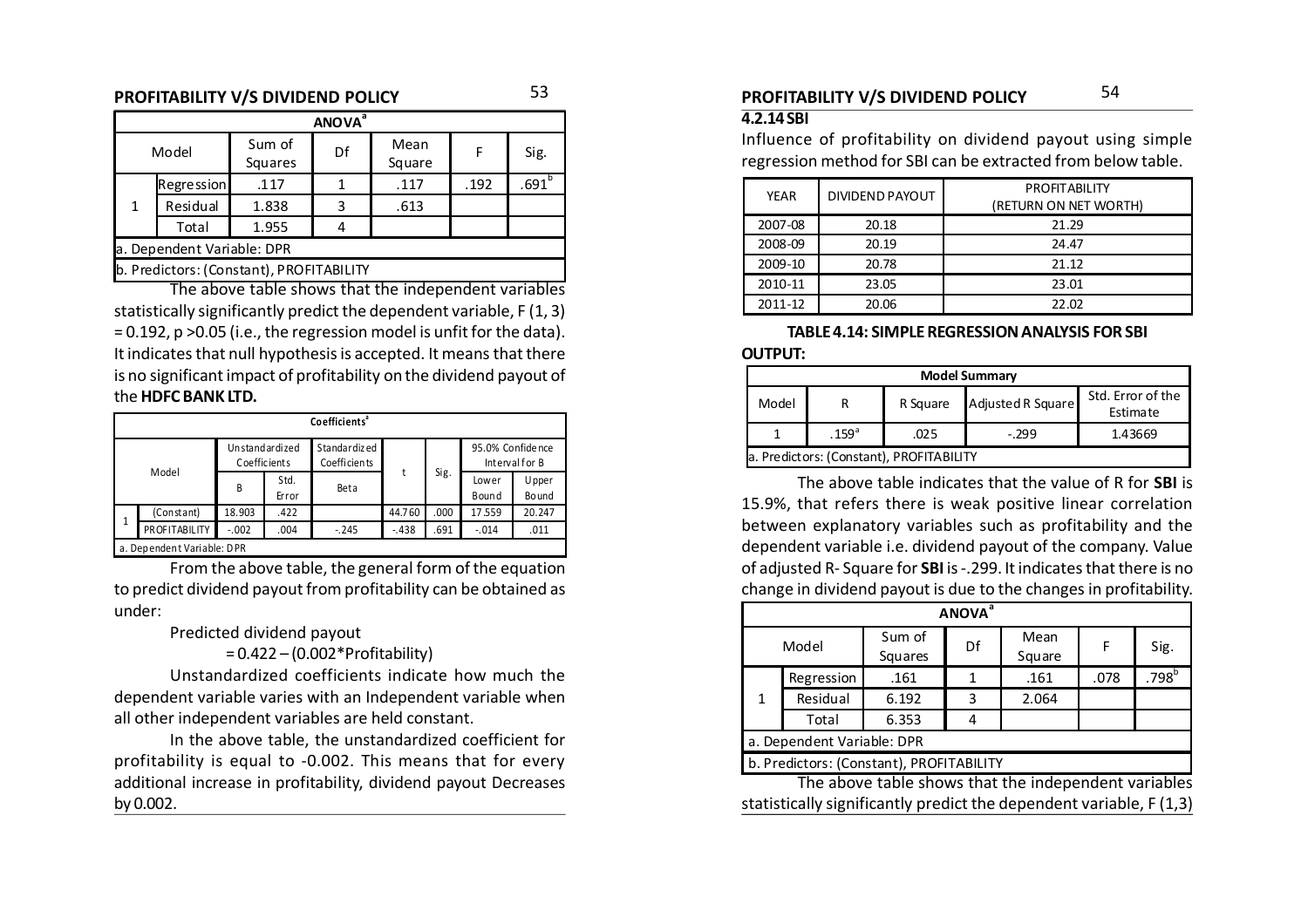### **PROFITABILITY V/S DIVIDEND POLICY PROFITABILITY V/S DIVIDEND POLICY** 5556

 $= 0.078$ , p  $> 0.05$  (i.e., the regression model is unfit for the data). It indicates that null hypothesis is accepted. It means that there is no significant impact of profitability on the dividend payout of **SBI**.

|   | Co efficients <sup>ª</sup> |                                |                |                                     |       |      |                   |                  |  |  |
|---|----------------------------|--------------------------------|----------------|-------------------------------------|-------|------|-------------------|------------------|--|--|
|   | Model                      | Unstandardized<br>Coefficients |                | <b>Standardized</b><br>Coefficients |       |      | 95.0% Confide nce | Interval for B   |  |  |
|   |                            | B                              | St d.<br>Error | Beta                                |       | Sig. | Lower<br>Bound    | U pper<br>Bo und |  |  |
|   | (Constant)                 | 17.611                         | 11.612         |                                     | 1.517 | .227 | $-19.344$         | 54.566           |  |  |
| 1 | PROFITABILITY              | .145                           | .518           | .159                                | .279  | .798 | $-1.504$          | 1.793            |  |  |
|   | a. Dependent Variable: DPR |                                |                |                                     |       |      |                   |                  |  |  |

From the above table, the general form of the equation to predict dividend payout from profitability can be obtained as under:

Predicted dividend payout = 17.611 + (0.145\*Profitability)

Unstandardized coefficients indicate how much the dependent variable varies with an Independent variable when all other independent variables are held constant.

In the above table, the unstandardized coefficient for profitability is equal to 0.145. This means that for every additional increase in profitability, dividend payout Increases by 0.145.

#### **4.2.15 AXIS BANK**

Influence of profitability on dividend payout using simple regression method for AXIS BANK can be extracted from below table.

| <b>YEAR</b> | <b>DIVIDEND PAYOUT</b> | <b>PROFITABILITY</b><br>(RETURN ON NET WORTH) |
|-------------|------------------------|-----------------------------------------------|
| 2007-08     | 23.49                  | 12.21                                         |
| 2008-09     | 23.16                  | 17.77                                         |
| 2009-10     | 22.57                  | 15.67                                         |
| 2010-11     | 19.78                  | 106.05                                        |
| 2011-12     | 18.15                  | 18.60                                         |

**TABLE 4.15: SIMPLE REGRESSION ANALYSIS FOR AXIS BANK**

# **OUTPUT:**

| <b>Model Summary</b>                     |                                                  |          |                      |                               |  |  |  |  |  |
|------------------------------------------|--------------------------------------------------|----------|----------------------|-------------------------------|--|--|--|--|--|
| Model                                    | R                                                | R Square | Adjusted R<br>Square | Std. Error of<br>the Estimate |  |  |  |  |  |
|                                          | .429 <sup>a</sup><br>$-0.088$<br>.184<br>2.44747 |          |                      |                               |  |  |  |  |  |
| a. Predictors: (Constant), PROFITABILITY |                                                  |          |                      |                               |  |  |  |  |  |

The above table indicates that the value of R for **AXIS BANK** is 42.9% that refers there is a weak positive linear correlation between explanatory variables such as profitability and the dependent variable i.e. dividend payout of the company. Value of adjusted R- Square for **AXIS BANK** is -0.088. It indicates that there is no change in dividend payout is due to the changes in profitability.

|              | <b>ANOVA</b> <sup>ª</sup>  |                                          |                      |       |      |         |  |  |  |  |  |  |
|--------------|----------------------------|------------------------------------------|----------------------|-------|------|---------|--|--|--|--|--|--|
|              | Model                      | Sum of<br>Squares                        | Mean<br>Df<br>Square |       | F    | Sig.    |  |  |  |  |  |  |
|              | <b>Regression</b>          | 4.047                                    | 1                    | 4.047 | .676 | $471^b$ |  |  |  |  |  |  |
| $\mathbf{1}$ | Residual                   | 17.970                                   | 3                    | 5.990 |      |         |  |  |  |  |  |  |
|              | Total                      | 22.017                                   | 4                    |       |      |         |  |  |  |  |  |  |
|              | a. Dependent Variable: DPR |                                          |                      |       |      |         |  |  |  |  |  |  |
|              |                            | b. Predictors: (Constant), PROFITABILITY |                      |       |      |         |  |  |  |  |  |  |

The above table shows that the independent variables statistically significantly predict the dependent variable, F (1, 3) = 0.676, p >0.05 (i.e., the regression model is unfit for the data). It indicates that null hypothesis is rejected. It means that there is no significant impact of profitability on the dividend payout of **AXIS BANK.**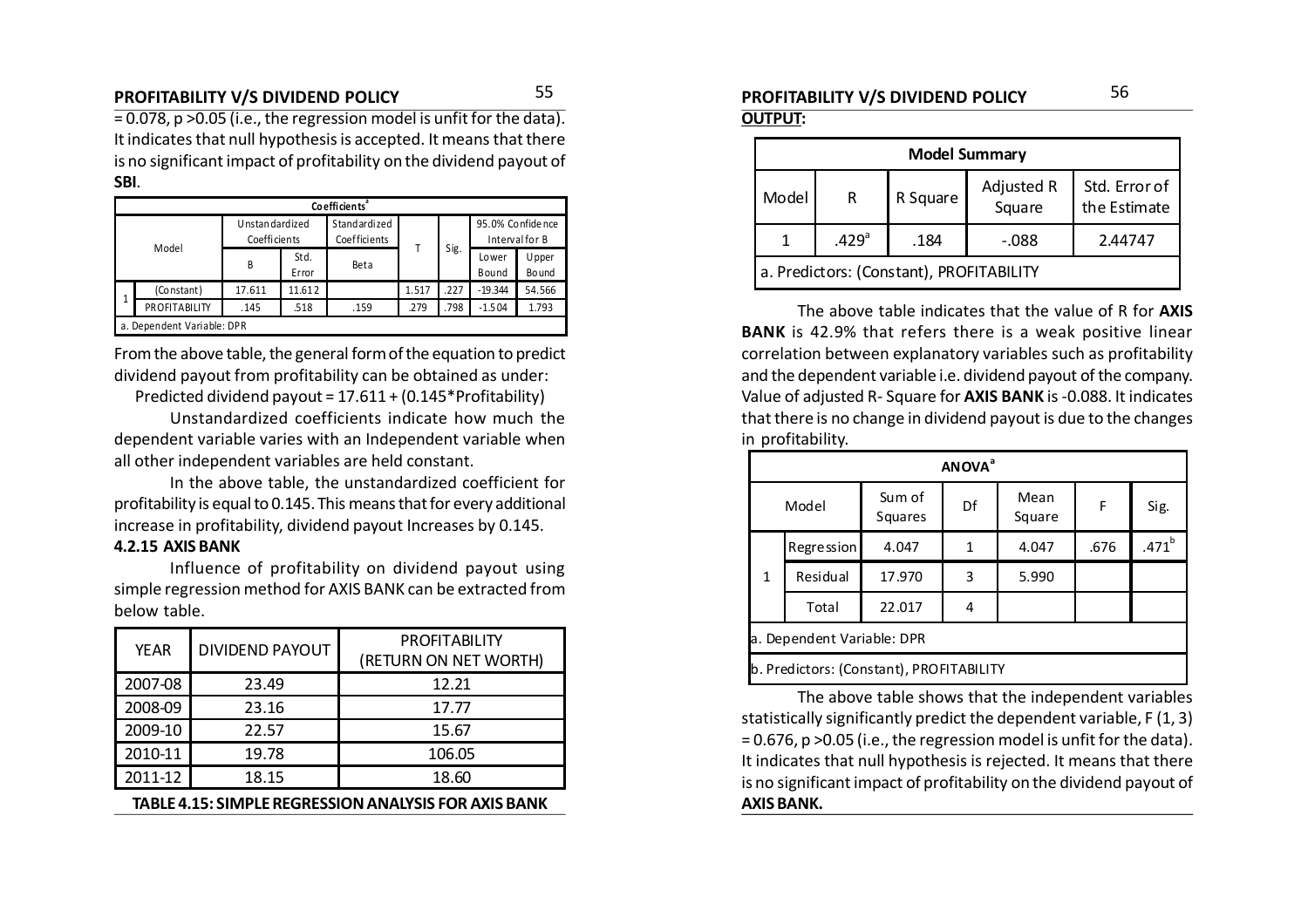#### **PROFITABILITY V/S DIVIDEND POLICY PROFITABILITY V/S DIVIDEND POLICY** 5758

|              | Co efficients <sup>®</sup> |                                |                |                              |          |      |                         |                |  |  |  |  |
|--------------|----------------------------|--------------------------------|----------------|------------------------------|----------|------|-------------------------|----------------|--|--|--|--|
| Model        |                            | Unstandardized<br>Coefficients |                | Standardized<br>Coefficients | Т        | Sig. | 95.0%<br>Interval for B | Confidence     |  |  |  |  |
|              |                            | B                              | St d.<br>Error | <b>Beta</b>                  |          |      | Low er<br>Bound         | Upper<br>Bound |  |  |  |  |
| $\mathbf{1}$ | (Constant)                 | 22.280                         | 1.506          |                              | 14.798   | .001 | 17.488                  | 27.071         |  |  |  |  |
|              | PROFITABILITY              | $-0.025$                       | .030           | $-.429$                      | $-0.822$ | .471 | $-.122$                 | .072           |  |  |  |  |
|              | a. Dependent Variable: DPR |                                |                |                              |          |      |                         |                |  |  |  |  |

From the above table, the general form of the equation to predict dividend payout from profitability can be obtained as under:

Predicted dividend payout = 22.280 – (0.025\*Profitability)

Unstandardized coefficients indicate how much the dependent variable varies with an Independent variable when all other independent variables are held constant.

In the above table, the unstandardized coefficient for profitability is equal to -0.025. This means that for every additional increase in profitability, dividend payout Decreases by .025.

#### **4.2.16 EICHER MOTORS LTD.**

Influence of profitability on dividend payout using simple regression method for EICHER MOTORS LTD. can be extracted from below table.

| <b>YEAR</b> | <b>DIVIDEND PAYOUT</b> | <b>PROFITABILITY</b>  |
|-------------|------------------------|-----------------------|
|             |                        | (RETURN ON NET WORTH) |
| 2007-08     | 36.03                  | 8.11                  |
| 2008-09     | 49.84                  | 9.65                  |
| 2009-10     | 39.28                  | 16.52                 |
| 2010-11     | 34.68                  | 23.06                 |
| 2011-12     | 37.30                  | 23.01                 |

**TABLE 4.16: SIMPLE REGRESSION ANALYSIS FOR EICHER MOTORS LTD.**

#### **OUTPUT :**

|                                           | <b>Model Summary</b>                         |          |                      |                               |  |  |  |  |  |  |
|-------------------------------------------|----------------------------------------------|----------|----------------------|-------------------------------|--|--|--|--|--|--|
| Model                                     |                                              | R Square | Adjusted R<br>Square | Std. Error of the<br>Estimate |  |  |  |  |  |  |
|                                           | .510 <sup>a</sup><br>.013<br>6.02366<br>.260 |          |                      |                               |  |  |  |  |  |  |
| a. Predictors: (Constant), PROFITA BILITY |                                              |          |                      |                               |  |  |  |  |  |  |

The above table indicates that the value of R for **EICHER MOTORS LTD**. is 51%, that refers there is a partial positive linear correlation between explanatory variables such as profitability and the dependent variable i.e. dividend payout of the company. Value of adjusted R- Square for **EICHER MOTORS LTD**is .013. It indicates that approx1.3% of the change in dividend payout is due to the changes in profitability.

|   | <b>ANOVA</b> <sup>a</sup>  |                                          |    |             |       |          |  |  |  |  |  |  |
|---|----------------------------|------------------------------------------|----|-------------|-------|----------|--|--|--|--|--|--|
|   | Model                      | Sum of Squares                           | Df | Mean Square | F     | Sig.     |  |  |  |  |  |  |
|   | Regression                 | 38.197                                   |    | 38.197      | 1.053 | $.380^b$ |  |  |  |  |  |  |
| 1 | Residual                   | 108.853                                  | 3  | 36.284      |       |          |  |  |  |  |  |  |
|   | Total                      | 147.050                                  |    |             |       |          |  |  |  |  |  |  |
|   | a. Dependent Variable: DPR |                                          |    |             |       |          |  |  |  |  |  |  |
|   |                            | b. Predictors: (Constant), PROFITABILITY |    |             |       |          |  |  |  |  |  |  |

The above table shows that the independent variables statistically significantly predict the dependent variable, F (1, 3) = 1.053, p >0.05 (i.e., the regression model is unfit for the data). It indicates that null hypothesis is accepted. It means that there is no significant impact of profitability on the dividend payout of the **EICHER MOTORS LTD**.

|       | Co efficients <sup>®</sup> |                                    |               |                              |          |      |                        |                                    |  |  |  |  |
|-------|----------------------------|------------------------------------|---------------|------------------------------|----------|------|------------------------|------------------------------------|--|--|--|--|
| Model |                            | U nsta ndard ized<br>Coe fficients |               | Standardized<br>Coefficients |          | Sig. |                        | 95.0% Confidence<br>Interval for B |  |  |  |  |
|       |                            | B                                  | Std.<br>Error | Beta                         |          |      | Lowe r<br><b>Bound</b> | Upper<br><b>Bound</b>              |  |  |  |  |
| 1     | (Constant)                 | 46.418                             | 7.327         |                              | 6.335    | .008 | 23.098                 | 69.737                             |  |  |  |  |
|       | PROFITABILITY              | $-.435$                            | .424          | $-510$                       | $-1.026$ | .380 | $-1.784$               | .914                               |  |  |  |  |
|       | a. Dependent Variable: DPR |                                    |               |                              |          |      |                        |                                    |  |  |  |  |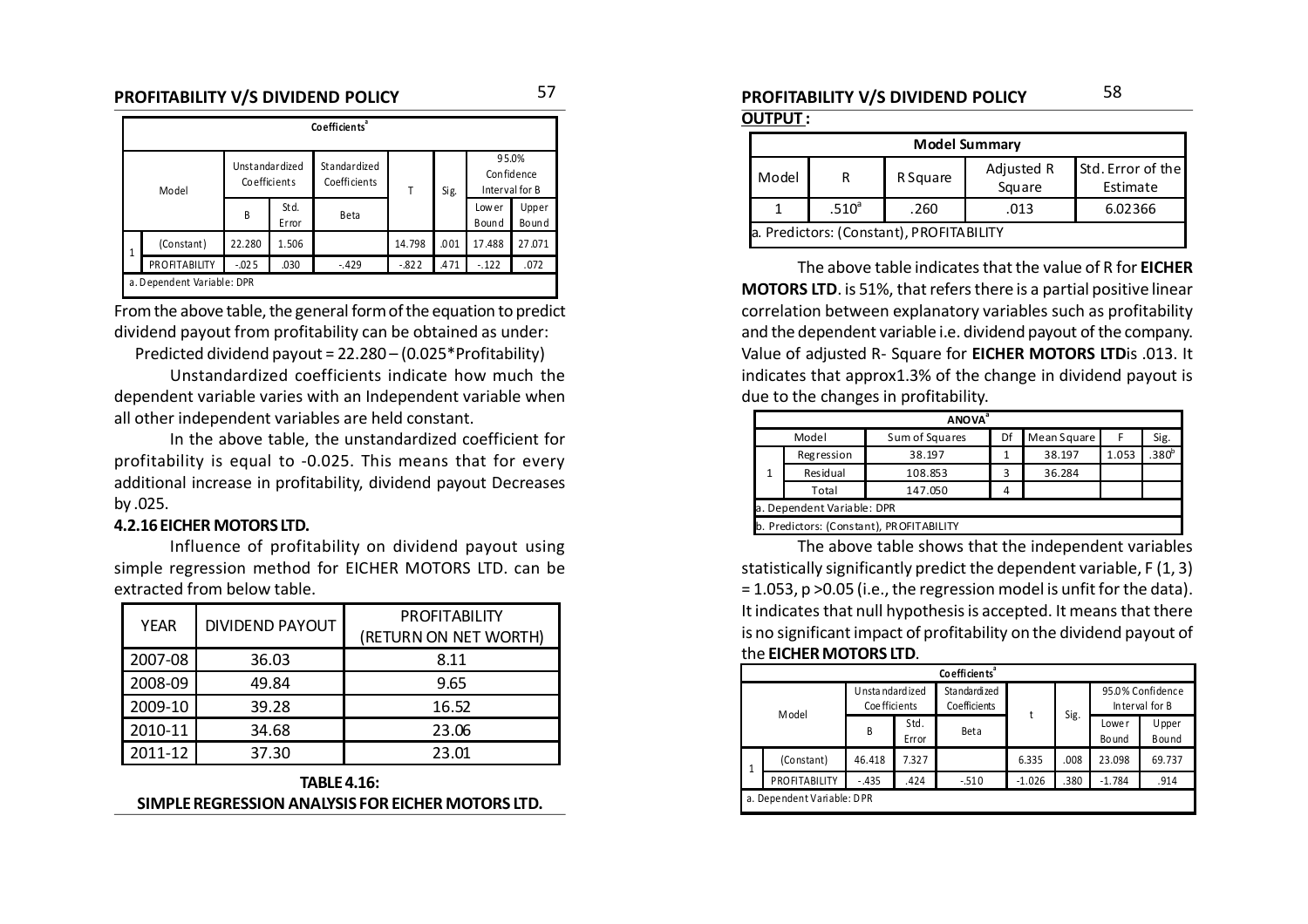### **PROFITABILITY V/S DIVIDEND POLICY PROFITABILITY V/S DIVIDEND POLICY** 59 60

From the above table, the general form of the equation to predict dividend payout from profitability can be obtained as under:

Predicted dividend payout = 46.418 – (0.435\*Profitability)

Unstandardized coefficients indicate how much the dependent variable varies with an Independent variable when all other independent variables are held constant.

In the above table, the unstandardized coefficient for profitability is equal to -0.435. This means that for every additional increase in profitability, dividend payout Decreases by .435.

#### **4.2.17 TVS MOTORS LTD.**

Influence of profitability on dividend payout using simple regression method for TVS MOTORS LTD. can be extracted from below table.

| <b>YEAR</b> | <b>DIVIDEND PAYOUT</b> | <b>PROFITABILITY</b>  |
|-------------|------------------------|-----------------------|
|             |                        | (RETURN ON NET WORTH) |
| 2007-08     | 104.48                 | 3.86                  |
| 2008-09     | 106.06                 | 3.84                  |
| 2009-10     | 64.52                  | 10.16                 |
| 2010-11     | 26.83                  | 19.50                 |
| 2011-12     | 24.81                  | 21.28                 |

### **TABLE 4.17:**

#### **SIMPLE REGRESSION ANALYSIS FOR TVS MOTORS LTD. OUTPUT:**

| <b>Model Summary</b> |                  |          |            |                 |  |  |  |  |  |
|----------------------|------------------|----------|------------|-----------------|--|--|--|--|--|
| Model                |                  | R Square | Adjusted R | l Std. Error of |  |  |  |  |  |
|                      |                  |          | Square     | the Estimate    |  |  |  |  |  |
|                      | 991 <sup>a</sup> | 983.     |            | 5.99461         |  |  |  |  |  |

The above table indicates that the value of R for **TVS MOTORS LTD**. is 97.7%, that refers there is a strong positive linear correlation between explanatory variables such as profitability

and the dependent variable i.e. dividend payout of the company. Value of adjusted R- Square for **TVS MOTORS LTD** is .977. It indicates that approx. 97.7% of the change in dividend payout is due to the changes in profitability. Remaining 2.3% change in dividend payout is due to the other variables.

|                            | <b>ANOVA</b> <sup>a</sup>                |                   |    |                |         |                   |  |  |  |  |  |
|----------------------------|------------------------------------------|-------------------|----|----------------|---------|-------------------|--|--|--|--|--|
|                            | Model                                    | Sum of<br>Squares | Df | Mean<br>Square | F       | Sig.              |  |  |  |  |  |
|                            | Regression                               | 6208.625          | 1  | 6208.625       | 172.772 | .001 <sup>b</sup> |  |  |  |  |  |
| 1                          | Residual                                 | 107.806           | 3  | 35.935         |         |                   |  |  |  |  |  |
|                            | Total                                    | 6316.431          | 4  |                |         |                   |  |  |  |  |  |
| a. Dependent Variable: DPR |                                          |                   |    |                |         |                   |  |  |  |  |  |
|                            | b. Predictors: (Constant), PROFITABILITY |                   |    |                |         |                   |  |  |  |  |  |

The above table shows that the independent variables statistically significantly predict the dependent variable, F (1, 3) = 172.772, p <0.05 (i.e., the regression model is fit for the data). It indicates that null hypothesis is rejected. It means that there is significant impact of profitability on the dividend payout of the **TVS MOTORS LTD**.

|   | Coefficients <sup>a</sup>  |                                              |               |                                      |           |      |                                    |                       |  |  |  |
|---|----------------------------|----------------------------------------------|---------------|--------------------------------------|-----------|------|------------------------------------|-----------------------|--|--|--|
|   | <b>Model</b>               | <b>Unstandardized</b><br><b>Coefficients</b> |               | Standar dized<br><b>Coefficients</b> | т         | Sig. | 95.0% Confidence<br>Interval for B |                       |  |  |  |
|   |                            | В                                            | Std.<br>Error | Beta                                 |           |      | Lower<br>Bound                     | Upper<br><b>Bound</b> |  |  |  |
| 1 | (Constant)                 | 120.746                                      | 4.996         |                                      | 24.171    | .000 | 104.848                            | 136.645               |  |  |  |
|   | <b>PROFITA BILITY</b>      | -4.724                                       | .359          | $-991$                               | $-13.144$ | .001 | $-5.868$                           | $-3.580$              |  |  |  |
|   | a. Dependent Variable: DPR |                                              |               |                                      |           |      |                                    |                       |  |  |  |

From the above table, the general form of the equation to predict dividend payout from profitability can be obtained as under:

Predicted dividend payout = 120.746 – (4.724\*Profitability)

Unstandardized coefficients indicate how much the dependent variable varies with an Independent variable when all other independent variables are held constant.

In the above table, the unstandardized coefficient for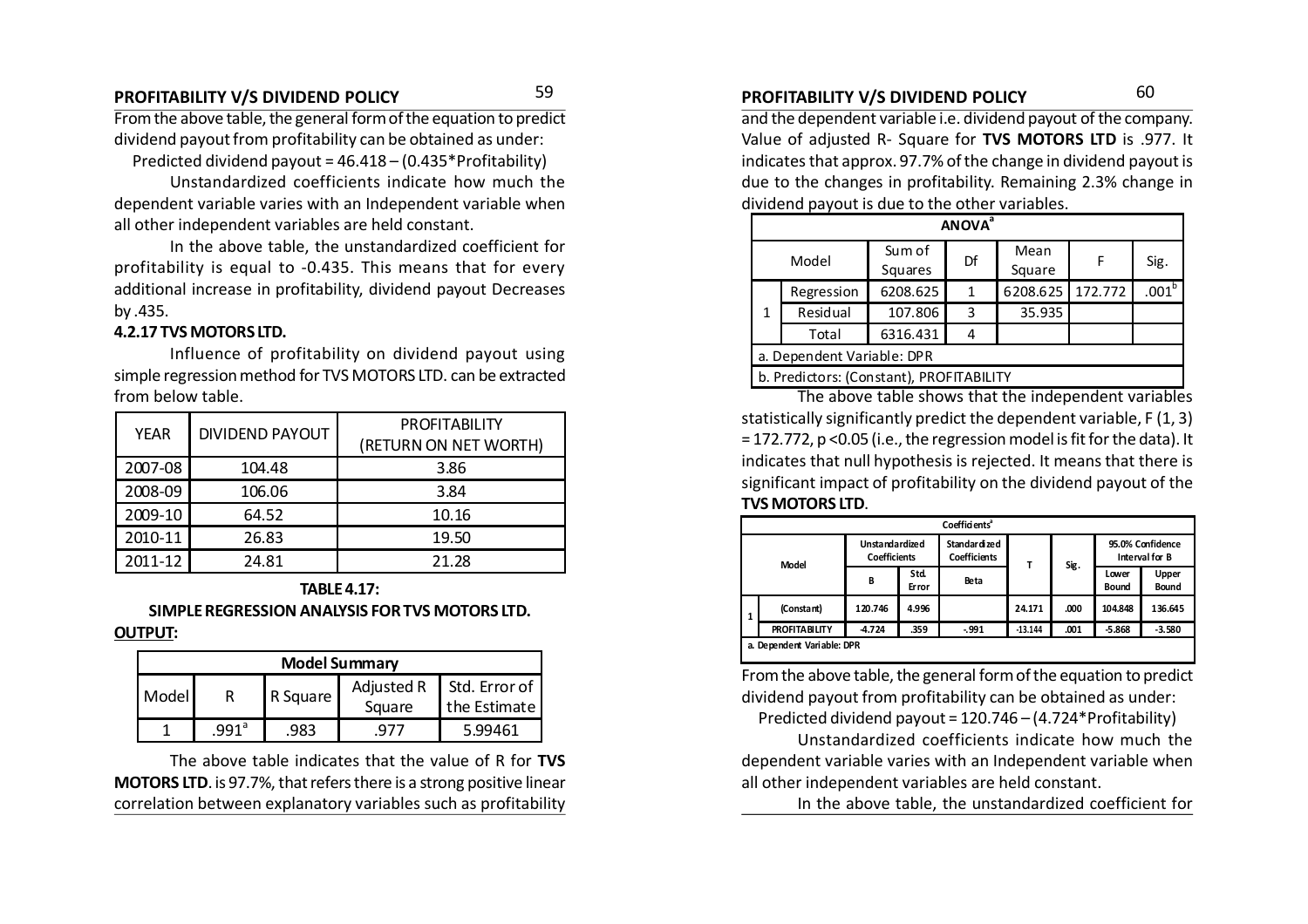### **PROFITABILITY V/S DIVIDEND POLICY PROFITABILITY V/S DIVIDEND POLICY** 61 62

profitability is equal to -4.724. This means that for every additional increase in profitability, dividend payout Decreases by 4.724. **4.2.18 HERO MOTOCORP LTD.**

Influence of profitability on dividend payout using simple regression method for HERO MOTOCORP LTD. can be extracted from below table.

| <b>YEAR</b> | <b>DIVIDEND PAYOUT</b> | <b>PROFITABILITY</b><br>(RETURN ON NET WORTH) |
|-------------|------------------------|-----------------------------------------------|
| 2007-08     | 39.18                  | 32.41                                         |
| 2008-09     | 31.15                  | 33.72                                         |
| 2009-10     | 98.39                  | 64.42                                         |
| 2010-11     | 108.81                 | 65.22                                         |
| 2011-12     | 37.78                  | 55.44<br>TABLE 4.18:                          |

**SIMPLE REGRESSION ANALYSIS FOR HERO MOTOCORP LTD. OUTPUT:**

| <b>Model Summary</b>                                                            |          |      |      |          |  |  |  |  |  |
|---------------------------------------------------------------------------------|----------|------|------|----------|--|--|--|--|--|
| Std. Error of<br>Adjusted R<br>Model<br>R Square<br>R<br>the Estimate<br>Square |          |      |      |          |  |  |  |  |  |
|                                                                                 | $.833^a$ | .694 | .592 | 23.83500 |  |  |  |  |  |
| a. Predictors: (Constant), PROFITABILITY                                        |          |      |      |          |  |  |  |  |  |

**MOTOCORP LTD.** is 83.3%, that refers there is a strong positive linear correlation between explanatory variables such as profitability and the dependent variable i.e. dividend payout of the company. Value of adjusted R- Square for **HERO MOTOCORP LTD**. is .592. It indicates that approx. 59.2% of the change in dividend payout is due to the changes in profitability.

| <b>ANOVA</b> <sup>ª</sup>  |                                          |          |            |          |       |                     |  |  |  |  |  |
|----------------------------|------------------------------------------|----------|------------|----------|-------|---------------------|--|--|--|--|--|
|                            | Model                                    | Sum of   | Df<br>Mean |          | F     | Sig.                |  |  |  |  |  |
|                            |                                          | Squares  |            | Square   |       |                     |  |  |  |  |  |
|                            | Regression                               | 3864.531 | 1          | 3864.531 | 6.802 | $.080^{\mathrm{b}}$ |  |  |  |  |  |
| $\mathbf{1}$               | Residual                                 | 1704.321 | 3          | 568.107  |       |                     |  |  |  |  |  |
|                            | Total                                    | 5568.852 | 4          |          |       |                     |  |  |  |  |  |
| a. Dependent Variable: DPR |                                          |          |            |          |       |                     |  |  |  |  |  |
|                            | b. Predictors: (Constant), PROFITABILITY |          |            |          |       |                     |  |  |  |  |  |
|                            |                                          |          |            |          |       |                     |  |  |  |  |  |

statistically significantly predict the Dependent variable, F (1, 3) = 6.802, p >0.05 (i.e., the regression model is unfit for the data). It indicates that null hypothesis is accepted. It means that there is no significant impact of profitability on the dividend payout of the **HERO MOTOCORP LTD.**

|           | Co efficients <sup>ª</sup> |                                |                    |                              |       |            |                                    |                  |  |  |  |  |
|-----------|----------------------------|--------------------------------|--------------------|------------------------------|-------|------------|------------------------------------|------------------|--|--|--|--|
| Model     |                            | Unstandardized<br>Coefficients |                    | Standardized<br>Coefficients |       |            | 95.0% Confidence<br>Interval for B |                  |  |  |  |  |
|           |                            | B                              | Std.<br>Error      | Beta                         |       | Sig.       | Low er<br>Bound                    | U pper<br>Bo und |  |  |  |  |
| $\vert$ 1 | (Constant)                 | $-33.642$                      | 38.579<br>$-0.872$ |                              | .447  | $-156.419$ | 89.135                             |                  |  |  |  |  |
|           | PROFITABILITY              | 1.925                          | .738               | .833                         | 2.608 | .080       | $-.424$                            | 4.273            |  |  |  |  |
|           | a. Dependent Variable: DPR |                                |                    |                              |       |            |                                    |                  |  |  |  |  |

From the above table, the general form of the equation to predict dividend payout from profitability can be obtained as under:

Predicted dividend payout= -33.642 + (1.925\*Profitability)

Unstandardized coefficients indicate how much the dependent variable varies with an Independent variable when all other independent variables are held constant.

In the above table, the unstandardized coefficient for profitability is equal to 1.925. This means that for every additional increase in profitability, dividend payout Increases by 1.925.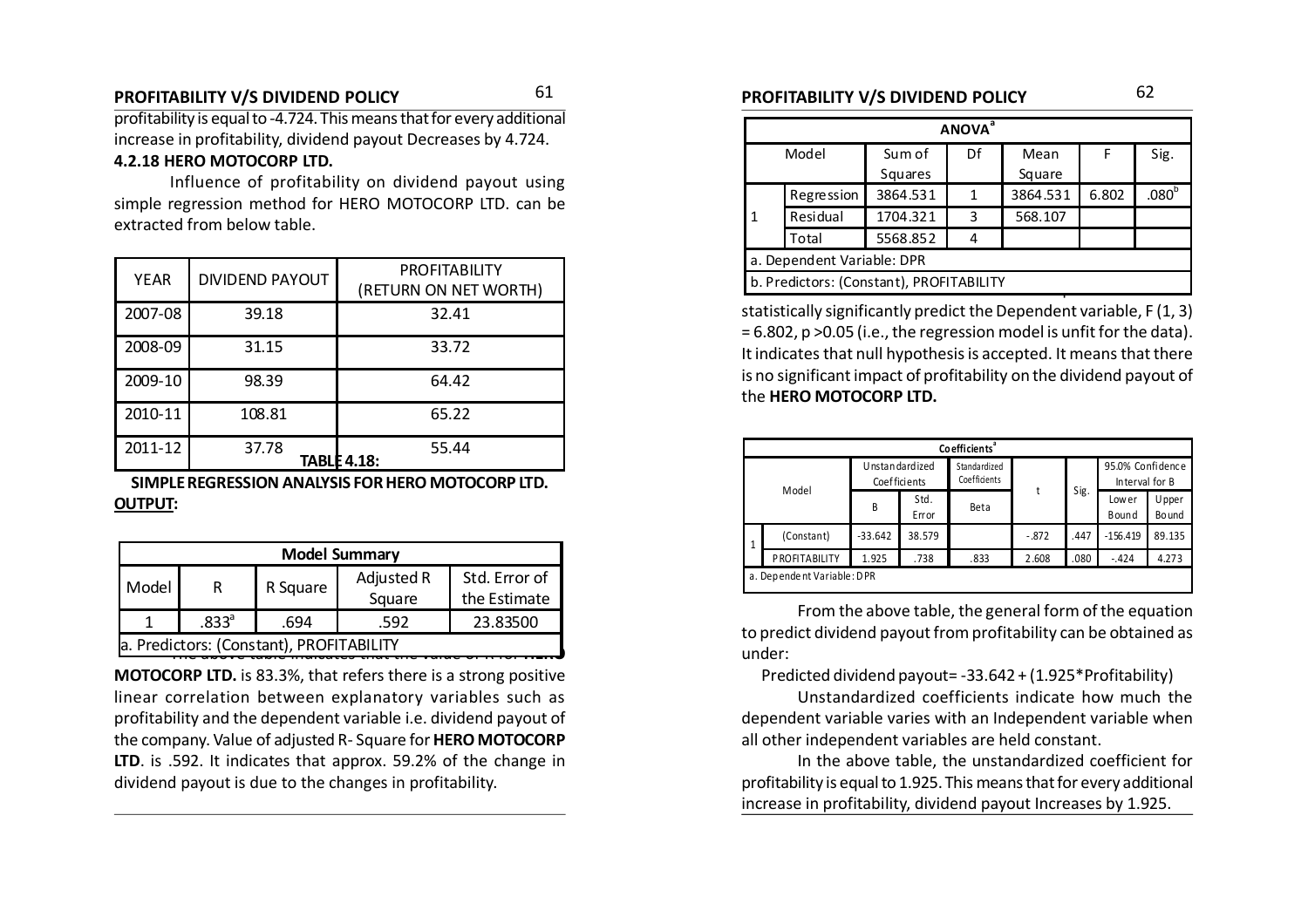### **PROFITABILITY V/S DIVIDEND POLICY PROFITABILITY V/S DIVIDEND POLICY** 6364

#### **4.2.19 JSW STEELLTD.**

Influence of profitability on dividend payout using simple regression method for JSW STEEL LTD. can be extracted from below table.

| <b>YEAR</b> | DIVIDEND PAYOUT | <b>PROFITABILITY</b><br>(RETURN ON NET WORTH) |
|-------------|-----------------|-----------------------------------------------|
| 2007-08     | 16.83           | 22.13                                         |
| 2008-09     | 10.40           | 5.40                                          |
| 2009-10     | 10.16           | 20.55                                         |
| 2010-11     | 14.98           | 11.88                                         |
| 2011-12     | 12.01           | 8.78                                          |

#### **TABLE 4.19: SIMPLE REGRESSION ANALYSIS FOR JSW STEEL LTD. OUTPUT:**

|                                                                         | <b>Model Summary</b>                            |  |  |  |  |  |  |  |  |  |  |
|-------------------------------------------------------------------------|-------------------------------------------------|--|--|--|--|--|--|--|--|--|--|
| Std. Error of the<br>Adjusted R Square<br>Model<br>R Square<br>Estimate |                                                 |  |  |  |  |  |  |  |  |  |  |
|                                                                         | .416 <sup>a</sup><br>.173<br>3.07558<br>$-.103$ |  |  |  |  |  |  |  |  |  |  |
|                                                                         | a. Predictors: (Constant), PROFITABILITY        |  |  |  |  |  |  |  |  |  |  |

The above table indicates that the value of R for **JSW STEEL LTD.** is 41.6%, that refers there is a weak positive linear correlation between explanatory variables such as profitability and the dependent variable i.e. dividend payout of the company. Value of adjusted R- Square for **JSW STEEL LTD.** is -0.103. It indicates that there is no change in dividend payout is due to the changes in profitability.

| <b>ANOVA</b> <sup>a</sup>  |            |                                          |    |                |      |          |  |  |  |  |
|----------------------------|------------|------------------------------------------|----|----------------|------|----------|--|--|--|--|
| Model                      |            | Sum of<br>Squares                        | Df | Mean<br>Square | F    | Sig.     |  |  |  |  |
|                            | Regression | 5.941                                    | 1  | 5.941          | .628 | $.486^b$ |  |  |  |  |
| 1                          | Residual   | 28.378                                   | 3  | 9.459          |      |          |  |  |  |  |
|                            | Total      | 34.318                                   |    |                |      |          |  |  |  |  |
| a. Dependent Variable: DPR |            |                                          |    |                |      |          |  |  |  |  |
|                            |            | b. Predictors: (Constant), PROFITABILITY |    |                |      |          |  |  |  |  |

The above table shows that the independent variables statistically significantly predict the Dependent variable, F (1, 3) = 0.628, p >0.05 (i.e., the regression model is unfit for the data).

It indicates that null hypothesis is accepted. It means that there is no significant impact of profitability on the dividend payout of the **JSW STEEL LTD.**

|        | Co efficients <sup>ª</sup> |                                |               |                              |       |      |                 |                                         |  |  |  |  |
|--------|----------------------------|--------------------------------|---------------|------------------------------|-------|------|-----------------|-----------------------------------------|--|--|--|--|
| Mo del |                            | Unstandardized<br>Coefficients |               | Standardized<br>Coefficients | t     | Sig. |                 | 95.0%<br>Con fide nce<br>Interval for B |  |  |  |  |
|        |                            | B                              | Std.<br>Error | Beta                         |       |      | Low er<br>Bound | Upper<br>Bound                          |  |  |  |  |
| 1      | (Constant)                 | 10.587                         | 3.199         |                              | 3.309 | .045 | .406            | 20.768                                  |  |  |  |  |
|        | PROFITABILITY              | .166                           | .210          | .416                         | .792  | .486 | $-.502$         | .835                                    |  |  |  |  |
|        | a. Dependent Variable: DPR |                                |               |                              |       |      |                 |                                         |  |  |  |  |

From the above table, the general form of the equation to predict dividend payout from profitability can be obtained as under:

Predicted dividend payout = 10587 + (0.166\*Profitability)

Unstandardized coefficients indicate how much the dependent variable varies with an Independent variable when all other independent variables are held constant.

In the above table, the unstandardized coefficient for profitability is equal to 0.166. This means that for every additional increase in profitability, dividend payout Increases by 0.166.

#### **4.2.20 TATA STEEL LTD.**

Influence of profitability on dividend payout using simple regression method for TATA STEEL LTD. can be extracted from below table.

| YEAR                                                       | DIVIDEND PAYOUT | PROFITABILITY (RETURN ON NET WORTH) |  |  |  |  |  |  |
|------------------------------------------------------------|-----------------|-------------------------------------|--|--|--|--|--|--|
| 2007-08                                                    | 25.41           | 17.09                               |  |  |  |  |  |  |
| 2008-09                                                    | 24.57           | 16.87                               |  |  |  |  |  |  |
| 2009-10                                                    | 14.97           | 13.53                               |  |  |  |  |  |  |
| 2010-11                                                    | 16.9            | 14.68                               |  |  |  |  |  |  |
| 2011-12                                                    | 18.01           | 12.73                               |  |  |  |  |  |  |
| TABLE 4.20: SIMPLE REGRESSION ANALYSIS FOR TATA STEEL LTD. |                 |                                     |  |  |  |  |  |  |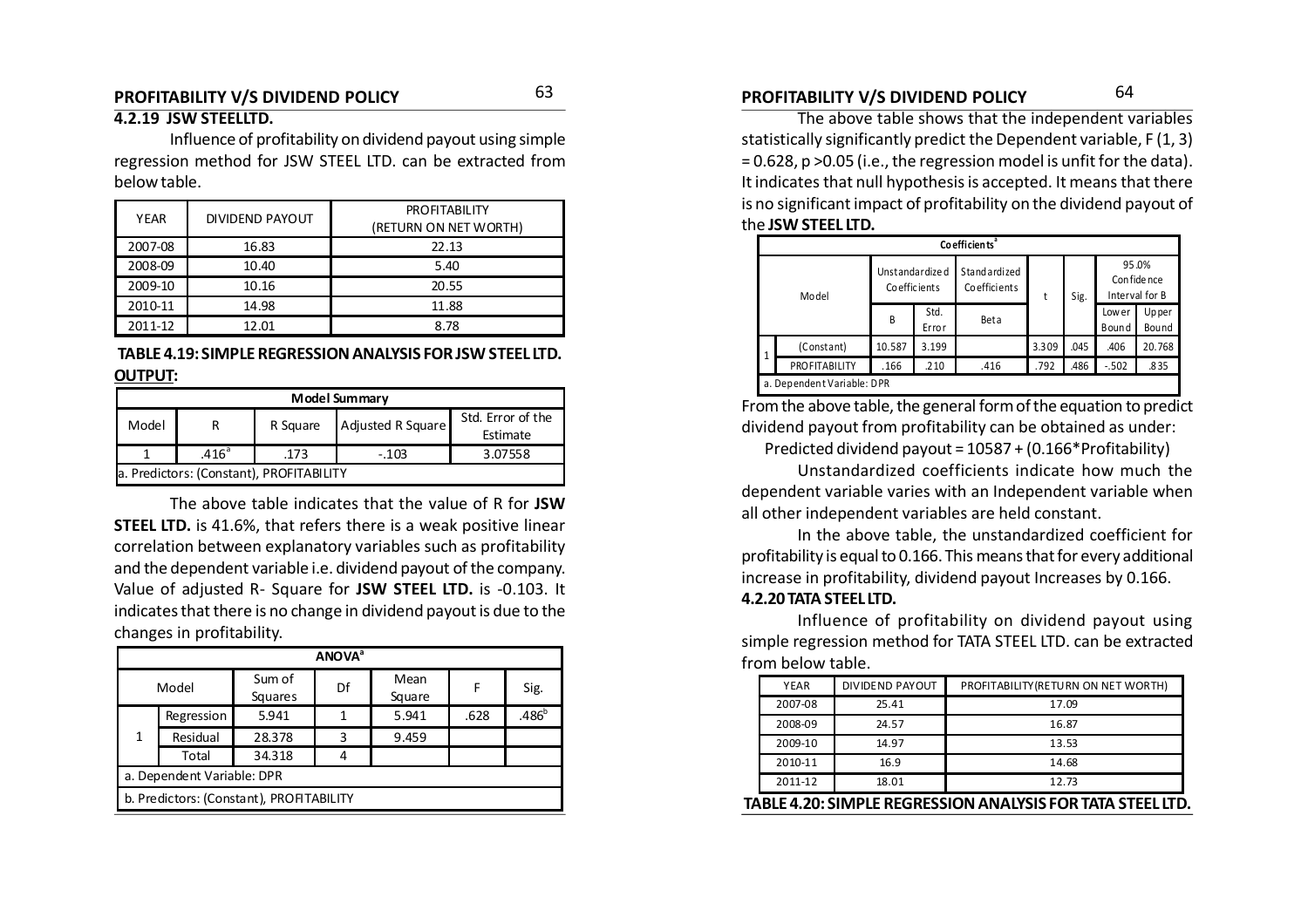### **PROFITABILITY V/S DIVIDEND POLICY PROFITABILITY V/S DIVIDEND POLICY** 6566

#### **OUTPUT :**

|       | <b>Model Summary</b>                         |          |                      |                               |  |  |  |  |  |  |  |
|-------|----------------------------------------------|----------|----------------------|-------------------------------|--|--|--|--|--|--|--|
| Model | R                                            | R Square | Adjusted R<br>Square | Std. Error of<br>the Estimate |  |  |  |  |  |  |  |
|       | .888 <sup>a</sup><br>2.50807<br>.788<br>.717 |          |                      |                               |  |  |  |  |  |  |  |
|       | a. Predictors: (Constant), PROFITABILITY     |          |                      |                               |  |  |  |  |  |  |  |

The above table indicates that the value of R for **TATA STEEL LTD**is 88.8%, that refers there is a strong positive linear correlation between explanatory variables such as profitability and the dependent variable i.e. dividend payout of the company. Value of adjusted R- Square for **TATA STEEL LTD** is .717. It indicates that approx. 71.7% of the change in dividend payout is due to the changes in profitability.

|                            | <b>ANOVA</b> <sup>a</sup>                |                   |    |                |        |                   |  |  |  |  |  |  |
|----------------------------|------------------------------------------|-------------------|----|----------------|--------|-------------------|--|--|--|--|--|--|
| Model                      |                                          | Sum of<br>Squares | Df | Mean<br>Square | F      | Sig.              |  |  |  |  |  |  |
|                            | Regression                               | 70.149            | 1  | 70.149         | 11.152 | .044 <sup>b</sup> |  |  |  |  |  |  |
| $\mathbf{1}$               | Residual                                 | 18.871            | 3  | 6.290          |        |                   |  |  |  |  |  |  |
|                            | Total                                    | 89.020            | 4  |                |        |                   |  |  |  |  |  |  |
| a. Dependent Variable: DPR |                                          |                   |    |                |        |                   |  |  |  |  |  |  |
|                            | b. Predictors: (Constant), PROFITABILITY |                   |    |                |        |                   |  |  |  |  |  |  |

The above table shows that the independent variables statistically significantly predict the dependent variable, F (1, 3) = 11.152, p <0.05 (i.e., the regression model is fit for the data). It indicates that null hypothesis is rejected. It means that there is significant impact of profitability on the dividend payout of the **TATA STEEL LTD.**

|              | Coefficients <sup>®</sup> |                                |               |                                     |          |      |                                      |                 |  |  |  |  |  |  |
|--------------|---------------------------|--------------------------------|---------------|-------------------------------------|----------|------|--------------------------------------|-----------------|--|--|--|--|--|--|
| Model        |                           | Unstandardized<br>Coefficients |               | Standardized<br><b>Coefficients</b> | т        | Sig. | 95.0% Con fide nce<br>Interval for B |                 |  |  |  |  |  |  |
|              |                           | B                              | Std.<br>Error | Beta                                |          |      | Lower<br>Bo und                      | Upper<br>Bo und |  |  |  |  |  |  |
| $\mathbf{1}$ | (Constant)                | $-12.100$                      | 9.669         |                                     | $-1.251$ | .299 | $-42.872$                            | 18.672          |  |  |  |  |  |  |
|              | <b>PROFITABILITY</b>      | 2.141                          | .641          | .888                                | 3.339    | .044 | .101                                 | 4.181           |  |  |  |  |  |  |
|              | a Denendent Variable: DPR |                                |               |                                     |          |      |                                      |                 |  |  |  |  |  |  |

From the above table, the general form of the equation to predict dividend payout from profitability can be obtained as under:

Predicted dividend payout= -12.100 + (2.141\*Profitability)

Unstandardized coefficients indicate how much the dependent variable varies with an Independent variable when all other independent variables are held constant.

In the above table, the unstandardized coefficient for profitability is equal to 2.141. This means that for every additional in increase profitability, dividend payout Increases by 2.141.

#### **4.2.21 BHUSHAN STEEL**

Influence of profitability on dividend payout using simple regression method for BHUSHAN STEEL can be extracted from below table.

| <b>YEAR</b> | <b>DIVIDEND PAYOUT</b> | <b>PROFITABILITY</b><br>(RETURN ON NET WORTH) |
|-------------|------------------------|-----------------------------------------------|
| 2007-08     | 2.5                    | 26.07                                         |
| 2008-09     | 2.5                    | 20.71                                         |
| 2009-10     | 1.28                   | 28.84                                         |
| 2010-11     | 1.42                   | 17.05                                         |
| 2011-12     | 1.04                   | 13.84                                         |
|             | <b>TABLE 4.21:</b>     |                                               |

**SIMPLE REGRESSION ANALYSIS FOR BHUSHAN STEEL**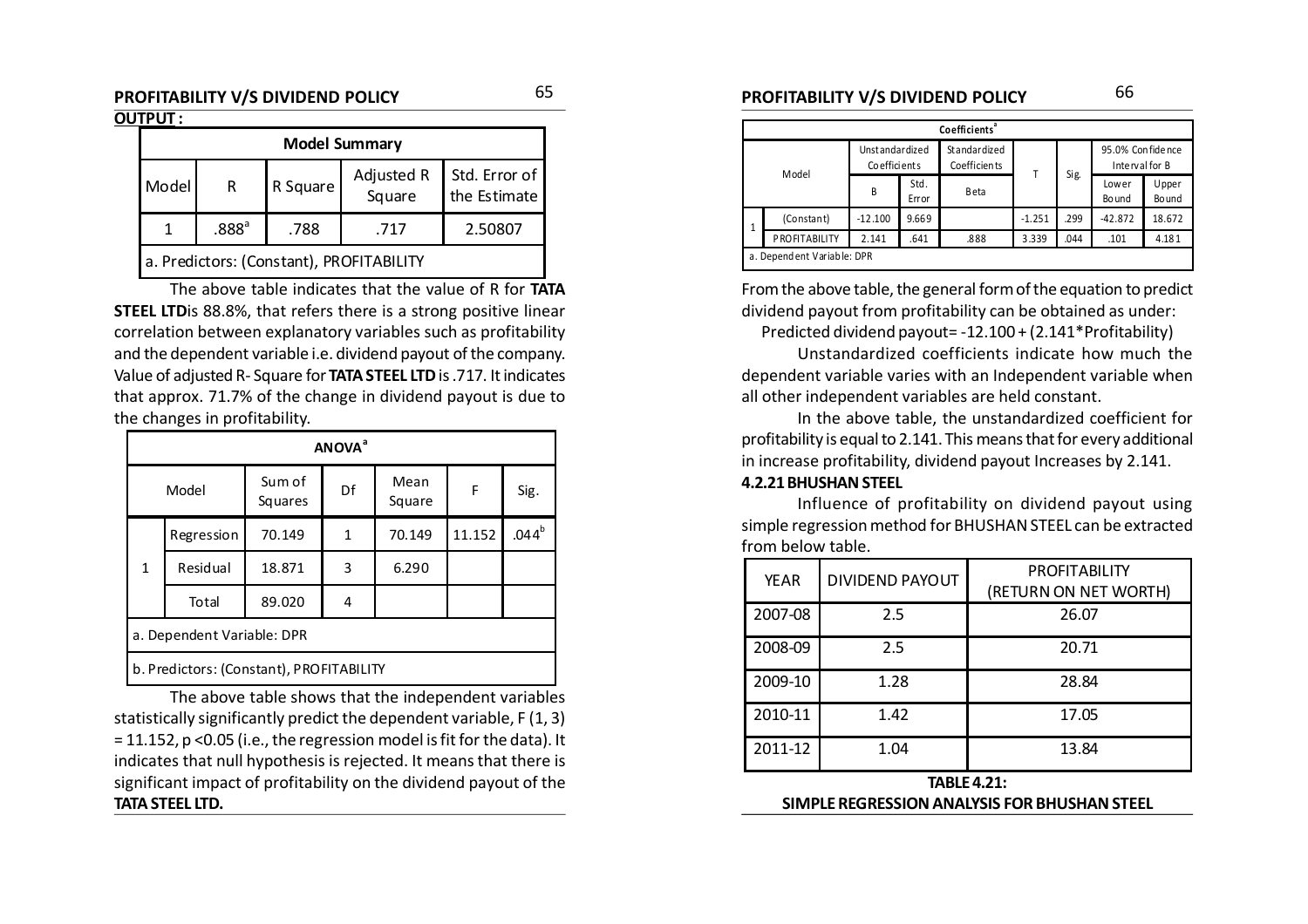### **PROFITABILITY V/S DIVIDEND POLICY PROFITABILITY V/S DIVIDEND POLICY** 6768

#### **OUTPUT :**

| <b>Model Summary</b>                     |                   |        |            |                   |  |  |  |  |  |
|------------------------------------------|-------------------|--------|------------|-------------------|--|--|--|--|--|
| Model                                    | R                 |        | Adjusted R | Std. Error of the |  |  |  |  |  |
|                                          |                   | Square | Square     | Estimate          |  |  |  |  |  |
|                                          | .363 <sup>a</sup> | .132   | $-.158$    | .75301            |  |  |  |  |  |
| a. Predictors: (Constant), PROFITABILITY |                   |        |            |                   |  |  |  |  |  |

Above table indicates that the value of R for **BHUSHAN STEEL LTD**. is 36.3%, that refers there is a weak positive linear correlation between explanatory variables such as profitability and the dependent variable i.e. dividend payout of the company. Value of adjusted R- Square for **BHUSHAN STEEL LTD**.is-0.158. It indicates that there is no change in dividend payout is due to the changes in profitability.

|                            | <b>ANOVA</b> <sup>a</sup>                |                         |   |                |      |          |  |  |  |  |  |
|----------------------------|------------------------------------------|-------------------------|---|----------------|------|----------|--|--|--|--|--|
| Model                      |                                          | Sum of<br>Df<br>Squares |   | Mean<br>Square | F    | Sig.     |  |  |  |  |  |
|                            | Regression                               | .258                    | 1 | .258           | .455 | $.548^b$ |  |  |  |  |  |
| 1                          | Residual                                 | 1.701                   | 3 | .567           |      |          |  |  |  |  |  |
|                            | Total                                    | 1.959                   | 4 |                |      |          |  |  |  |  |  |
| a. Dependent Variable: DPR |                                          |                         |   |                |      |          |  |  |  |  |  |
|                            | b. Predictors: (Constant), PROFITABILITY |                         |   |                |      |          |  |  |  |  |  |

The above table shows that the independent variables statistically significantly predict the Dependent variable, F (1, 3) = 0.455, p >0.05 (i.e., the regression model is unfit for the data). It indicates that null hypothesis is accepted. It means that there is no significant impact of profitability on the dividend payout of the **BHUSHAN STEEL LTD.**

|              | Co efficients <sup>ª</sup> |                                |               |                              |      |      |                                    |                       |  |  |  |  |
|--------------|----------------------------|--------------------------------|---------------|------------------------------|------|------|------------------------------------|-----------------------|--|--|--|--|
| Model        |                            | Unstandardized<br>Coefficients |               | Standardized<br>Coefficients | Sig. |      | 95.0% Confidence<br>Interval for B |                       |  |  |  |  |
|              |                            | B                              | Std.<br>Error | <b>Beta</b>                  |      |      | Lower<br>Bound                     | Upper<br><b>Bound</b> |  |  |  |  |
| $\mathbf{1}$ | (Constant)                 | .876                           | 1.337         |                              | .655 | .559 | $-3.379$                           | 5.130                 |  |  |  |  |
|              | <b>PROFITABILITY</b>       | .041                           | .061          | .363                         | .674 | .548 | $-152$                             | .234                  |  |  |  |  |
|              | a. Dependent Variable: DPR |                                |               |                              |      |      |                                    |                       |  |  |  |  |

From the above table, the general form of the equation to predict dividend payout from profitability can be obtained as under:

Predicted dividend payout

#### = 0.876 + (0.041\*Profitability)

Unstandardized coefficients indicate how much the dependent variable varies with an Independent variable when all other independent variables are held constant.

In the above table, the unstandardized coefficient for profitability is equal to 0.041. This means that for every additional increase in profitability, dividend payout increases by 0.041.

#### **4.2.22 ACC LTD**

Influence of profitability on dividend payout using simple regression method for ACC LTD. can be extracted from below table.

| YEAR    | <b>DIVIDEND PAYOUT</b> | <b>PROFITABILITY</b>  |
|---------|------------------------|-----------------------|
|         |                        | (RETURN ON NET WORTH) |
| 2007-08 | 31                     | 24.62                 |
| 2008-09 | 27                     | 26.71                 |
| 2009-10 | 51                     | 17.31                 |
| 2010-11 | 71                     | 18.42                 |
| 2011-12 | 53                     | 14.37                 |

**TABLE 4.22: SIMPLE REGRESSION ANALYSIS FOR ACC LTD.**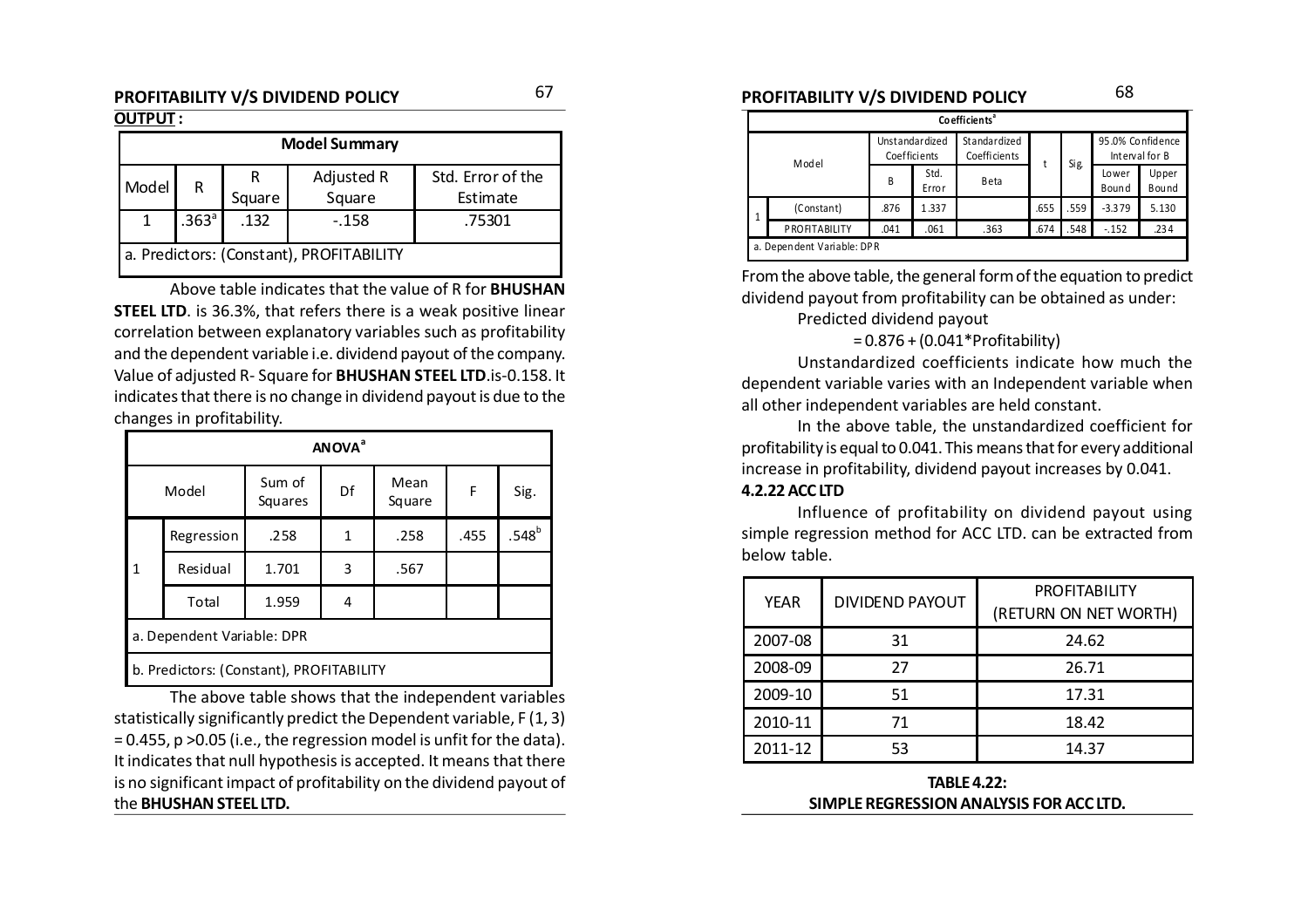# **OUTPUT:**

| <b>Model Summary</b>                            |  |          |                      |                               |  |  |  |  |  |  |
|-------------------------------------------------|--|----------|----------------------|-------------------------------|--|--|--|--|--|--|
| Model                                           |  | R Square | Adjusted R<br>Square | Std. Error of the<br>Estimate |  |  |  |  |  |  |
| $.781$ <sup>a</sup><br>12.91487<br>.480<br>.610 |  |          |                      |                               |  |  |  |  |  |  |
| a. Predictors: (Constant), PROFITABILITY        |  |          |                      |                               |  |  |  |  |  |  |

The above table indicates that the value of R for **ACC LTD**is 78.1%, that refers there is a nearer to strong positive linear correlation between explanatory variables such as profitability and the dependent variable i.e. dividend payout of the company. Value of adjusted R- Square for **ACC LTD**.is 0.480. It indicates that approx. 48% of the change in dividend payout is due to the changes in profitability.

|       | <b>ANOVA</b> <sup>a</sup>  |                                          |    |         |       |                |  |  |  |  |  |
|-------|----------------------------|------------------------------------------|----|---------|-------|----------------|--|--|--|--|--|
| Model |                            | Sum of                                   | Df | Mean    | F     | Sig.           |  |  |  |  |  |
|       |                            | Squares                                  |    | Square  |       |                |  |  |  |  |  |
|       | Regression                 | 782.818                                  | 1  | 782.818 | 4.693 | $.119^{\rm b}$ |  |  |  |  |  |
| 1     | Residual                   | 500.382                                  | 3  | 166.794 |       |                |  |  |  |  |  |
|       | Total                      | 1283.200                                 | 4  |         |       |                |  |  |  |  |  |
|       | a. Dependent Variable: DPR |                                          |    |         |       |                |  |  |  |  |  |
|       |                            | b. Predictors: (Constant), PROFITABILITY |    |         |       |                |  |  |  |  |  |

The above table shows that the independent variables statistically significantly predict the Dependent variable, F (1, 3) = 4.693, p >0.05 (i.e., the regression model is unfit for the data). It indicates that null hypothesis is accepted. It means that there is no significant impact of profitability on the dividend payout of the **ACC LTD**.

|       | <b>Coefficients</b> <sup>®</sup> |          |                                |                              |          |      |             |             |  |      |  |                                    |
|-------|----------------------------------|----------|--------------------------------|------------------------------|----------|------|-------------|-------------|--|------|--|------------------------------------|
| Model |                                  |          | Unstandardized<br>Coefficients | Standardized<br>Coefficients |          |      |             |             |  | Sig. |  | 95.0% Confidence<br>Interval for B |
|       |                                  | B        | Std. Error                     | Beta                         |          |      | Lower Bound | Upper Bound |  |      |  |                                    |
| l 1   | (Constant)                       | 101.386  | 25.940                         |                              | 3.908    | 030  | 18.833      | 183.938     |  |      |  |                                    |
|       | <b>PROFITABILITY</b>             | $-2.701$ | 1.247                          | $-781$                       | $-2.166$ | .119 | $-6.668$    | 1.267       |  |      |  |                                    |
|       | a. Dependent Variable: DPR       |          |                                |                              |          |      |             |             |  |      |  |                                    |

### **PROFITABILITY V/S DIVIDEND POLICY PROFITABILITY V/S DIVIDEND POLICY** 6970

From the above table, the general form of the equation to predict

dividend payout from profitability can be obtained as under:

Predicted dividend payout

= 101.386 – (2.701\*Profitability)

Unstandardized coefficients indicate how much the dependent variable varies with an Independent variable when all other independent variables are held constant.

In the above table, the unstandardized coefficient for profitability is equal to -2.701. This means that for every additional increase in profitability, dividend payout Decreases by .701.

#### **4.2.23 AMBUJA CEMENT LTD**

Influence of profitability on dividend payout using simple regression method for AMBUJA CEMENT LTD. can be extracted from below table.

| YEAR    | DIVIDEND PAYOUT | <b>PROFITABILITY</b><br>(RETURN ON NET WORTH) |
|---------|-----------------|-----------------------------------------------|
|         |                 |                                               |
| 2007-08 | 28              | 24.72                                         |
| 2008-09 | 35              | 18.83                                         |
| 2009-10 | 37              | 17.24                                         |
| 2010-11 | 46              | 15.29                                         |
| 2011-12 | 50              | 14.73                                         |

#### **TABLE 4.23:**

#### **SIMPLE REGRESSION ANALYSIS FOR AMBUJA CEMENT LTD. OUTPUT :**

|       | <b>Model Summary</b>                     |          |            |               |  |  |  |  |  |  |  |
|-------|------------------------------------------|----------|------------|---------------|--|--|--|--|--|--|--|
| Model | R                                        | R Square | Adjusted R | Std. Error of |  |  |  |  |  |  |  |
|       |                                          |          | Square     | the Estimate  |  |  |  |  |  |  |  |
|       | $.925$ <sup>a</sup>                      | .856     | .808       | 3.86053       |  |  |  |  |  |  |  |
|       | a. Predictors: (Constant), PROFITABILITY |          |            |               |  |  |  |  |  |  |  |

The above table indicates that the value of R for **AMBUJA**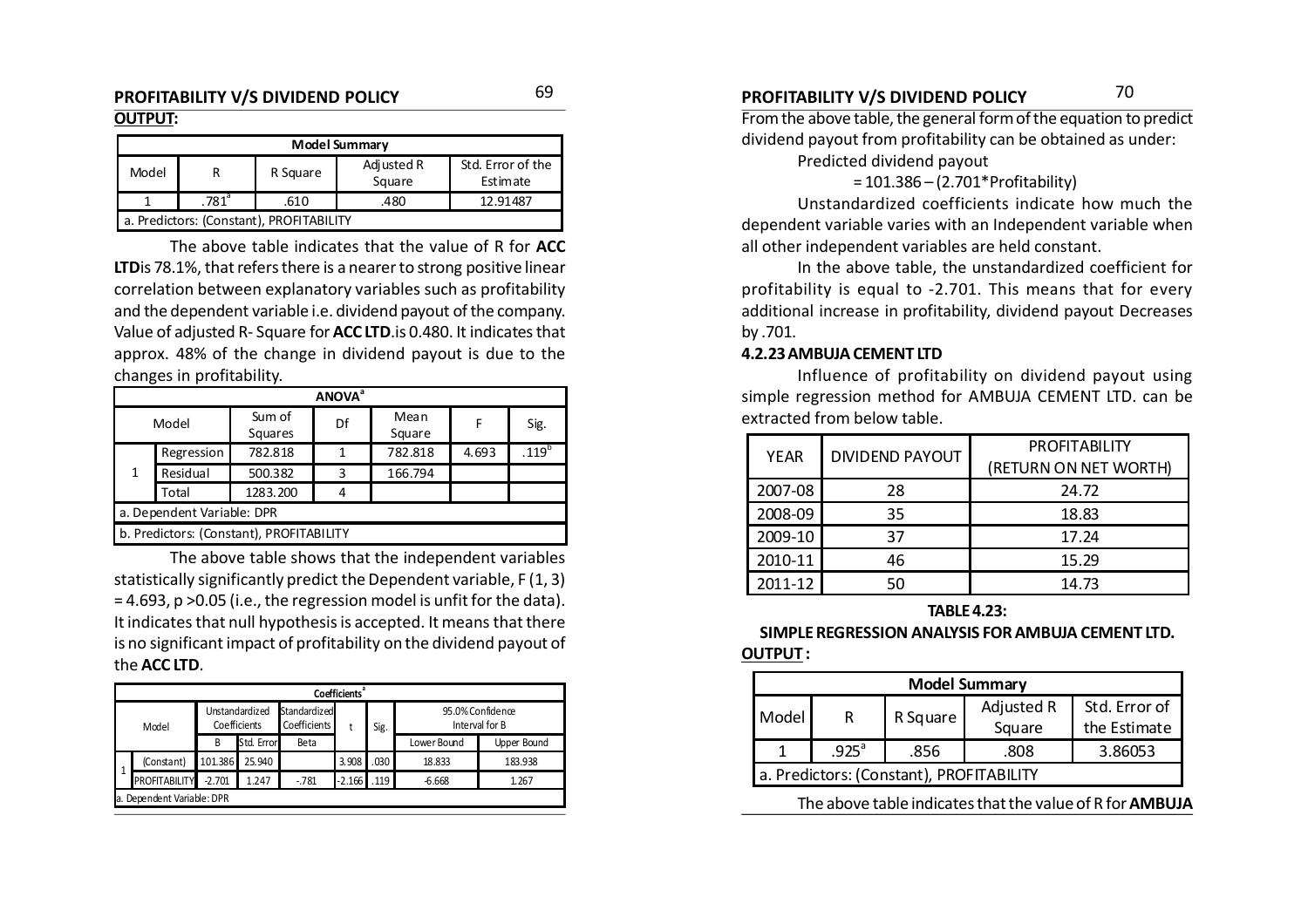**CEMENT LTD**is 92.5%, that refers there is a strong positive linear correlation between explanatory variables such as profitability and the dependent variable i.e. dividend payout of the Company. Value of adjusted R- Square for **AMBUJA CEMENT LTD** is .808. It indicates that approx. 80.8% of the change in dividend payout is due to the changes in profitability. Remaining 19.2% change in dividend payout is due to the other variables.

|       | <b>ANOVA</b> <sup>a</sup>                |                         |   |                |        |                     |  |  |  |  |  |  |
|-------|------------------------------------------|-------------------------|---|----------------|--------|---------------------|--|--|--|--|--|--|
| Model |                                          | Sum of<br>Df<br>Squares |   | Mean<br>Square | F      | Sig.                |  |  |  |  |  |  |
|       | Regression                               | 266.089                 |   | 266.089        | 17.854 | $.024^{\mathrm{b}}$ |  |  |  |  |  |  |
| 1     | Residual                                 | 44.711                  | 3 | 14.904         |        |                     |  |  |  |  |  |  |
|       | Total                                    | 310.800                 |   |                |        |                     |  |  |  |  |  |  |
|       | a. Dependent Variable: DPR               |                         |   |                |        |                     |  |  |  |  |  |  |
|       | b. Predictors: (Constant), PROFITABILITY |                         |   |                |        |                     |  |  |  |  |  |  |

The above table shows that the independent variables statistically significantly predict the dependent variable, F (1, 3) = 17.854, p <0.05 (i.e., the regression model is fit for the data). It indicates that null hypothesis is rejected. It means that there is significant impact of profitability on the dividend payout of **AMBUJA CEMENT LTD.**

|              | Co efficients <sup>ª</sup> |                                         |               |                              |          |      |                                    |                 |  |  |  |  |  |
|--------------|----------------------------|-----------------------------------------|---------------|------------------------------|----------|------|------------------------------------|-----------------|--|--|--|--|--|
|              |                            | Unstandardized<br>Coefficients<br>Model |               | Standardized<br>Coefficients |          |      | 95.0% Confidence<br>Interval for B |                 |  |  |  |  |  |
|              |                            | B                                       | Std.<br>Error | Beta                         |          | Sig. | Lower<br>Bound                     | Upper<br>Bo und |  |  |  |  |  |
| $\mathbf{1}$ | (Constant)                 | 76.157                                  | 8.915         |                              | 8.542    | .003 | 47.785                             | 104.529         |  |  |  |  |  |
|              | PROFITABILITY              | $-2.035$                                | .482          | $-0.925$                     | $-4.225$ | .024 | $-3.568$                           | $-502$          |  |  |  |  |  |
|              | a. Dependent Variable: DPR |                                         |               |                              |          |      |                                    |                 |  |  |  |  |  |

From the above table, the general form of the equation to predict dividend payout from profitability can be obtained as under:

Predicted dividend payout

= 76.157 – (2.035\*Profitability)

Unstandardized coefficients indicate how much the dependent variable varies with an Independent variable when all other independent variables are held constant.

In the above table, the unstandardized coefficient for profitability is equal to -2.035. This means that for every additional increase in profitability, dividend payout Decreases by 2.035.

#### **4.2.24 J.K.CEMENT LTD**

Influence of profitability on dividend payout using simple regression method for J.K CEMENT LTD. can be extracted from below table.

| <b>YEAR</b> | <b>DIVIDEND PAYOUT</b> | <b>PROFITABILITY</b>  |
|-------------|------------------------|-----------------------|
|             |                        | (RETURN ON NET WORTH) |
| 2007-08     | 15.43                  | 25.17                 |
| 2008-09     | 20.17                  | 12.00                 |
| 2009-10     | 18.56                  | 16.69                 |
| 2010-11     | 21.8                   | 4.58                  |
| 2011-12     | 19.71                  | 11.60                 |

**TABLE 4.24:**

#### **SIMPLE REGRESSION ANALYSIS FOR J.K.CEMENT LTD.**

#### **OUTPUT :**

| <b>Model Summary</b>                     |                                           |          |            |               |  |  |  |  |  |  |
|------------------------------------------|-------------------------------------------|----------|------------|---------------|--|--|--|--|--|--|
| Model                                    | R                                         | R Square | Adjusted R | Std. Error of |  |  |  |  |  |  |
|                                          |                                           |          | Square     | the Estimate  |  |  |  |  |  |  |
|                                          | .991 $^{\circ}$<br>.36180<br>.983<br>.977 |          |            |               |  |  |  |  |  |  |
| a. Predictors: (Constant), PROFITABILITY |                                           |          |            |               |  |  |  |  |  |  |

The above table indicates that the value of R for **J.K.CEMENT LTD**is 99.1%, that refers there is a strong positive linear correlation between explanatory variables such as profitability and the dependent variable i.e. dividend payout of the company. Value of adjusted R- Square for **J.K.CEMENT LTD** is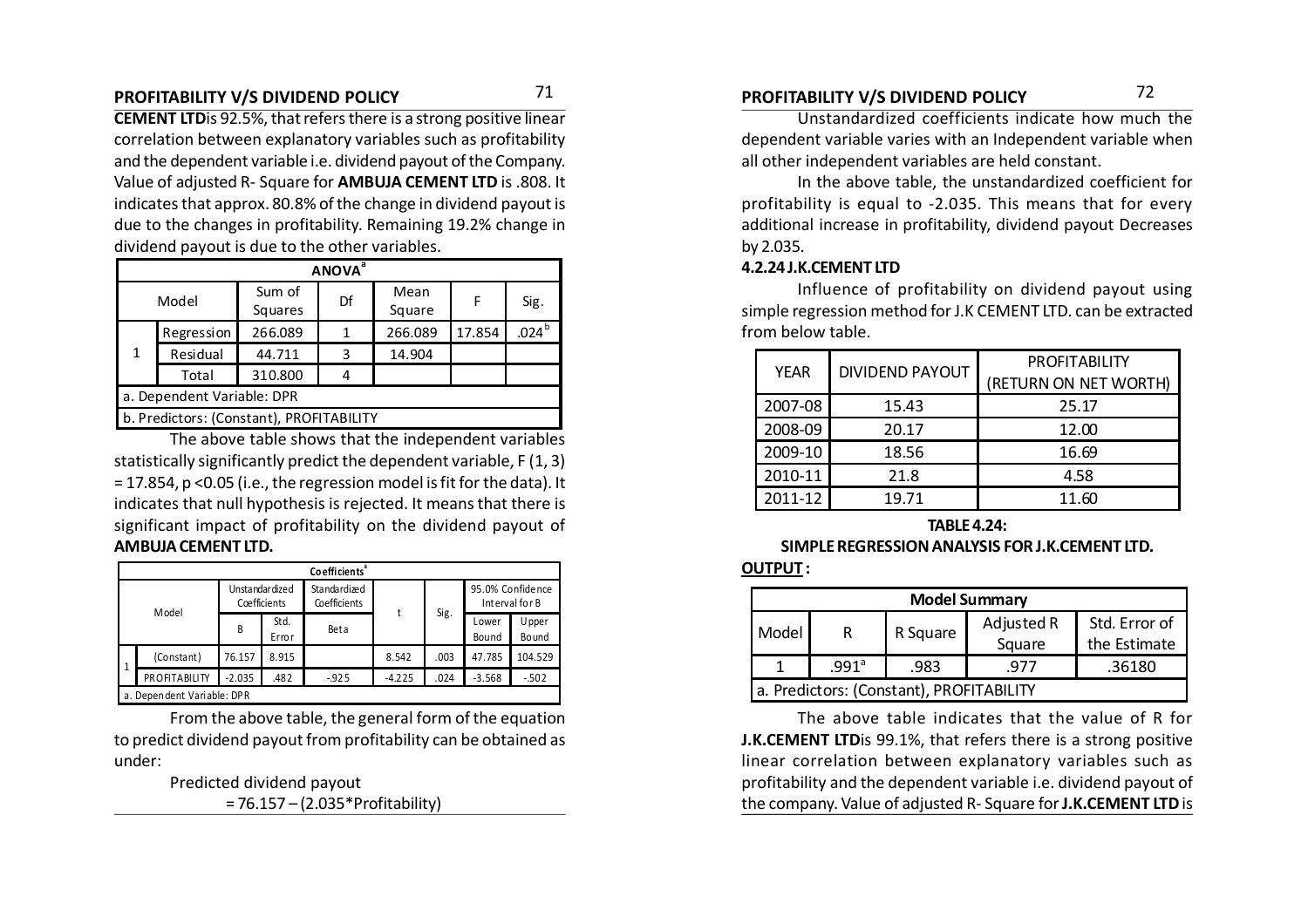.9777. It indicates that approx. 97.7% of the change in dividend payout is due to the changes in profitability. Remaining 2.3% change in dividend payout is due to the other variables.

| <b>ANOVA</b> <sup>a</sup>                |            |                   |    |                |         |                   |  |  |  |  |  |
|------------------------------------------|------------|-------------------|----|----------------|---------|-------------------|--|--|--|--|--|
| Model                                    |            | Sum of<br>Squares | Df | Mean<br>Square | F       | Sig.              |  |  |  |  |  |
|                                          | Regression | 22.169            |    | 22.169         | 169.364 | $.001^\mathrm{b}$ |  |  |  |  |  |
| 1                                        | Residual   | .393              | ੨  | .131           |         |                   |  |  |  |  |  |
|                                          | Total      | 22.562            |    |                |         |                   |  |  |  |  |  |
| a. Dependent Variable: DPR               |            |                   |    |                |         |                   |  |  |  |  |  |
| b. Predictors: (Constant), PROFITABILITY |            |                   |    |                |         |                   |  |  |  |  |  |

The above table shows that the independent variables statistically significantly predict the dependent variable, F (1,3) = 169.364, p <0.05 (i.e., the regression model is fit for the data). It indicates that null hypothesis is rejected. It means that there is significant impact of profitability on the dividend payout of **J.K.CEMENT LTD.**

|   | Co efficients <sup>ª</sup> |        |                                |                              |           |      |                                    |                       |  |  |  |  |
|---|----------------------------|--------|--------------------------------|------------------------------|-----------|------|------------------------------------|-----------------------|--|--|--|--|
|   | Model                      |        | Unstandardized<br>Coefficients | Standardized<br>Coefficients |           | Sig. | 95.0% Confidence<br>Interval for B |                       |  |  |  |  |
|   |                            | B      | Std.<br>Error                  | Beta                         |           |      | Lower<br>Bou nd                    | Upper<br><b>Bound</b> |  |  |  |  |
| 1 | (Constant)                 | 23.477 | .371                           |                              | 63.301    | .000 | 22.297                             | 24.657                |  |  |  |  |
|   | <b>PROFIT ABILITY</b>      | $-310$ | .024                           | $-991$                       | $-13.014$ | .001 | $-0.386$                           | $-.234$               |  |  |  |  |
|   | a. Dependent Variable: DPR |        |                                |                              |           |      |                                    |                       |  |  |  |  |

From the above table, the general form of the equation to predict dividend payout from profitability can be obtained as under:

#### Predicted dividend payout

= 23.477 – (0.310\*Profitability)

Unstandardized coefficients indicate how much the dependent variable varies with an Independent variable when all other independent variables are held constant.

In the above table, the unstandardized coefficient for

### **PROFITABILITY V/S DIVIDEND POLICY PROFITABILITY V/S DIVIDEND POLICY** 73 74

profitability is equal to -0.310. This means that for every additional increase in profitability, dividend payout Decreases by .310.

#### **4.2.25 IDFC**

Influence of profitability on dividend payout using simple regression method for IDFC can be extracted from below table.

| <b>YEAR</b>      | <b>DIVIDEND PAYOUT</b> | <b>PROFITABILITY</b><br>(RETURN ON NET WORTH) |
|------------------|------------------------|-----------------------------------------------|
| 2007-08          | 20.24                  | 13.27                                         |
| 2008-09          | 20.76                  | 12.14                                         |
| 2009-10          | 18.47                  | 15.15                                         |
| 2010-11<br>22.96 |                        | 11.12                                         |
| 2011-12          | 22.55                  | 12.65                                         |

#### **TABLE 4.25: SIMPLE REGRESSION ANALYSIS FOR IDFC OUTPUT :**

| <b>Model Summary</b>                                                            |                                   |  |  |  |  |  |  |  |  |  |
|---------------------------------------------------------------------------------|-----------------------------------|--|--|--|--|--|--|--|--|--|
| Adjusted R<br>Std. Error of<br>Model<br>R Square<br>R<br>Square<br>the Estimate |                                   |  |  |  |  |  |  |  |  |  |
|                                                                                 | $.884^a$<br>.98258<br>.782<br>709 |  |  |  |  |  |  |  |  |  |
| a. Predictors: (Constant), PR                                                   |                                   |  |  |  |  |  |  |  |  |  |

The above table indicates that the value of R for **IDFC** is 88.4%, that refers there is a strong positive linear correlation between explanatory variables such as profitability and the dependent variable i.e. dividend payout of the company. Value of adjusted R- Square for **IDFC** is .0.709. It indicates that approx. 70.9% of the change in dividend payout is due to the changes in profitability.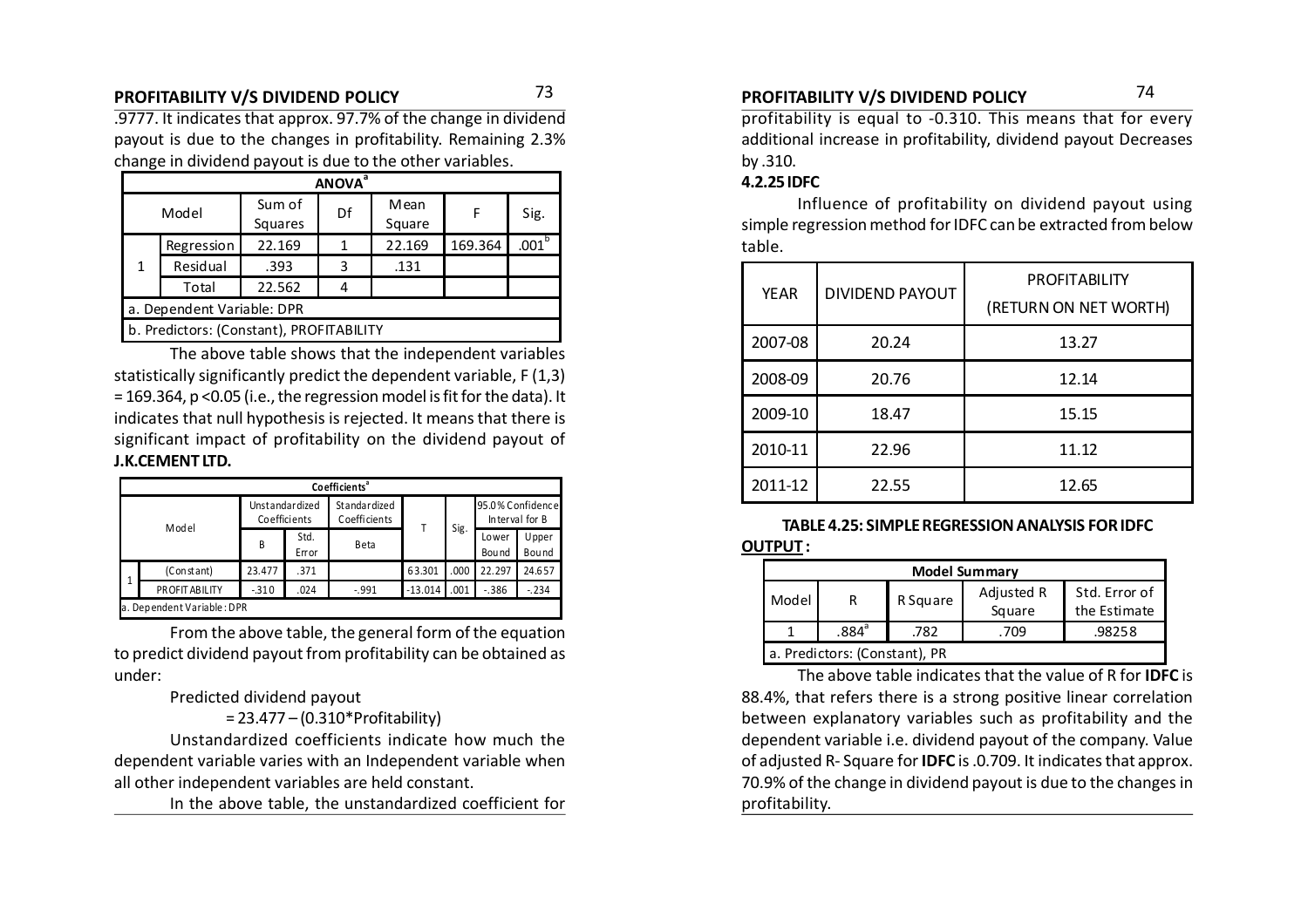| <b>ANOVA</b> <sup>ª</sup> |                               |                   |    |                |        |            |  |  |  |  |  |
|---------------------------|-------------------------------|-------------------|----|----------------|--------|------------|--|--|--|--|--|
| Model                     |                               | Sum of<br>Squares | df | Mean<br>Square | F      | Sig.       |  |  |  |  |  |
|                           | <b>Regression</b>             | 10.384            | 1  | 10.384         | 10.755 | $.046^{b}$ |  |  |  |  |  |
| 1                         | Residual                      | 2.896             | 3  | .965           |        |            |  |  |  |  |  |
|                           | Total                         | 13.280            |    |                |        |            |  |  |  |  |  |
|                           | a. Dependent Variable: DPR    |                   |    |                |        |            |  |  |  |  |  |
|                           | b. Predictors: (Constant), PR |                   |    |                |        |            |  |  |  |  |  |

The above table shows that the independent variables statistically significantly predict the Dependent variable, F (1, 3) = 10.755, p <.05 (i.e., the regression model is fit for the data). It indicates that null hypothesis is rejected. It means that there is significant impact of profitability on the dividend payout of the **IDFC.**

|       | Co efficients <sup>a</sup> |                                |               |                              |          |      |                                    |                |  |  |  |  |  |
|-------|----------------------------|--------------------------------|---------------|------------------------------|----------|------|------------------------------------|----------------|--|--|--|--|--|
| Model |                            | Unstandardized<br>Coefficients |               | Standardized<br>Coefficients |          | Sig. | 95.0% Confidence<br>Interval for B |                |  |  |  |  |  |
|       |                            | B                              | Std.<br>Error | <b>B</b> eta                 |          |      | Lower<br>Bound                     | Upper<br>Bound |  |  |  |  |  |
| 1     | (Constant)                 | 34.814                         | 4.236         |                              | 8.218    | .004 | 21.332                             | 48.296         |  |  |  |  |  |
|       | PR                         | $-1.074$                       | .327          | $-.884$                      | $-3.280$ | .046 | $-2.116$                           | $-0.032$       |  |  |  |  |  |
|       | a. Dependent Variable: DPR |                                |               |                              |          |      |                                    |                |  |  |  |  |  |

From the above table, the general form of the equation to predict dividend payout from profitability can be obtained as under:

Predicted dividend payout

 $= 34.814 - (1.074*Profitability)$ 

Unstandardized coefficients indicate how much the dependent variable varies with an Independent variable when all other independent variables are held constant.

In the above table, the unstandardized coefficient for profitability is equal to -1.074. This means that for every additional increase in profitability, dividend payout Decreases by 1.074.

#### **4.2.26 MAHINDRA AND MAHINDRA FINANCIAL LTD**

Influence of profitability on dividend payout using simple regression method for MAHINDRA FINANCE LTD. can be extracted from below table.

| YEAR    | DIVIDEND PAYOUT | <b>PROFITABILITY</b><br>(RETURN ON NET WORTH) |
|---------|-----------------|-----------------------------------------------|
| 2007-08 | 24.63           | 13.48                                         |
| 2008-09 | 24.84           | 14.61                                         |
| 2009-10 | 21.10           | 19.94                                         |
| 2010-11 | 22.46           | 18.60                                         |
| 2011-12 | 23.48           | 21.01                                         |

#### **TABLE 4.26:**

**SIMPLE REGRESSION ANALYSIS FOR MAHINDRA FINANCE LTD. OUTPUT :**

|                                                                                        | <b>Model Summary</b>                           |  |  |  |  |  |  |  |  |  |
|----------------------------------------------------------------------------------------|------------------------------------------------|--|--|--|--|--|--|--|--|--|
| Std. Error of the<br>Adjusted R<br>Model<br><b>R</b> Square<br>R<br>Square<br>Estimate |                                                |  |  |  |  |  |  |  |  |  |
|                                                                                        | $.747$ <sup>a</sup><br>.558<br>.411<br>1.19660 |  |  |  |  |  |  |  |  |  |
| a. Predictors: (Constant), PROFITABILITY                                               |                                                |  |  |  |  |  |  |  |  |  |

The above table indicates that the value of R for **MAHINDRA FINANCE LTD.**is 74.7%, that refers there is a positive linear correlation between explanatory variables such as profitability and the dependent variable i.e. dividend payout of the company. Value of adjusted R- Square for **MAHINDRA FINANCE LTD.** is 0.411. It indicates that approx. 41.1% of the change in dividend payout is due to the changes in profitability.

|                         | <b>ANOVA</b> <sup>a</sup>  |                                          |    |             |       |          |  |  |
|-------------------------|----------------------------|------------------------------------------|----|-------------|-------|----------|--|--|
| Sum of Squares<br>Model |                            |                                          | Df | Mean Square |       | Sig.     |  |  |
|                         | Regression                 | 5.423                                    | 1  | 5.423       | 3.787 | $.147^b$ |  |  |
|                         | Residual                   | 4.296                                    | 3  | 1.432       |       |          |  |  |
|                         | Total                      | 9.718                                    |    |             |       |          |  |  |
|                         | a. Dependent Variable: DPR |                                          |    |             |       |          |  |  |
|                         |                            | b. Predictors: (Constant), PROFITABILITY |    |             |       |          |  |  |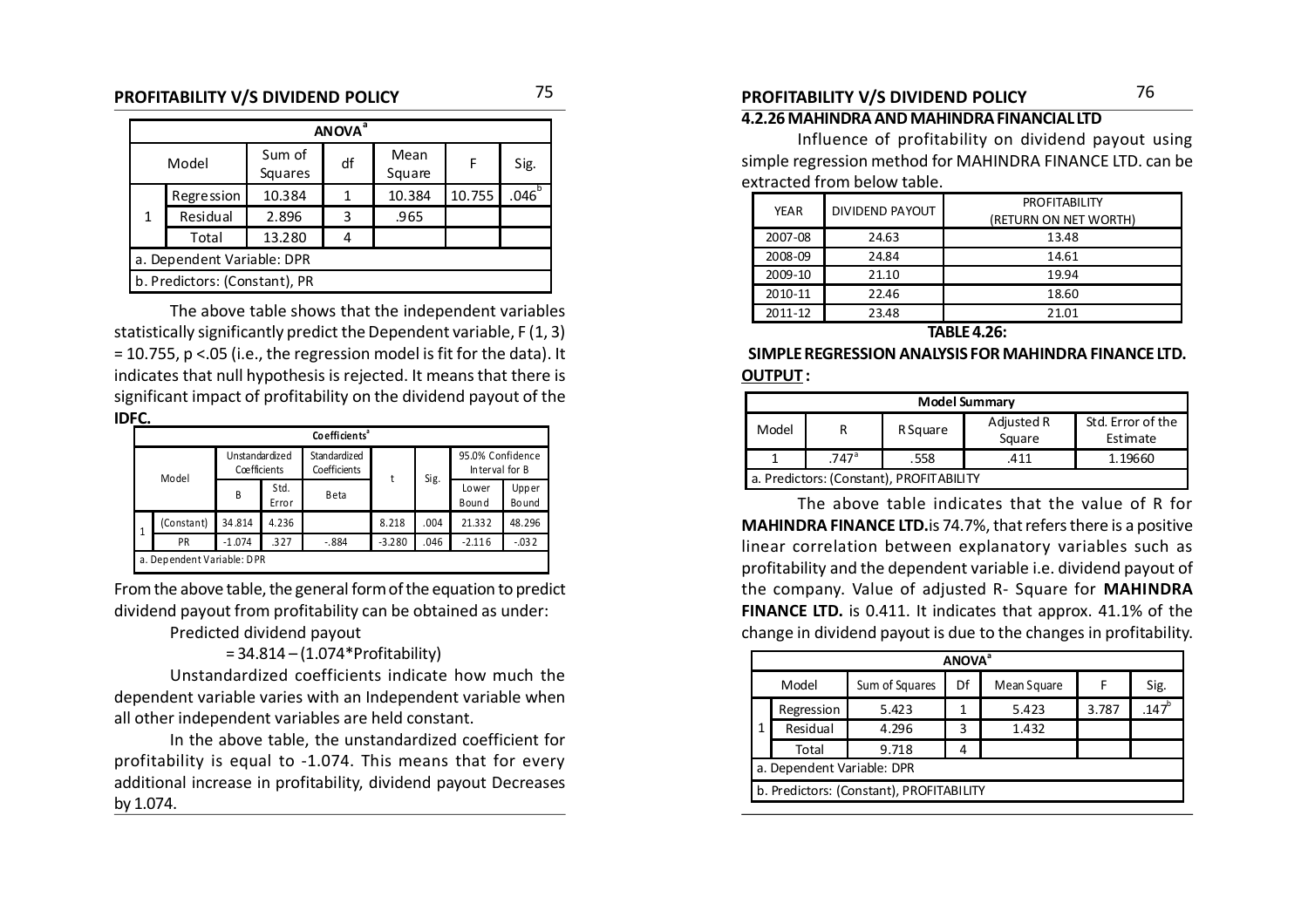### **PROFITABILITY V/S DIVIDEND POLICY PROFITABILITY V/S DIVIDEND POLICY** 77 78

The above table shows that the independent variables statistically significantly predict the dependent variable, F (1, 3) = 3.787, p >0.05 (i.e., the regression model is unfit for the data). It indicates that null hypothesis is accepted. It means that there is no significant impact of profitability on the dividend payout of **MAHINDRA FINANCE LTD.**

|              | Co efficients <sup>ª</sup> |                                |               |                              |          |      |                                    |                |  |
|--------------|----------------------------|--------------------------------|---------------|------------------------------|----------|------|------------------------------------|----------------|--|
|              | Model                      | Unstandardized<br>Coefficients |               | Standardized<br>Coefficients | t        | Sig. | 95.0% Confidence<br>Interval for B |                |  |
|              |                            | B                              | Std.<br>Error | Beta                         |          |      | Lo wer<br>Bound                    | Upper<br>Bound |  |
|              | (Constant)                 | 29.460                         | 3.209         |                              | 9.180    | .003 | 19.247                             | 39.672         |  |
| $\mathbf{1}$ | PR OF IT ABILITY           | $-.351$                        | .181          | $-.747$                      | $-1.946$ | .147 | $-.926$                            | .223           |  |
|              | a. Dependent Variable: DPR |                                |               |                              |          |      |                                    |                |  |

From the above table, the general form of the equation to predict dividend payout from profitability can be obtained as under: Predicted dividend payout = 29.460 – (0.351\*Profitability)

Unstandardized coefficients indicate how much the dependent variable varies with an Independent variable when all other independent variables are held constant.

In the above table, the unstandardized coefficient for profitability is equal to -0.351 this means that for every additional increase in profitability, dividend payout Decreases by 0.351.

#### **4.2.27 J.M.FINANCIAL LTD.**

Influence of profitability on dividend payout using simple regression method for J.M FINANCIAL LTD. can be extracted from below table.

| --------    |                        |                                     |  |  |  |  |
|-------------|------------------------|-------------------------------------|--|--|--|--|
| 2011-12     | 105.98                 | 2.59                                |  |  |  |  |
| 2010-11     | 448.01                 | 0.62                                |  |  |  |  |
| 2009-10     | 39.62                  | 2.86                                |  |  |  |  |
| 2008-09     | 188.23                 | 0.48                                |  |  |  |  |
| 2007-08     | 1.10                   | 82.26                               |  |  |  |  |
| <b>YEAR</b> | <b>DIVIDEND PAYOUT</b> | PROFITABILITY (RETURN ON NET WORTH) |  |  |  |  |
|             |                        |                                     |  |  |  |  |

| <b>TABLE 4.27:</b> |  |
|--------------------|--|
|--------------------|--|

**SIMPLE REGRESSION ANALYSIS FOR J.M.FINANCIAL LTD. OUTPUT :**

| <b>Model Summary</b> |                                          |        |                      |                                  |  |  |  |
|----------------------|------------------------------------------|--------|----------------------|----------------------------------|--|--|--|
| Model                | R                                        | Square | Adjusted R<br>Square | Std. Error of<br>the<br>Estimate |  |  |  |
|                      | .509 <sup>a</sup>                        | .259   | .013                 | 176.61047                        |  |  |  |
|                      | a. Predictors: (Constant), PROFITABILITY |        |                      |                                  |  |  |  |

The above table indicates that the value of R for **J.M.FINANCIAL LTD**. is 50.9%, that refers there is a partial positive linear correlation between explanatory variables such as profitability and the dependent variable i.e. dividend payout of the company. Value of adjusted R- Square for **J.M.FINANCIAL LTD**. is .013. It indicates that approx. 1.3% of the change in dividend payout is due to the changes in profitability.

|            | ANOVA <sup>ª</sup>                       |                   |    |                |       |                   |  |  |
|------------|------------------------------------------|-------------------|----|----------------|-------|-------------------|--|--|
|            | Model                                    | Sum of<br>Squares | Df | Mean<br>Square | F     | Sig.              |  |  |
| Regression |                                          | 32773.429         | 1  | 32773.429      | 1.051 | .381 <sup>b</sup> |  |  |
| 1          | Residual                                 | 93573.770         | 3  | 31191.257      |       |                   |  |  |
|            | Total                                    | 126347.199        | 4  |                |       |                   |  |  |
|            | a. Dependent Variable: DPR               |                   |    |                |       |                   |  |  |
|            | b. Predictors: (Constant), PROFITABILITY |                   |    |                |       |                   |  |  |

The above table shows that the independent variables statistically significantly predict the Dependent variable, F (1, 3) = 1.051, p >0.05 (i.e., the regression model is unfit for the data). It indicates that null hypothesis is accepted. It means that there is no significant impact of profitability on the dividend payout of **J.M.FINANCIAL LTD.**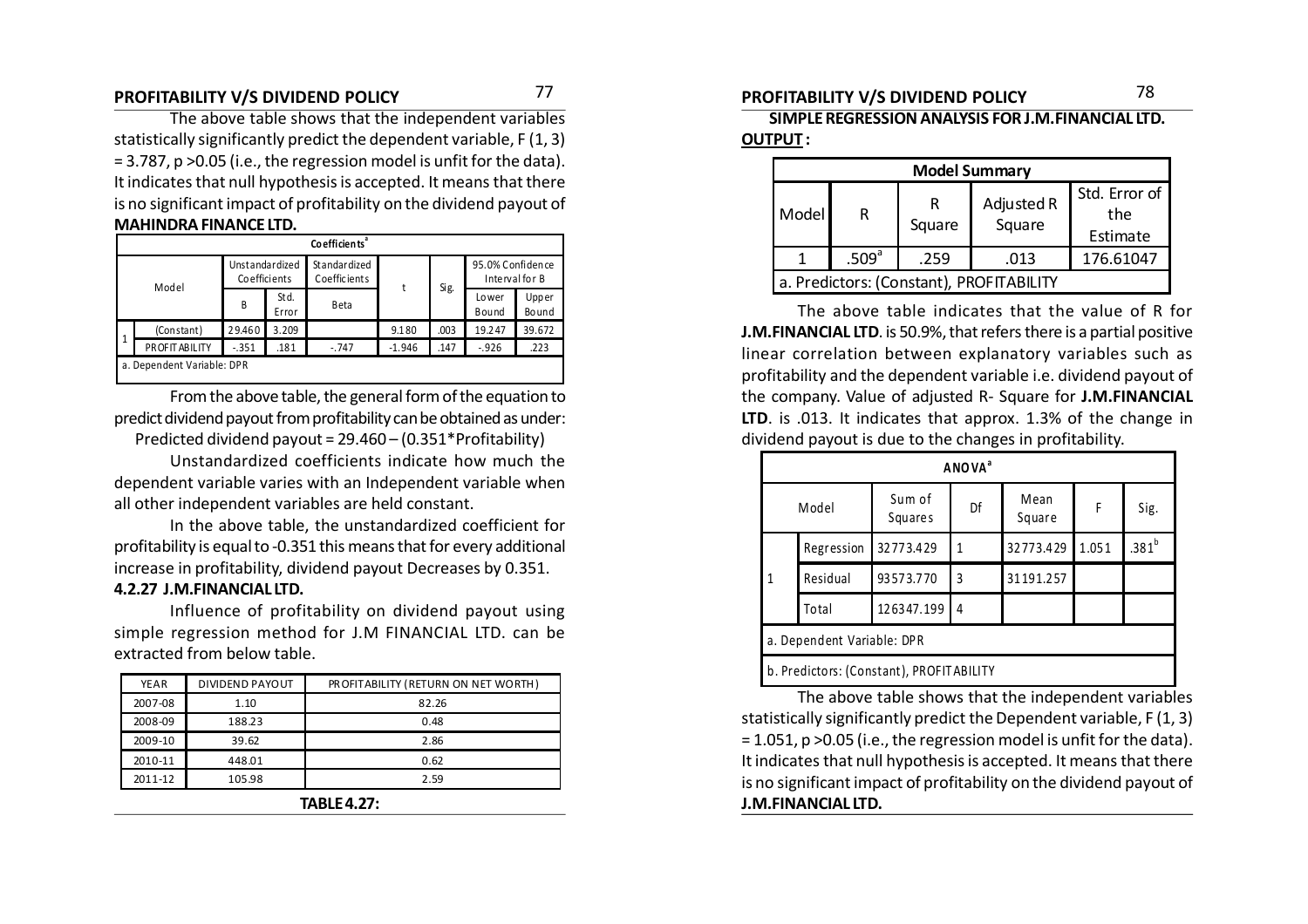### **PROFITABILITY V/S DIVIDEND POLICY**  $^{79}$  <sup>79</sup> ROFITABILITY V/S DIVIDEND POLICY **80**

|              | Coefficients               |                                |               |                                 |          |      |                                    |                       |  |
|--------------|----------------------------|--------------------------------|---------------|---------------------------------|----------|------|------------------------------------|-----------------------|--|
| Model        |                            | Unstandardized<br>Coefficients |               | St an dard ized<br>Coefficients |          |      | 95.0% Confidence<br>Interval for B |                       |  |
|              |                            | B                              | Std.<br>Error | Beta                            | т        | Sig. | Lower<br>Bound                     | Upper<br><b>Bound</b> |  |
| $\mathbf{1}$ | (Constant)                 | 201.165                        | 90.164        |                                 | 2.231    | .112 | $-85.775$                          | 488.106               |  |
|              | PROFITABILITY              | $-2.509$                       | 2.448         | $-.509$                         | $-1.025$ | .381 | $-10.300$                          | 5.281                 |  |
|              | a. Dependent Variable: DPR |                                |               |                                 |          |      |                                    |                       |  |

From the above table, the general form of the equation to predict dividend payout from profitability can be obtained as under:

Predicted dividend payout

= 201.165 – (2.509\*Profitability)

Unstandardized coefficients indicate how much the dependent variable varies with an Independent variable when all other independent variables are held constant.

In the above table, the unstandardized coefficient for profitability is equal to -2.509. This means that for every additional increase in profitability, dividend payout Decreases by .509.

#### **4.2.28 DLF LTD**

Influence of profitability on dividend payout using simple regression method for DLF LTD. can be extracted from below table.

| <b>YEAR</b> | <b>DIVIDEND PAYOUT</b> | <b>PROFITABILITY</b><br>(RETURN ON NET WORTH) |
|-------------|------------------------|-----------------------------------------------|
| 2007-08     | 26.49                  | 22.84                                         |
| 2008-09     | 21.90                  | 12.52                                         |
| 2009-10     | 44.24                  | 5.98                                          |
| 2010-11     | 27.24                  | 9.02                                          |
| 2011-12     | 32.38                  | 7.24                                          |
|             |                        |                                               |

**TABLE 4.28: SIMPLE REGRESSION ANALYSIS FOR DLF LTD.**

#### **OUTPUT :**

| <b>Model Summary</b>                         |   |          |            |                   |  |  |  |  |
|----------------------------------------------|---|----------|------------|-------------------|--|--|--|--|
|                                              | R | R Square | Adjusted R | Std. Error of the |  |  |  |  |
| Model                                        |   |          | Square     | Estimate          |  |  |  |  |
| .559 <sup>a</sup><br>8.19135<br>.313<br>.084 |   |          |            |                   |  |  |  |  |
| a. Predictors: (Constant), PROFITABILITY     |   |          |            |                   |  |  |  |  |

The above table indicates that the value of R for **DLF LTD**. is 55.9%, that refers there is a partial positive linear correlation between explanatory variables such as profitability and the dependent variable i.e. dividend payout of the company. Value of adjusted R- Square for **DLF LTD.** is 0.084. It indicates that approx. 8.4% of the change in dividend payout is due to the changes in profitability.

|                            | <b>ANOVA</b> <sup>a</sup> |                                          |    |                |       |                   |  |  |
|----------------------------|---------------------------|------------------------------------------|----|----------------|-------|-------------------|--|--|
| Model                      |                           | Sum of<br>Squares                        | Df | Mean<br>Square | F     | Sig.              |  |  |
|                            | Regression                | 91.683                                   | 1  | 91.683         | 1.366 | .327 <sup>b</sup> |  |  |
| $\mathbf{1}$               | Residual                  | 201.295                                  | 3  | 67.098         |       |                   |  |  |
|                            | Total                     | 292.977                                  | 4  |                |       |                   |  |  |
| a. Dependent Variable: DPR |                           |                                          |    |                |       |                   |  |  |
|                            |                           | b. Predictors: (Constant), PROFITABILITY |    |                |       |                   |  |  |

The above table shows that the independent variables statistically significantly predict the dependent variable, F (1, 3) = 1.366, p >0.05 (i.e., the regression model is unfit for the data). It indicates that null hypothesis is accepted. It means that there is no significant impact of profitability on the dividend payout of **DLF LTD.**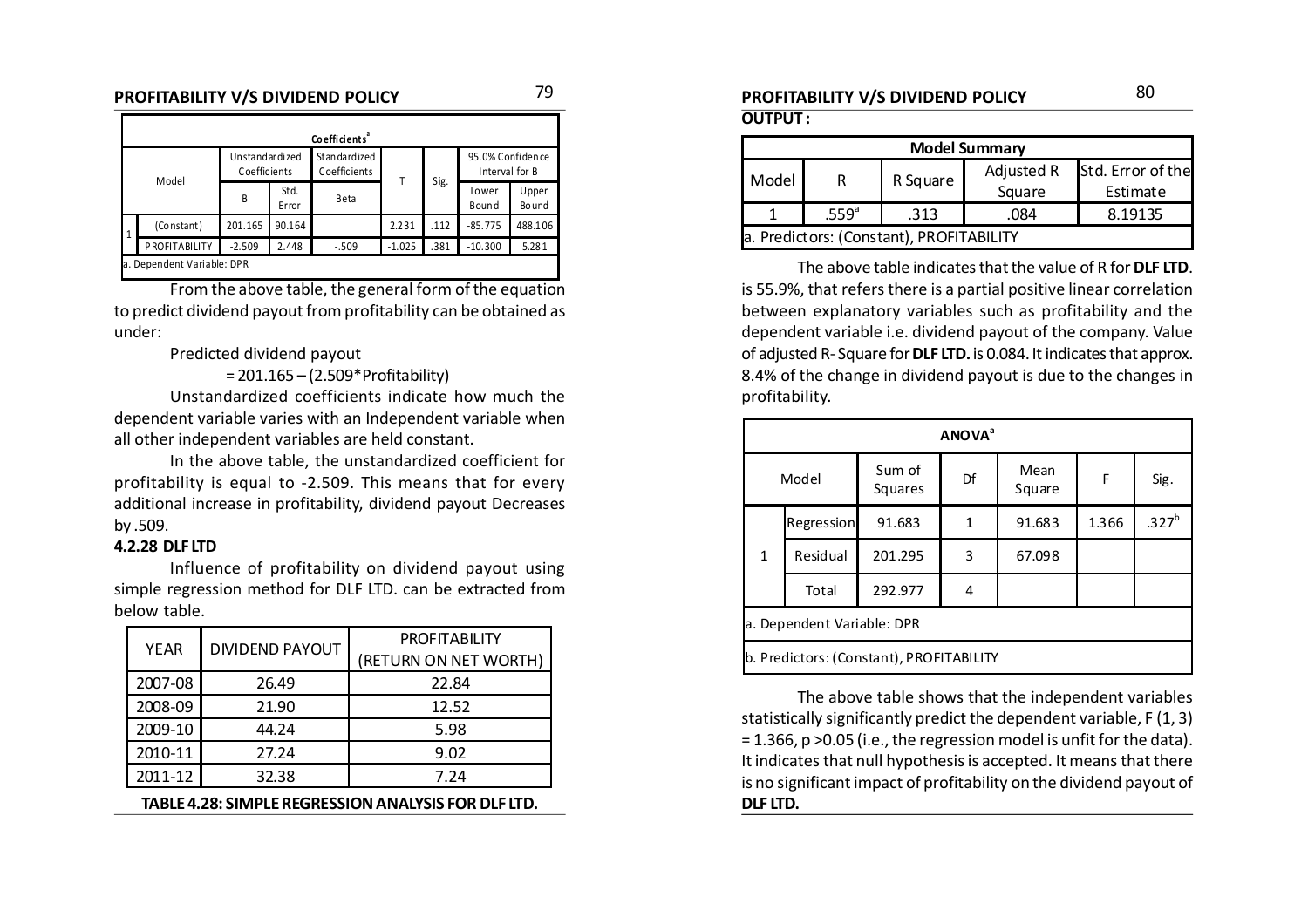### **PROFITABILITY V/S DIVIDEND POLICY**  $^{81}$   $^{81}$  **PROFITABILITY V/S DIVIDEND POLICY**  $^{82}$

|                                                                 | Co efficients <sup>ª</sup> |                                |               |                                      |       |      |                                    |                |
|-----------------------------------------------------------------|----------------------------|--------------------------------|---------------|--------------------------------------|-------|------|------------------------------------|----------------|
| Model                                                           |                            | Unstandardized<br>Coefficients |               | <b>Standar dized</b><br>Coefficients |       |      | 95.0% Confidence<br>Interval for B |                |
|                                                                 |                            | B                              | Std.<br>Error | Beta                                 | Т     | Sig. | Lower<br><b>Bound</b>              | Upper<br>Bound |
| 1                                                               | (Constant)                 | 38.572                         | 7.854         |                                      | 4.911 | .016 | 13.575                             | 63.568         |
| PROFITABILITY<br>.327<br>$-.705$<br>.603<br>$-.559$<br>$-1.169$ |                            |                                |               | $-2.624$                             | 1.214 |      |                                    |                |
|                                                                 | a. Dependent Variable: DPR |                                |               |                                      |       |      |                                    |                |

From the above table, the general form of the equation to predict dividend payout from profitability can be obtained as under:

Predicted dividend payout

= 38.572 – (0.705\*Profitability)

Unstandardized coefficients indicate how much the dependent variable varies with an Independent variable when all other independent variables are held constant.

In the above table, the unstandardized coefficient for profitability is equal to -0.705. This means that for every additional increase in profitability, dividend payout Decreases by .705.

#### **4.2.29 NBCC LTD**

Influence of profitability on dividend payout using simple regression method for NBCC LTD. can be extracted from below table.

| <b>YFAR</b> | <b>DIVIDEND PAYOUT</b> | <b>PROFITABILITY</b>  |  |  |
|-------------|------------------------|-----------------------|--|--|
|             |                        | (RETURN ON NET WORTH) |  |  |
| 2007-08     | 62                     | 83.44                 |  |  |
| 2008-09     | 35                     | 34.80                 |  |  |
| 2009-10     | 26                     | 21.32                 |  |  |
| 2010-11     | 31                     | 21.45                 |  |  |
| 2011-12     | 35                     | 24.84                 |  |  |

**TABLE 4.29: SIMPLE REGRESSION ANALYSIS FOR NBCC LTD.**

#### **OUTPUT :**

|                                          | <b>Model Summary</b> |          |                      |                               |  |  |  |  |
|------------------------------------------|----------------------|----------|----------------------|-------------------------------|--|--|--|--|
| Model                                    | R                    | R Square | Adjusted R<br>Square | Std. Error of<br>the Estimate |  |  |  |  |
|                                          | .981 <sup>a</sup>    | .962     | .949                 | 3.16465                       |  |  |  |  |
| a. Predictors: (Constant), PROFITABILITY |                      |          |                      |                               |  |  |  |  |

The above table indicates that the value of R for **NBCC LTD.**is 98.1%, that refers there is a strong positive linear correlation between explanatory variables such as profitability and the dependent variable i.e. dividend payout of the company. Value of adjusted R- Square for **NBCC LTD.**is .949. It indicates that approx. 94.9% of the change in dividend payout is due to the changes in profitability. Remaining 5.1% change in dividend payout is due to the other variables.

| <b>ANOVA</b> <sup>a</sup>  |            |                                          |    |                |        |                   |  |  |
|----------------------------|------------|------------------------------------------|----|----------------|--------|-------------------|--|--|
|                            | Model      | Sum of<br>Squares                        | Df | Mean<br>Square |        | Sig.              |  |  |
|                            | Regression | 756.755                                  | 1  | 756.755        | 75.562 | .003 <sup>b</sup> |  |  |
| $\mathbf{1}$               | Residual   | 30.045                                   | 3  | 10.015         |        |                   |  |  |
|                            | Total      | 786.800                                  | 4  |                |        |                   |  |  |
| a. Dependent Variable: DPR |            |                                          |    |                |        |                   |  |  |
|                            |            | b. Predictors: (Constant), PROFITABILITY |    |                |        |                   |  |  |

The above table shows that the independent variables statistically significantly predict the Dependent variable,  $F(1, 3) = 75.562$ , p <0.05 (i.e., the regression model is fit for the data). It indicates that null hypothesis is rejected. It means that there is significant impact of profitability on the dividend payout of **NBCC LTD.**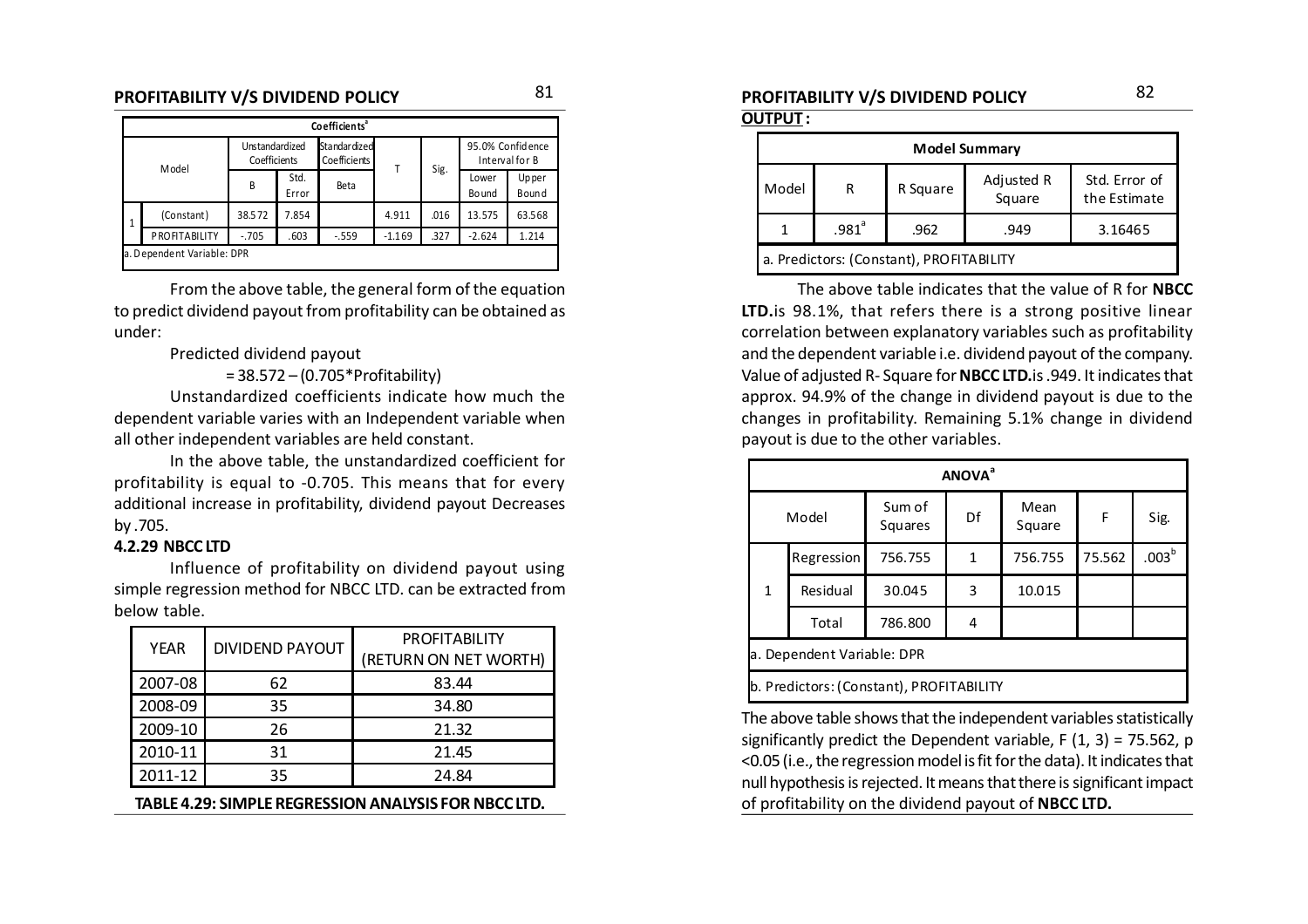### **PROFITABILITY V/S DIVIDEND POLICY**  $^{83}$   $^{83}$  **PROFITABILITY V/S DIVIDEND POLICY**  $^{84}$

|  | Co efficients <sup>ª</sup> |                                |                |                                     |       |      |                                    |                |  |
|--|----------------------------|--------------------------------|----------------|-------------------------------------|-------|------|------------------------------------|----------------|--|
|  |                            | Unstandardized<br>Coefficients |                | Standardized<br><b>Coefficients</b> |       |      | 95.0% Confidence<br>Interval for B |                |  |
|  | Model                      | B                              | St d.<br>Error | Beta                                |       | Sig. | Lower<br>Bound                     | Upper<br>Bound |  |
|  | (Constant)                 | 18.464                         | 2.637          |                                     | 7.003 | .006 | 10.073                             | 26.854         |  |
|  | <b>PROFITABILITY</b>       | .520                           | .060           | .981                                | 8.693 | .003 | .330                               | .711           |  |
|  | a. Dependent Variable: DPR |                                |                |                                     |       |      |                                    |                |  |

From the above table, the general form of the equation to predict dividend payout from profitability can be obtained as under:

Predicted dividend payout

= 18.464 + (0.520\*Profitability)

Unstandardized coefficients indicate how much the dependent variable varies with an Independent variable when all other independent variables are held constant.

In the above table, the unstandardized coefficient for profitability is equal to 0.520. This means that for every additional increase in profitability, dividend payout increases by 0.520.

#### **4.2.30 JMC PROJECTS LTD**

Influence of profitability on dividend payout using simple regression method for JMC PROJECTS LTD. can be extracted from below table.

| <b>YEAR</b> | <b>DIVIDEND PAYOUT</b> | <b>PROFITABILITY</b>  |  |  |
|-------------|------------------------|-----------------------|--|--|
|             |                        | (RETURN ON NET WORTH) |  |  |
| 2007-08     | 15.81                  | 16.99                 |  |  |
| 2008-09     | 9.87                   | 17.32                 |  |  |
| 2009-10     | 10.97                  | 15.53                 |  |  |
| 2010-11     | 13.05                  | 10.63                 |  |  |
| 2011-12     | 10.06                  | 12.29                 |  |  |

**TABLE 4.30: SIMPLE REGRESSION ANALYSIS FOR JMC PROJECTS LTD**

# **OUTPUT** :

| <b>Model Summary</b> |                                          |      |                          |              |  |  |  |  |
|----------------------|------------------------------------------|------|--------------------------|--------------|--|--|--|--|
| Model                | R                                        |      | Adjusted R Std. Error of |              |  |  |  |  |
|                      |                                          |      | Square                   | the Estimate |  |  |  |  |
|                      | $.091$ <sup>a</sup>                      | .008 | $-.322$                  | 2.87308      |  |  |  |  |
|                      | a. Predictors: (Constant), PROFITABILITY |      |                          |              |  |  |  |  |

The above table indicates that the value of R for **JMC PROJECTS LTD.**is 9.1%, that refers there is a weak positive linear correlation between explanatory variables such as profitability and the dependent variable i.e. dividend payout of the company. Value of adjusted R- Square for **JMC PROJECTS LTD.** is-0.322. It indicates that there is no change in dividend payout is due to the changes in profitability.

|              | <b>ANOVA</b> <sup>a</sup>                |                   |                      |       |      |          |  |  |
|--------------|------------------------------------------|-------------------|----------------------|-------|------|----------|--|--|
| Model        |                                          | Sum of<br>Squares | Mean<br>Df<br>Square |       | F    | Sig.     |  |  |
| Regression   |                                          | .205              | $\mathbf{1}$         | .205  | .025 | $.885^b$ |  |  |
| $\mathbf{1}$ | Residual                                 | 24.764            | 3                    | 8.255 |      |          |  |  |
|              | Total<br>24.968                          |                   | 4                    |       |      |          |  |  |
|              | a. Dependent Variable: DPR               |                   |                      |       |      |          |  |  |
|              | b. Predictors: (Constant), PROFITABILITY |                   |                      |       |      |          |  |  |

The above table shows that the independent variables statistically significantly predict the Dependent variable, F (1, 3) = 0.025, p >0.05 (i.e., the regression model is unfit for the data). It indicates that null hypothesis is accepted. It means that there is no significant impact of profitability on the dividend payout of **JMC PROJECTS LTD.**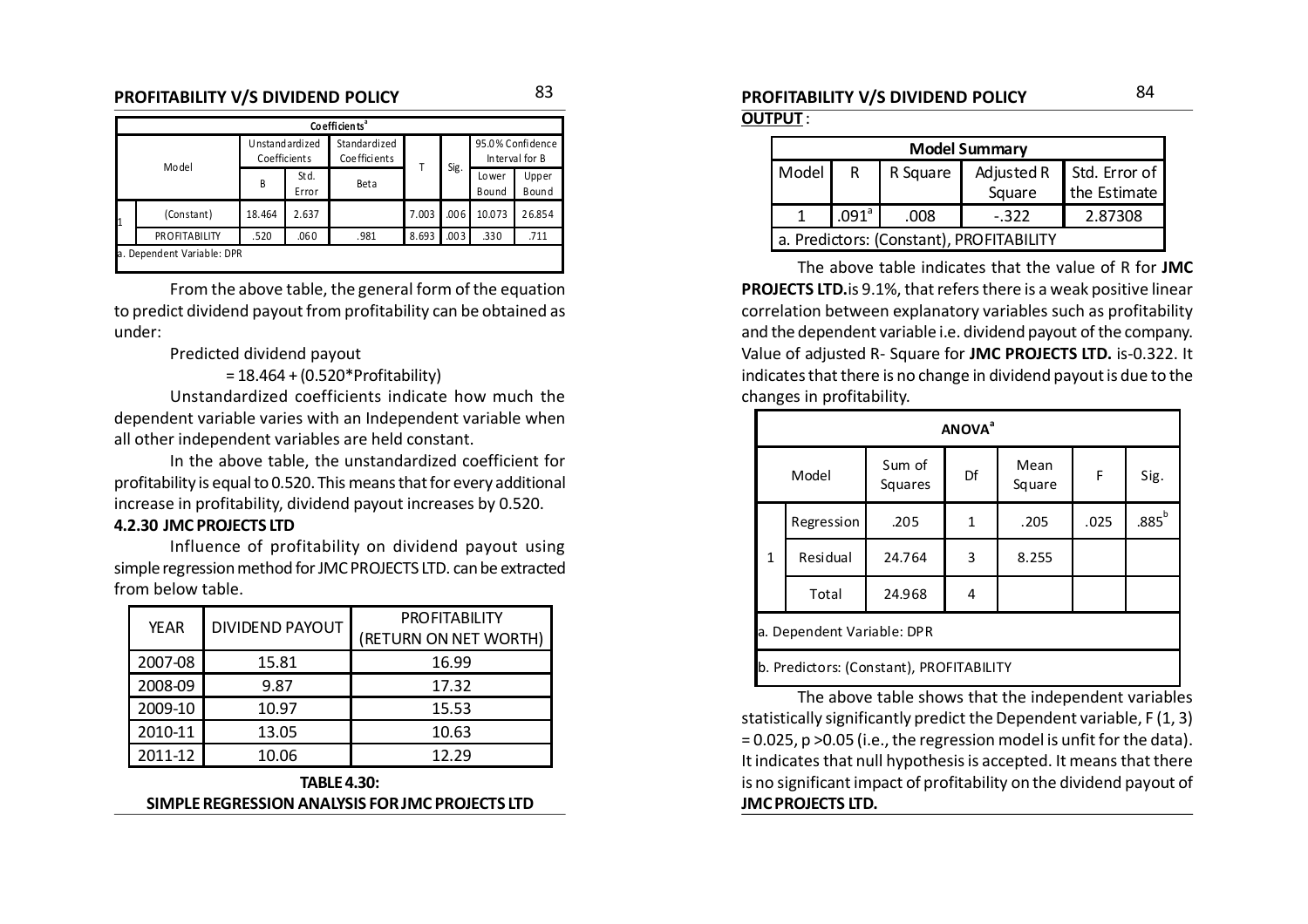### **PROFITABILITY V/S DIVIDEND POLICY**  $^{85}$   $^{85}$  **PROFITABILITY V/S DIVIDEND POLICY**  $^{86}$

|              | Coefficients <sup>a</sup>  |                                |               |                                   |       |      |                                     |                |
|--------------|----------------------------|--------------------------------|---------------|-----------------------------------|-------|------|-------------------------------------|----------------|
| Model        |                            | Unstandardized<br>Coefficients |               | Standar-<br>dized<br>Coefficients | T     | Sig. | 95.0% Confide nce<br>Interval for B |                |
|              |                            | B                              | Std.<br>Error | Beta                              |       |      | Lower<br>Bound                      | Upper<br>Bound |
| $\mathbf{1}$ | (Constant)                 | 10.840                         | 7.177         |                                   | 1.510 | .228 | $-11.999$                           | 33.679         |
|              | <b>PROFITABILITY</b>       | .076                           | .485          | .091                              | .157  | .885 | $-1.468$                            | 1.620          |
|              | a. Dependent Variable: DPR |                                |               |                                   |       |      |                                     |                |

From the above table, the general form of the equation to predict dividend payout from profitability can be obtained as under:

Predicted dividend payout

= 10.840 + (0.076\*Profitability)

Unstandardized coefficients indicate how much the dependent variable varies with an Independent variable when all other independent variables are held constant.

In the above table, the unstandardized coefficient for profitability is equal to 0.076. This means that for every additional increase in profitability, dividend payout increases by 0.076.

 $\bigcirc$ 

#### **4.3 SUMMARY DETAILS:**

| SR<br><b>NO</b> | <b>NAME OF</b><br><b>COMPANIES</b>                           | VARIABLE      | R-<br><b>VALUE</b> | ADJUS<br>-TED<br><b>R-</b><br>VALUE | р.<br><b>VALUE</b> | <b>NULL</b><br>HYPO-<br><b>THESIS</b><br><b>ACCEPTED</b><br>0R<br><b>REJECTED</b> |
|-----------------|--------------------------------------------------------------|---------------|--------------------|-------------------------------------|--------------------|-----------------------------------------------------------------------------------|
| $\mathbf{1}$    | Dabur India Ltd.                                             | profitability | 0.983              | 0.954                               | 0.003              | Rejected                                                                          |
| 2               | Nestle India Ltd.                                            | profitability | 0.462              | $-0.049$                            | 0.434              | Accepted                                                                          |
| 3               | Britannia Industries<br>Limited                              | profitability | 0.402              | $-0.118$                            | 0.502              | Accepted                                                                          |
| 4               | <b>NTPC Limited</b>                                          | profitability | 0.343              | $-0.177$                            | 0.572              | Accepted                                                                          |
| 5               | Power Grid<br>Corporation of<br>India Limited<br>(POWERGRID) | profitability | 0.905              | 0.758                               | 0.035              | Rejected                                                                          |
| 6               | <b>Tata Power</b>                                            | profitability | 0.954              | 0.88                                | 0.012              | Rejected                                                                          |
| 7               | Cipla Global Limited                                         | profitability | 0.578              | 0.112                               | 0.308              | Accepted                                                                          |
| 8               | Dr. Reddy's<br>Laboratories Ltd                              | profitability | 0.805              | 0.531                               | 0.1                | Accepted                                                                          |
| 9               | Sun Pharmaceutical<br>Industries Limited                     | profitability | 0.623              | 0.184                               | 0.262              | Accepted                                                                          |
| 10              | Infosys                                                      | profitability | 0.743              | 0.402                               | 0.15               | Accepted                                                                          |
| 11              | Tata Consultancy<br>Services Limited                         | profitability | 0.763              | 0.444                               | 0.133              | Accepted                                                                          |
| 12              | Wipro Limited                                                | profitability | 0.633              | 0.2                                 | 0.252              | Accepted                                                                          |
| 13              | <b>HDFC Bank Limited</b>                                     | profitability | 0.245              | $-0.253$                            | 0.691              | Accepted                                                                          |
| 14              | State Bank of India                                          | profitability | 0.159              | $-0.299$                            | 0.798              | Accepted                                                                          |
| 15              | Axis Bank                                                    | profitability | 0.429              | $-0.088$                            | 0.471              | Accepted                                                                          |
| 16              | Eicher Motors<br>Limited                                     | profitability | 0.51               | 0.013                               | 0.38               | Accepted                                                                          |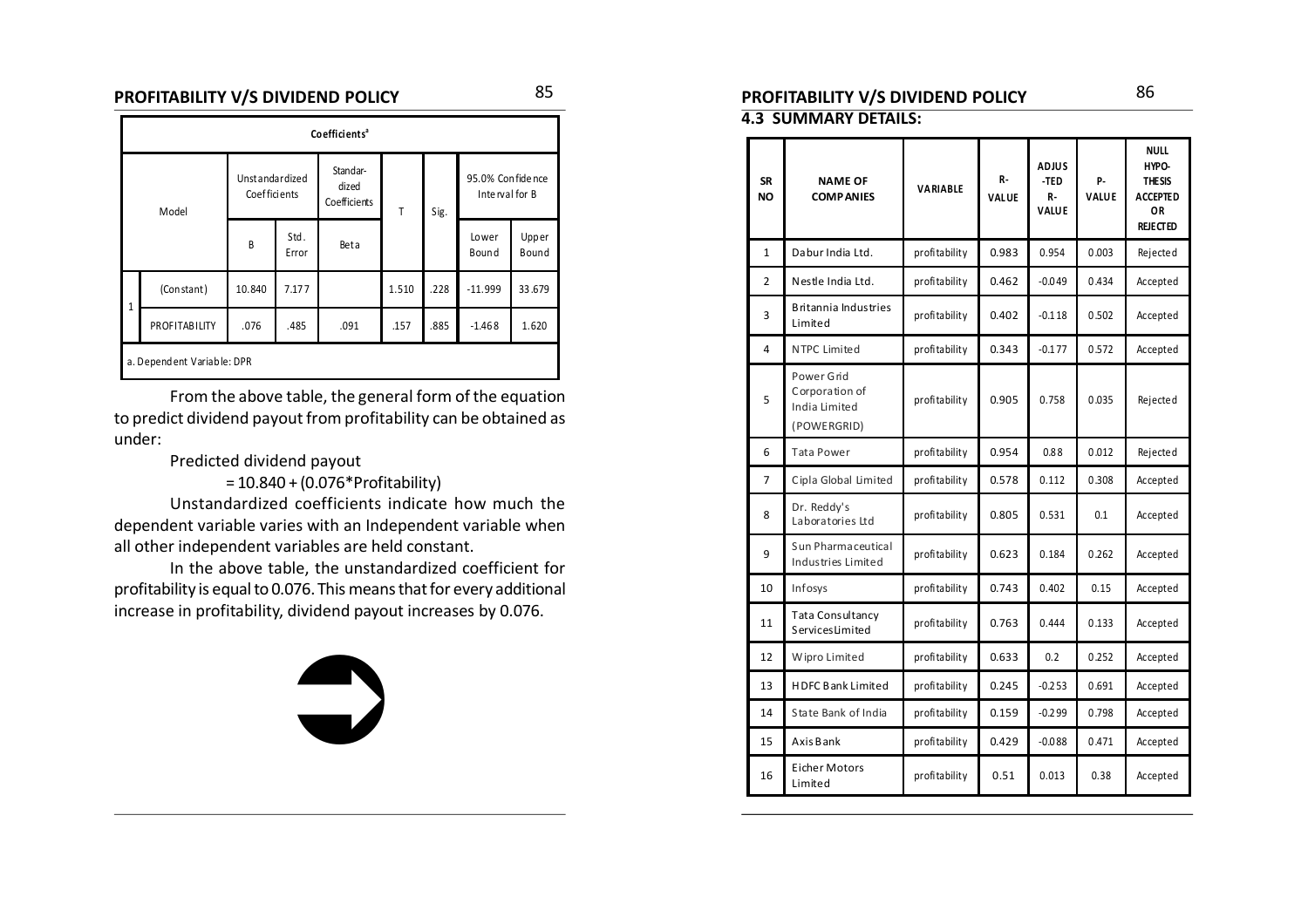### **PROFITABILITY V/S DIVIDEND POLICY** 87 88 88

| 17 | <b>TVS Motor</b><br>Company Limited                       | profitability | 0.991 | 0.977    | 0.001 | Rejected |
|----|-----------------------------------------------------------|---------------|-------|----------|-------|----------|
| 18 | Hero Motocorp Ltd.                                        | profitability | 0.833 | 0.592    | 0.08  | Accepted |
| 19 | JSW Steel Ltd                                             | profitability | 0.416 | $-0.103$ | 486   | Accepted |
| 20 | <b>Tata Steel Limited</b>                                 | profitability | 0.888 | 0.717    | 0.044 | Rejected |
| 21 | <b>Bhushan Steel</b>                                      | profitability | 0.363 | $-0.158$ | 0.548 | Accepted |
| 22 | <b>ACC Limited</b>                                        | profitability | 0.781 | 0.48     | 0.119 | Accepted |
| 23 | Ambuja Cements<br>Limited                                 | profitability | 0.925 | 0.808    | 0.024 | Rejected |
| 24 | J.K cement Limited                                        | profitability | 0.991 | 0.977    | 0.001 | Rejected |
| 25 | Infrastructure<br>Development<br>Finance Company          | profitability | 0.884 | 0.709    | 0.046 | Rejected |
| 26 | Mahindra &<br>Mahindra Financial<br>Services Limited      | profitability | 0.747 | 0.411    | 0.147 | Accepted |
| 27 | <b>JM Financial</b><br>Limited                            | profitability | 0.509 | 0.013    | 0.381 | Accepted |
| 28 | <b>DLF Limited</b><br>(Delhi Land<br>& Finance)           | profitability | 0.559 | 0.084    | 0.327 | Accepted |
| 29 | National Buildings<br>Construction<br>Corporation Limited | profitability | 0.981 | 0.949    | 0.003 | Rejected |
| 30 | <b>JMC</b> Projects<br>(India) Ltd.                       | profitability | 0.091 | $-0.322$ | 0.885 | Accepted |

#### **REFERENCES**

- Benzartzi S Michaely R and ThalerR,'Do changes in dividends signal the future or the past?', Journal of finance July 1997 52 (3),p.1007
- Miller,Merton,and Kevin Rock, "Dividend Policy Under Asymmetric Information", Journal of Finance,Vol.40,September 1985,p.1031-1051
- Moyer McguiganKretlow,Contemporary Financial management, Eight edition, Southwestern college Publishing,2001,p.523

#### $\Box$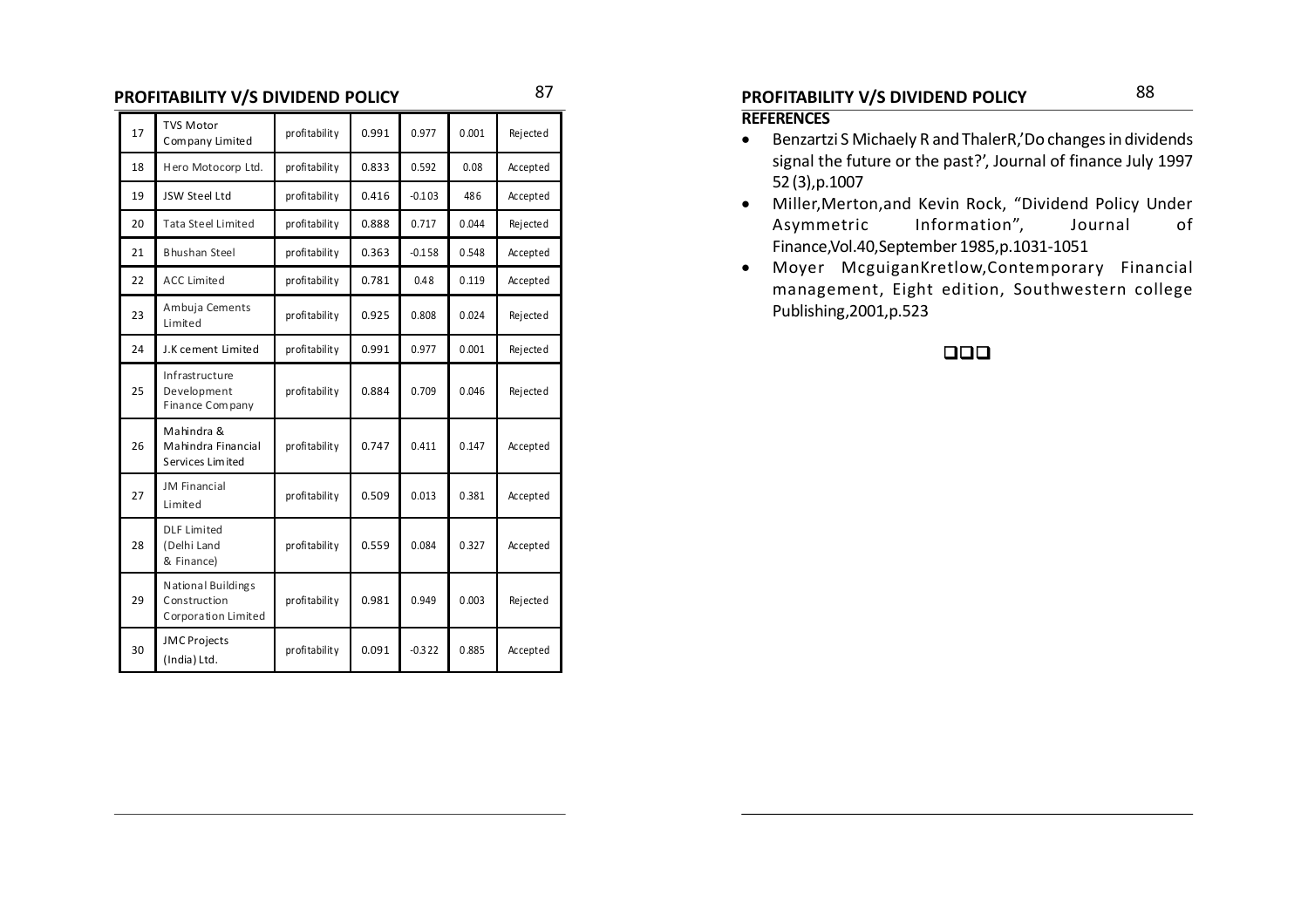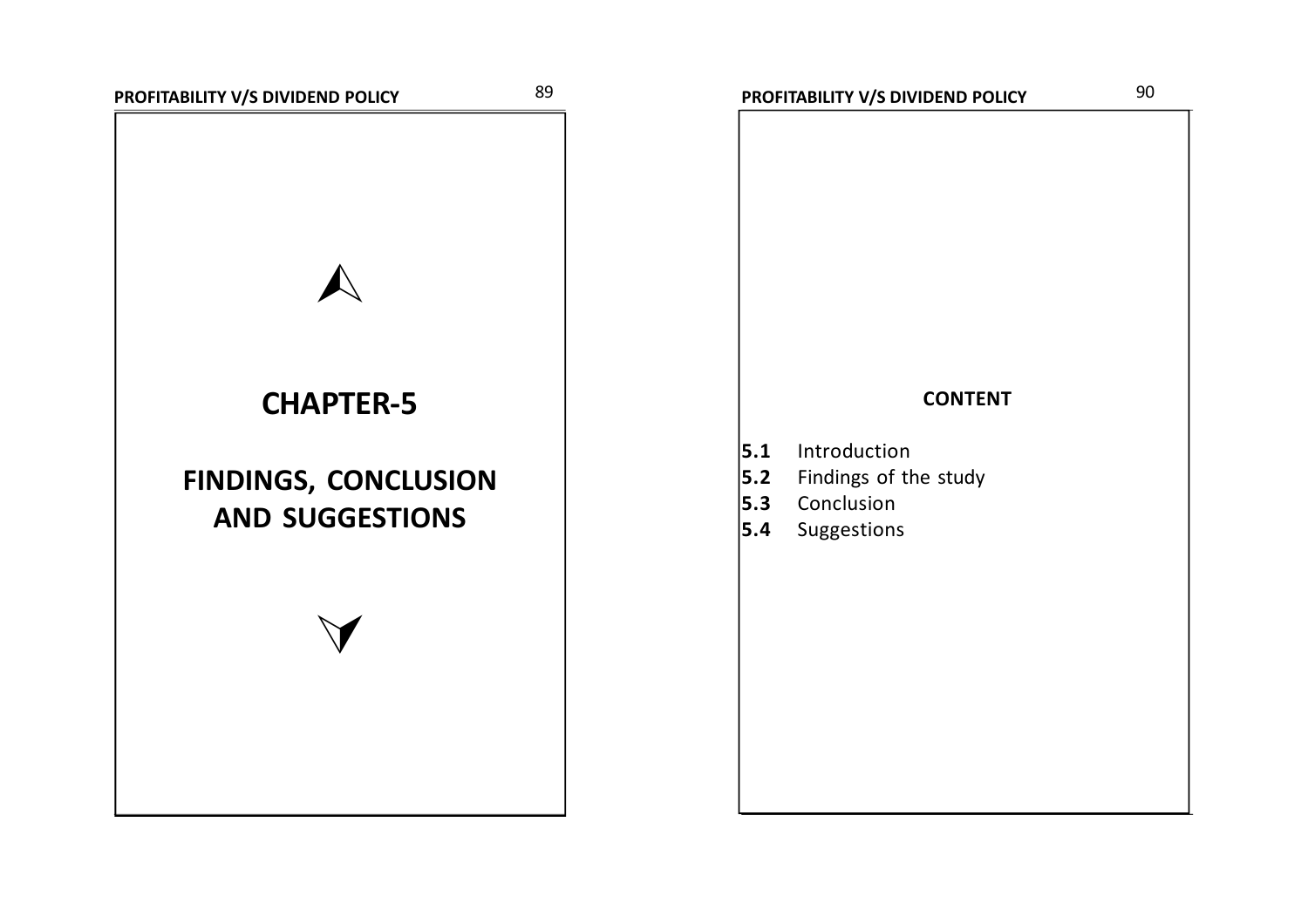### **PROFITABILITY V/S DIVIDEND POLICY PROFITABILITY V/S DIVIDEND POLICY** 91 92

#### **5.1 INTRODUCTION**

Dividend policy is very important in the management of company's earnings. So decisions related to dividend policy have a significant effect on credit standing of the firm, its share prices and its future growth. The valuation of any company depends on its earnings. Due to decentralization of ownership and management in company's organizational structure, it is obvious that should decide the dividend policy in which the trusts of shareholders are maintained.

Remarkable observations were found among this variables for different companies in different industries. The study has shown the influence of profitability on dividend payout ratio for different companies.Apart from this, the study also shows how the fluctuations in dividend payout ratio has taken place, year by year due to variation in different independent variables. It was found that dividend payout ratio has noticed significant dip in Automobile, Financial, Realty, Steel sector where as in other sectors such as FMCG, Power Generation, Banking, it remains consistent and in Cement, IT Software, and Pharmaceutical, it has shown increasing trend.

#### **5.2 FINDINGS OF THE STUDY**

 The empirical results reveal that Profitability is significantly influenced to dividend payout of Dabur India Ltd., Power Grid Corporation of India Limited (POWERGRID), Tata Power, TVS Motor Company Limited, Tata Steel Limited, Infrastructure Development Finance Company, Ambuja Cements Limited, J.K cement Limited, and NBCC.From the data(Table 7.1, 7.5, 7.6, 7.17, 7.20,7.23, 7.247.25 and 7.29) it can be observed that dividend and profitability are positively related. It means each year a steady increase in earnings has led to steady increase in dividends and Dividend payout of Nestle India Ltd., Britannia Industries Limited, NTPC Limited,

- Cipla Global Limited, Sun Pharmaceutical Industries Limited, Infosys, Tata Consultancy services Limited, Wipro Limited, HDFC Bank Limited, State Bank of India, Axis Bank, Eicher Motors Limited, Hero Motocorp Ltd., JSW Steel Ltd, Bhushan Steel, , Mahindra & Mahindra Financial Services Limited,J.M.Financial, DLF Limited (Delhi Land & Finance) and JMC Projects (India) Ltd. are not significantly influenced by profitability.
- As per theory a high profitable companies pay higher dividend but in this study it is observed that even a higher profitable companies pay lower dividend and a company with low profit pay high dividend. For example, companies like ACC LTD. pay DPY 31% in the year 2007-08 with 24.62% profitability whereas in the year 2011-12 it has paid 53% DPY with profitability of 14.37%.Moreover it is also observed that in case of Axis bank dividend payout ratio has declined in the year2009-10 and 2010-11 even though the profitability has increased in the year 2010-11 which depicted that rise in profitability is not always associated with rise in dividend payout.Moreover it is also observed that inHeromotocorp Ltd., Profitability remains stable inspite of drastic increase in dividend payout in the year 2010-11.
- Appendixes shows that the companies selected to have continuous dividend payment record during the selected time period for study purpose and general trend observed is that the dividends have either remained constant or increased; instances of decline in dividends have been very rare.
- Fluctuation in dividend payment is high in case of J.M.Financial Ltd. TVS Motors Ltd., Heromotocorp Ltd.Whereas the companies like NTPC Ltd., Powergrid,Tata power,TCS.,HDFC Bank,State bank of India,IDFC,Mahindra and Mahindra Financial Ltd. were manage to pay stable dividend.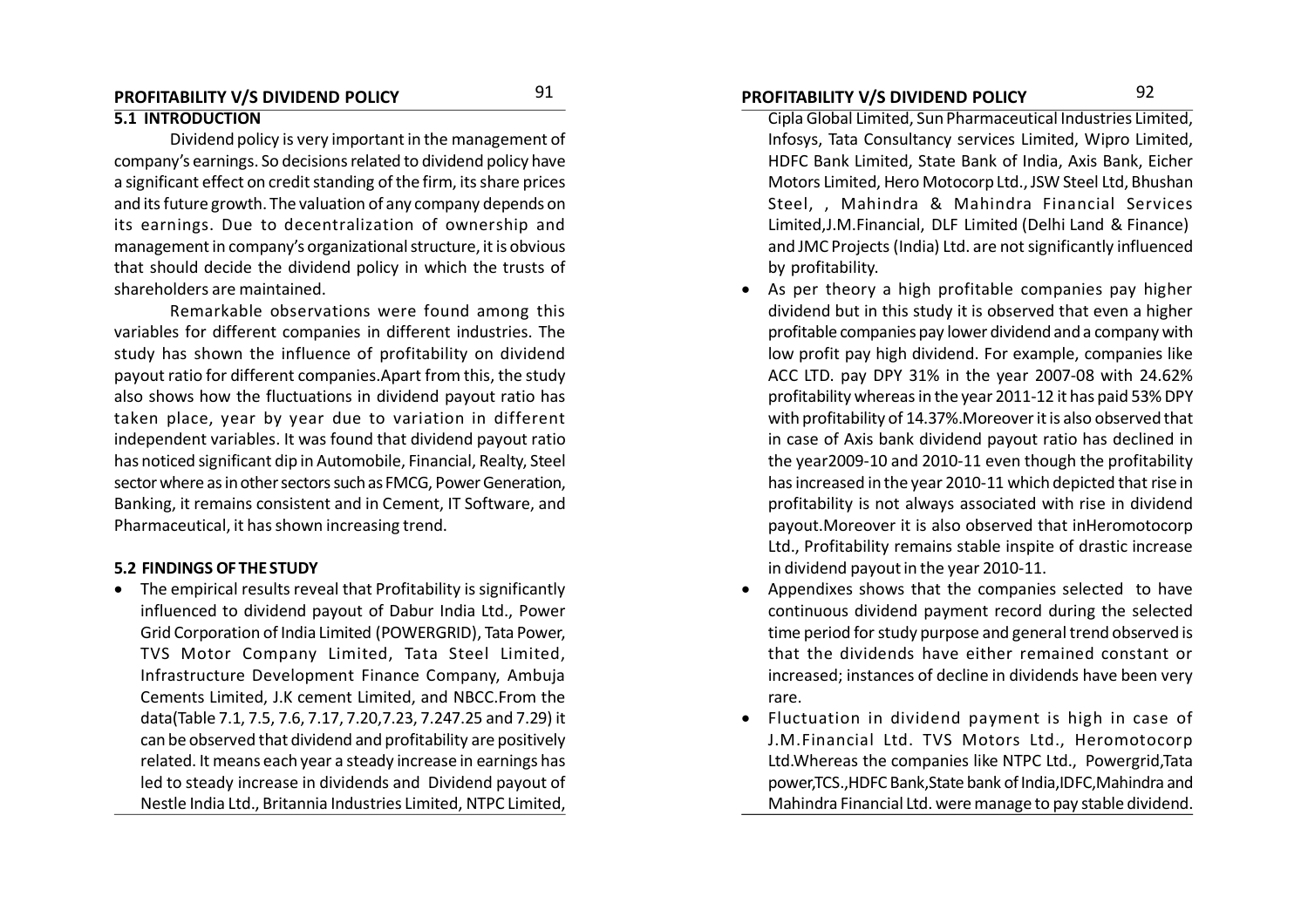As per theory it is said that company's dividend policy is affected by the factors like Liquidity, Leverage, Provision for taxation and Size and Growth. But this study reveals that in some of the companies there were higher fluctuations in dividend payout which are not due to these independent variables. It is found by observing annual reports that company's dividend payout policy is affected by management decisions.

#### **5.3 CONCLUSION**

The result of the survey has provided some interesting insight regarding dividend policy and dividend payout behaviour. The companies selected are observed to have continuous dividend payment records and general trend shows that the dividends have either remained constant or increased however instances of decline in dividends have been very rare.

It is observed that though in many instances results do support theoretical expectations about dividend policy, there are number of cases where the results are inconsistent with theoretical aspects. It also reveals that each firms though belonging to the same industry and facing same business environment has its own and unique dividend policy which is due to company-specific needs and factors. As per theory, profitability and dividend payout should have positive relation. The study reveals that dividend payout does not go hand in hand with profitability in many companies.It reflects that in most of the companies, profitability has weak influence on dividend payout and in some of the companies;profitability has strong influence on dividend payout.

Dividend policy has been the subject of considerable research by financial economists but despite extensive research, the dividend controversies still remains unresolved. In a survey of literature on dividend policy, Allen and Michaely<sup>8</sup> concluded that "much more empirical and theoretical research on the subject of dividends is required before a consensus can be reached. "Fisher Black $9$  had said, "The harder we look at the dividend picture, the more it seems like a puzzle, with pieces that just don't fit together. "The same situation is observed in this study too; hence a fair, clear and complete picture of the dividend decision is still not made.

#### **5.4 SUGGESSTIONS**

Dividend policy is set largely at the discretion of the management. One of the major important factor management has to consider is shareholders' interest. By study to know the impact of profitability on dividend policies of selected companies, following suggestions can be made:

- Every year declaration of dividends is necessary. As shareholders' are the owners of the company and risk is directly associated with the ownership. As shareholders bear the risk, so they expect a fair return in form of dividend. So it is suggested to the companies to provided fair dividends to the shareholders for better investment options and goodwill of the company.
- Since reduction in dividend may create a negative impression in the mind of shareholders which will affect the credit position of the company so it is suggested to the companies that dividend raised should not be reduced.
- Management of each company sets its unique dividend policy which depends on a few "determinants" or factors affecting dividend policy because Dividend policy of a company should depend on various internal firms specific factors hence companies should design internal policies in such a way that best interest of both the shareholders and the company are satisfied.
- Contrary to above point, it has been found that majority of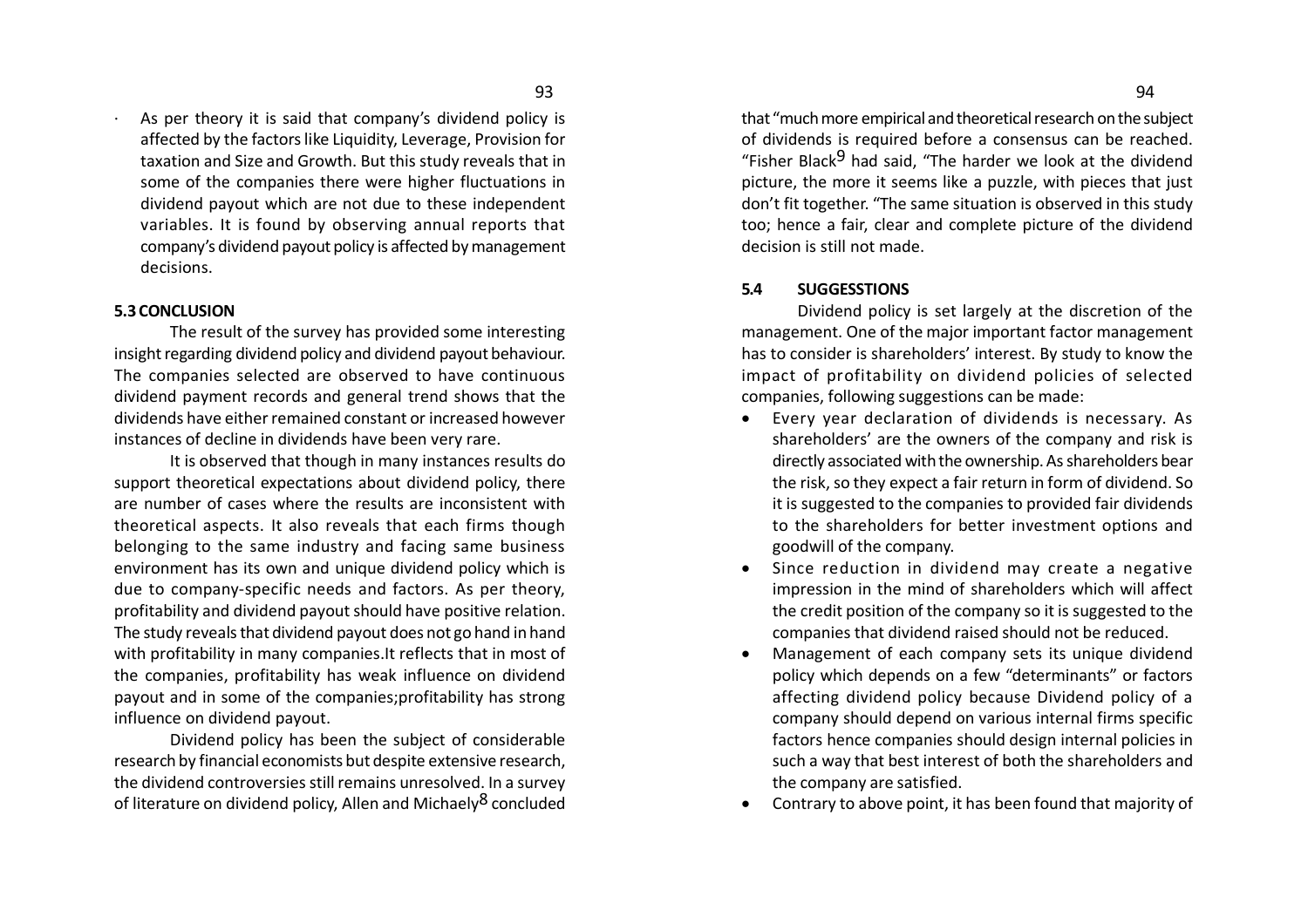### **PROFITABILITY V/S DIVIDEND POLICY PROFITABILITY V/S DIVIDEND POLICY** 95 96

youngsters prefers to invest their income only in those companies which provides capital appreciation. However to them, it is suggested that rather than making investment in only capital appreciating firms, they should also focus on dividend paying firms which in turn would help them to receive consistent gain.

- Specific corrective actions are suggested to those companies whose dividend payout signals drastic fluctuations.
- It was found that there were certain companies like NTPC Limited, Powergrid Ltd, Tata Power, Sun Pharma Industries Ltd, Wipro, HDFC Bank Ltd, Axis Bank, JSW Steel Ltd, Ambuja Cement Ltd etc whose Leverage is having least correlation with dividend payouts. Hence suggestion is made to such companies to reduce their borrowing and thereby they can increase their dividend payouts.

#### **REFERENCES**

- M.Y. Khan & P.K. Jain, Financial Management (Text & Problems), Tata Mcgraw Hill Publishing Co. Ltd., Fifth reprint 1995.
- Allen, Franklin and RoniMichaely,"DividendPolicy", Workingpaper, The Wharton school, University of Pennsylvania,1994
- Black,Fisher"The dividend Puzzle "The journal of portfolio Management Vol.2,No.3,1976,p.5-8

 $\Box$ 

#### **BIBLIOGRAPHY AND WEBLIOGRAPHY**

#### **BIBLIOGRAPHY**

- Guidance Note on Terms used in Financial Statements, ICAI
- R.P. Rustagi, Financial Management, Galgotia Publishing Company, 2001.
- Dr. S.N. Maheshwari, Elements of Financial Management, Sultan Chand and Sons, 1999.
- Partington, Garaham H., 1987, " Variables influencing dividend policy in Australia: Survey Results", Journal of Business Finance and Accounting 16, p.165-182
- Megginson, W.L., Corporate Finance Theory, Reading, Addison-Wesley, 1997.
- Moyer McGuiganKretlow, Contemporary Financial Management, Eight edition, Southwestern College Publishing.
- Ravi M Kishore, Dividend Policies and Share Valuation, Taxmann's Financial
- Lintner John. Distribution of incomes of corporations among dividend, retained earnings and taxes, American Economic Review, May 1956.
- M.Y. Khan & P.K. Jain, Financial Management (Text & Problems), Tata Mcgraw Hill Publishing Co. Ltd., Fifth reprint 1993.
- Allen, Franklin and RoniMichaely,"DividendPolicy", Workingpaper, The Wharton school, University of Pennsylvania,1994
- Black,Fisher"The dividend Puzzle "The journal of portfolio Management Vol.2,No.3,1976,p.3-8
- Partington, G. H. (1987). Variables influencing dividend policy in Australia:Survey Results. Journal of Business Finance and Accounting 16, p.163-182.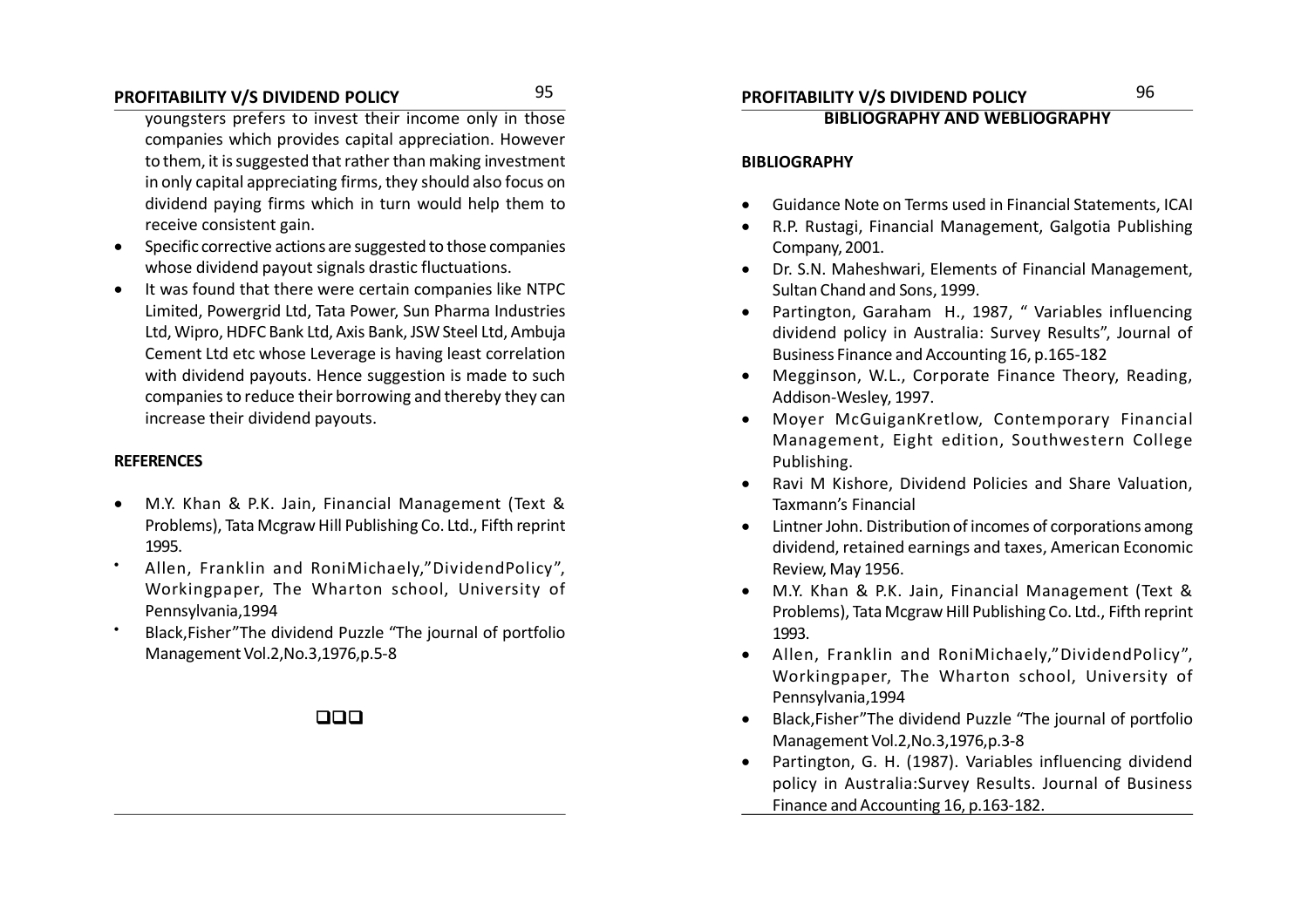### **PROFITABILITY V/S DIVIDEND POLICY PROFITABILITY V/S DIVIDEND POLICY** 97 98

- Megginson, W. (1997). In Corporate Finance Theory,Reading,Addison-Wesley ( p.333).
- Partington, G. H. (1987). Variables influencing dividend policy in Australia:Survey Results. Journal of Business Finance and Accounting 16, p.163-182.
- Gaver, J. a. (1993). Additional Evidence on the Association between Investment Opportunity Set and Corporate Financing,Dividend and Compensation plocies . Journal of Accounting and Economics, p.183-209
- T.N.Pandey,Budget 1997:New Tax Concept Relating to Dividend Income, Chartered Secretary, April 1997,p.363-366
- C. R. Kothari, Research Methodology, methods and techniques, new age international publishers.
- Damodar Gujarati, Econometrics by Example, Second Edition, Palgrave Macmillan.
- John Consler, Greg M. Lepak, Susan F. Havranek, (2011) "Earnings per share versus cash flow per share as predictor of dividends per share", Managerial Finance, Vol. 37 Iss: 5, pp.482 – 488
- Joshua Abor, Godfred A. Bokpin, (2010) "Investment opportunities, corporate finance, and dividend payout policy: Evidence from emerging markets", Studies in Economics and Finance, Vol. 27 Iss: 3, pp.180 – 194
- Prof. Ranpreet Kaur, D. s. (2014). The study of dividend policy:A review of irrelevance theory. International Journal of Innovatory Research in Science and Management , p1to12.

 $\Box \Box \Box$ 

#### **WEBLIOGRAPHY**

- www.daburindia.com
- www.nestleindia.com
- www.britanniindustries.com
- www.ntpc.com
- www.powergridltd.com
- www.ciplagloballtd.com
- www.Dr.reddy ltd.com
- www.sunpharmaltd.com
- www.infosys.com
- www.tcs.com
- www.wiproltd.com
- www.hdfcbankltd.com
- www.sbi.com
- www.axisbank.com
- www.eichermotorsltd.com
- www.tvsltd.com
- www.heromotocorpltd.com
- www.jswsteelltd.com
- www.tatasteelltd.com
- www.bhushan.com
- www.accltd.com
- www.ambujacementltd.com
- www.jkcementltd.com
- www.idfc.com
- www.mahindraandmahindrafinanceltd.com
- www.jmfinancialltd.com
- www.dlfltd.com
- www.nbccltd.com
- www.jmcprojectsltd.com
- www.kalpanknowledgebank.com
- www. kfknowledgebank.kaplan.co.uk